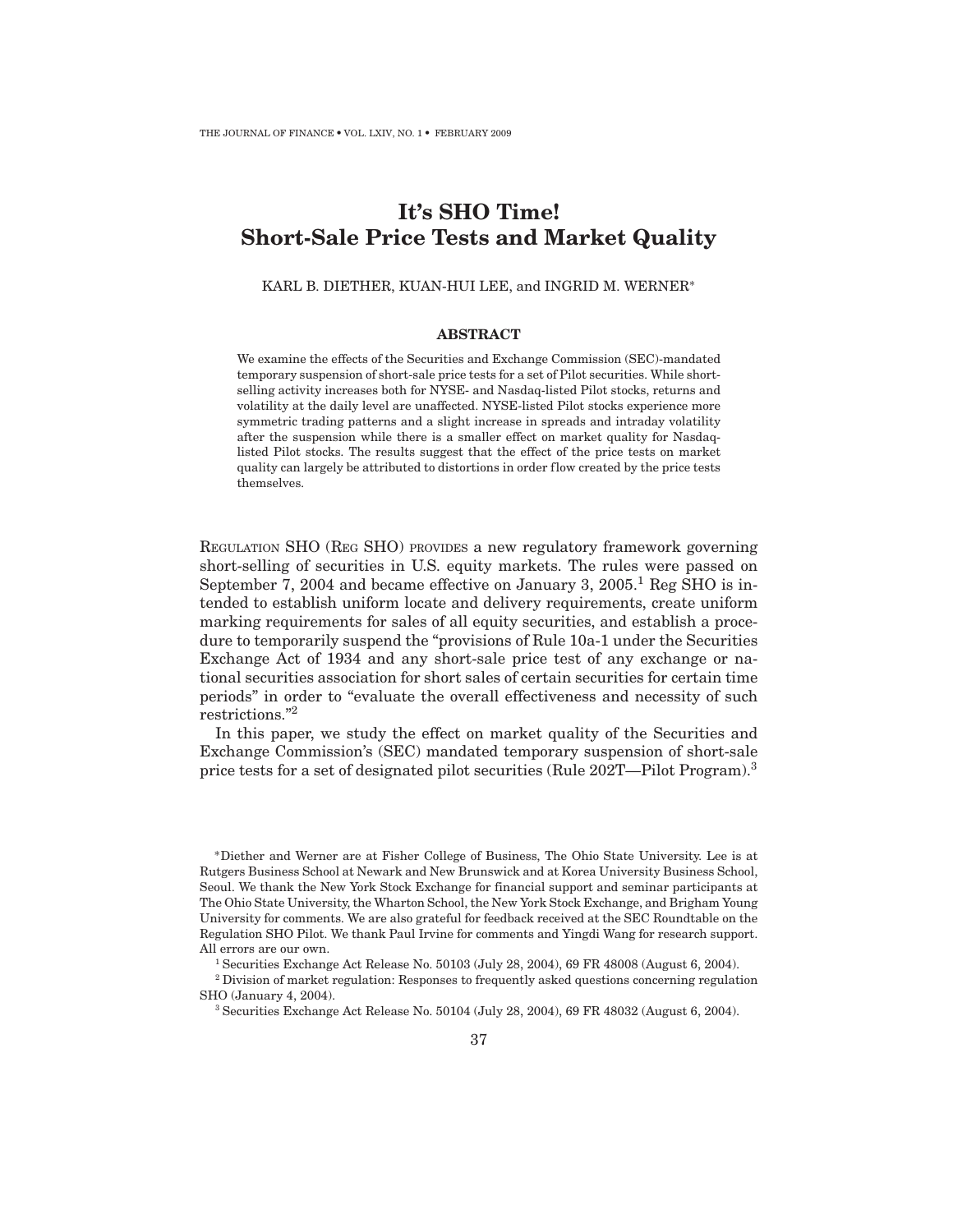On May 2, 2005,<sup>4</sup> roughly 1,000 U.S. stocks—so called Pilot stocks—began to trade without short-sale price tests (Uptick test for the NYSE and bid price test for Nasdaq). These stocks were selected by the SEC to represent a broad cross-section of the U.S. equity market. The Pilot stocks were drawn from the Russell 3000 index, comprising every third stock ranked by volume. We label the remaining Russell 3000 index securities Control stocks. The experiment was designed by the SEC to investigate whether Rule 10a-1, NYSE's Uptick rule, and Nasdaq's bid price test affect market quality, and to develop uniform price tests if such rules were deemed necessary going forward. The temporary suspension was originally set to expire on April 28, 2006, but was extended to August 6, 2007.<sup>5</sup>

The extent to which specific price tests are likely to have an effect depends on what fraction of overall trading activity is represented by short sales. Recent empirical evidence shows that short-selling is much more common than most market observers previously imagined. For example, Boehmer, Jones, and Zhang (2008) find that short sales represent 13% of NYSE (SuperDOT) share volume during 2000 to 2004. Even more striking, Diether, Lee, and Werner (2008) find that short sales represent 31% of share volume for Nasdaq-listed stocks and 24% of share volume for NYSE-listed stocks in 2005. Hence, there is a potential for short-sale price tests to affect price levels, volatility, as well as high-frequency measures of market quality. Short-sale price tests may affect price levels if they create frictions that are strong enough to limit the extent to which prices ref lect the views of pessimists, that is, the investors who think stocks are overvalued (e.g., Miller (1977) and Diamond and Verrecchia (1987)). They may also reduce volatility if they make it more difficult for short-sellers to engage in downward manipulation of stock prices. Finally, short-sale price tests may affect the mix of passive and active trading strategies employed by shortsellers, which in turn could affect market quality measures such as spreads, depth, and order imbalances.

Restrictions on short-selling activity were introduced in the United States in the 1930s following the stock market crash of 1929. Jones (2003) shows that short-selling in NYSE-listed stocks was more difficult after the introduction of shorting restrictions. He also finds that these events were associated with positive abnormal returns, consistent with the notion that optimists have more inf luence on prices in the presence of short-sale restrictions. By contrast, shorting restrictions had no effect on the volatility of returns. Based on the historical experience, we predict that stock prices will fall on the announcement of a suspension of short-sale price tests, or at least after the suspension itself. However, we find no evidence that NYSE or Nasdaq Pilot stocks experience significantly lower average returns compared to their respective Control samples around

<sup>4</sup> The Pilot Program was originally intended to commence on January 3, 2005, but in response to information received by the SEC from market participants, the Pilot was postponed until May 2, 2005 (Securities and Exchange Act Release No. 50747 (November 29, 2004), 69 FR 70480 (December 6, 2004)).

<sup>5</sup> Securities and Exchange Act Release No. 53684 (April 20, 2006).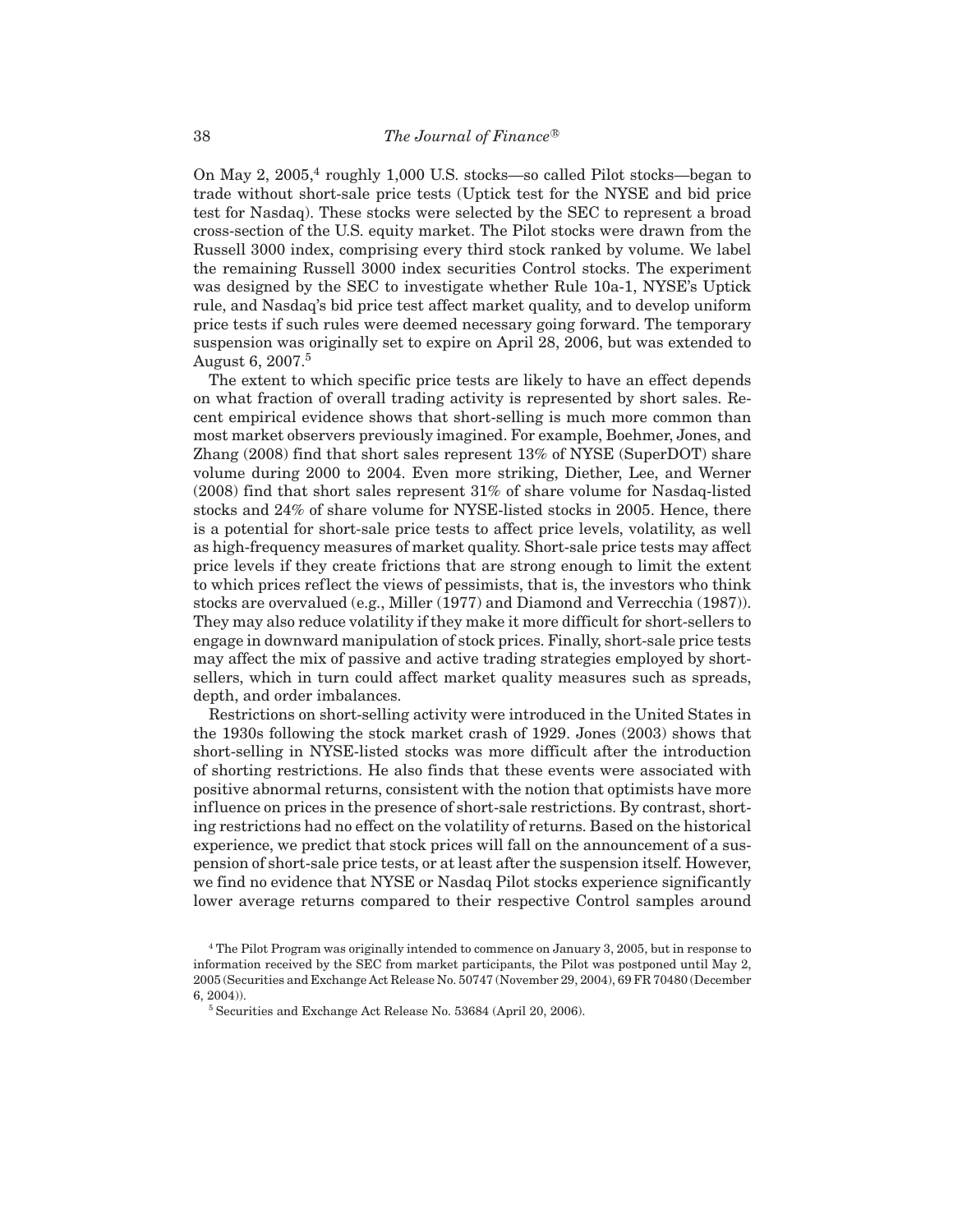the announcement of the Pilot Program (July 28, 2004) or on the date the Pilot Program became effective (May 2, 2005). Moreover, we do not detect any change in daily volatility measures for Pilot compared to Control stocks. Hence, it appears that there is no significant effect of suspending short-sale price tests on price levels or volatility at the daily frequency.

The effect of short-selling on high-frequency market quality measures depends on the specific form of the price test that each market uses. NYSE uses a tick test to determine whether a short sale is permitted (NYSE Rule 440B, also called the Uptick rule). Consequently, a short sale is only allowed on a plus tick or on a zero tick, where the most recent price change preceding the trade was a plus tick (called a zero-plus tick).<sup>6</sup> The way the specialist adjusts orders to ensure compliance with the Uptick rule means that short-sellers effectively become liquidity providers. As a result, we expect to see a disproportionate amount of limit orders on the offer side of the market, inf lating the depth at the ask quotes and a disproportionate amount of trades executing above the midquote, creating a buy order imbalance. As suggested by Jones (2003), these trading strategies may also produce narrower quoted (and possibly effective) spreads. Finally, we argue that this bias toward passive short-sale order strategies may dampen short-term volatility.

Nasdaq uses a bid price test to determine whether a short sale is allowed (Nasdaq Rule 3350). Short sales in Nasdaq National Market Securities (NM) are not allowed at or below the (inside) bid when the current inside bid is at or below the previous inside bid. We argue that the bid price test permits shortsellers to use a more natural mix of marketable limit order and limit order strategies than the NYSE's Uptick rule. Moreover, Archipelago and INET, who together are responsible for a significant fraction (over 40%) of share volume in Nasdaq-listed stocks, did not enforce the bid price test during the sample period. As a result, we predict that the effect of short-selling activity on market quality will be smaller for Nasdaq-listed stocks.

We find that the temporary suspension of short-sale price tests affects shortselling activity for both NYSE- and Nasdaq-listed securities. For NYSE-listed stocks, there is no significant change in short-sale share volume or short interest, but short-sale trade size decreases significantly and short-sale trade frequency increases significantly for Pilot relative to Control stocks. In other words, NYSE short-sellers split their orders more as they switch from passive to more active trading strategies. Moreover, short sales relative to share volume on the NYSE increase significantly after the suspension of the price tests. For Nasdaq-listed stocks, both short-sale share volume and the short-sale frequency increase significantly for Pilot relative to Control stocks. However, there is no evidence of increased order splitting for Nasdaq Pilot stocks. In sum, short sales relative to share volume increase significantly for Pilot relative to Control

<sup>6</sup> Types of short sales that are exempt from short-sale rules include certain odd-lot short-sales, certain sales by registered specialists or market makers, certain sales necessary to equalize prices on a nonprimary market with the primary market, certain sales in special arbitrage accounts, and certain sales by underwriters (see SEC Rule 10a-1, section e  $(3)$ ,  $(4)$ ,  $(5)$ ,  $(6)$ ,  $(7)$ ,  $(8)$ ,  $(9)$ , and  $(10)$ ).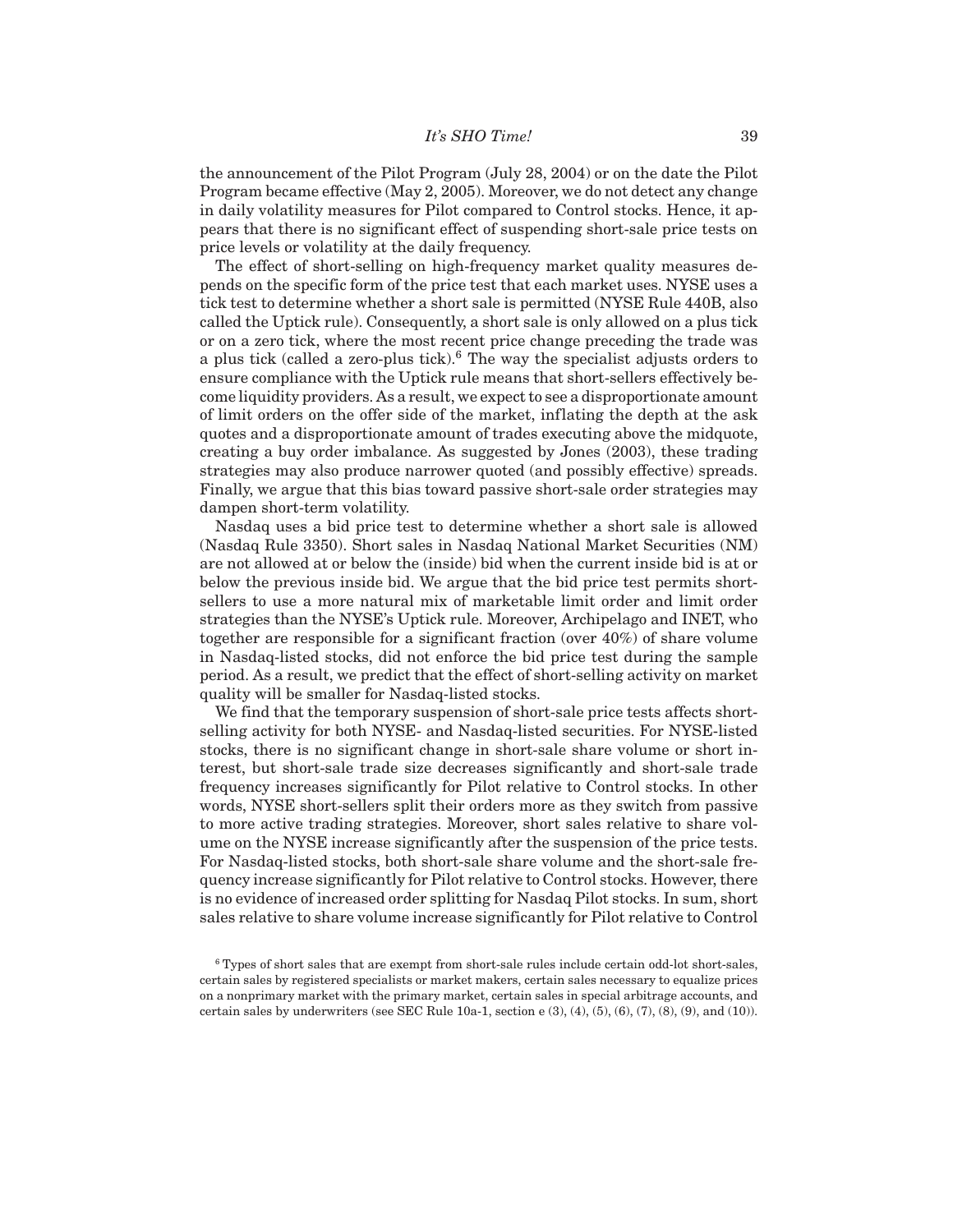stocks. Thus, it appears that suspension of NYSE's Uptick rule and Nasdaq's bid price test makes it somewhat easier to execute short sales.

We argue that NYSE's Uptick rule causes short-sellers to engage in more passive trading strategies, which results in narrower spreads, lower volatility, higher ask depth, and a disproportionate amount of order flow executing above the midquote. Thus, we predict that the suspension of the Uptick rule will significantly reduce the quote and order flow asymmetries, and that it may result in wider spreads and higher short-term volatility. We also argue that the impact of short sales on Nasdaq is smaller for two reasons: The bid price test is not very restrictive, and Archipelago and INET permitted unfettered short sales in Nasdaq-listed stocks. Consequently, we predict that the suspension of the bid price test will have more limited impact on market quality for Nasdaq Pilots.

We find strong evidence supporting our hypotheses. The relative bid depth increases significantly for NYSE-listed Pilot stocks but there is no significant change for Control stocks. The buy order imbalance declines significantly for Pilot stocks while it actually increases significantly for Control stocks. Relative to Control stocks, NYSE-listed Pilot stocks experience a slight but statistically significant increase in both quoted and effective spreads. Trade-to-trade returns are significantly more volatile for NYSE Pilot relative to Control stocks after May 2, 2005. However, there is no evidence of a disproportionate increase in downside volatility. Lower-frequency intraday volatility measures (at 5, 15, and 30 minutes) suggest that the increase in volatility for Pilot stocks relative to Control stocks disappears as returns are measured over longer intervals (30 minutes). Finally, variance ratio tests suggest that short-term volatility increases relative to longer-term volatility for NYSE Pilot stocks compared to Control stocks.

As predicted, we find smaller differences between the changes in market quality measures such as quote asymmetries and spreads for Nasdaq-listed Pilot stocks relative to Control stocks. There is also no significant change in tradeto-trade volatility, or in midquote volatility at lower frequencies (5, 15, and 30 minutes), for Nasdaq-listed Pilot stocks relative to Control stocks. These findings are confirmed by variance ratio tests, which show no significant changes for Nasdaq-listed Pilot stocks relative to Control stocks.

Throughout the paper, we conduct cross-sectional tests to examine how the suspension of price tests affects less liquid stocks. While we do find evidence that the magnitude of the effects of the suspension of the Uptick rule are in some cases larger for less liquid NYSE-listed stocks, we attribute this mostly to the fact that the distortions in order flow are more severe for stocks with wider spreads and lower price. The evidence on how suspending the bid price test affects small, less liquid Nasdaq-listed stocks is more mixed.

Our paper proceeds as follows. In Section I, we outline the short-sale rules for the NYSE and Nasdaq and develop our testable hypotheses. We describe the data in Section II. We test whether the level of short sales changed significantly between the period before and after the suspension of price tests in Section III. In Section IV, we examine the effect of suspension of price tests on daily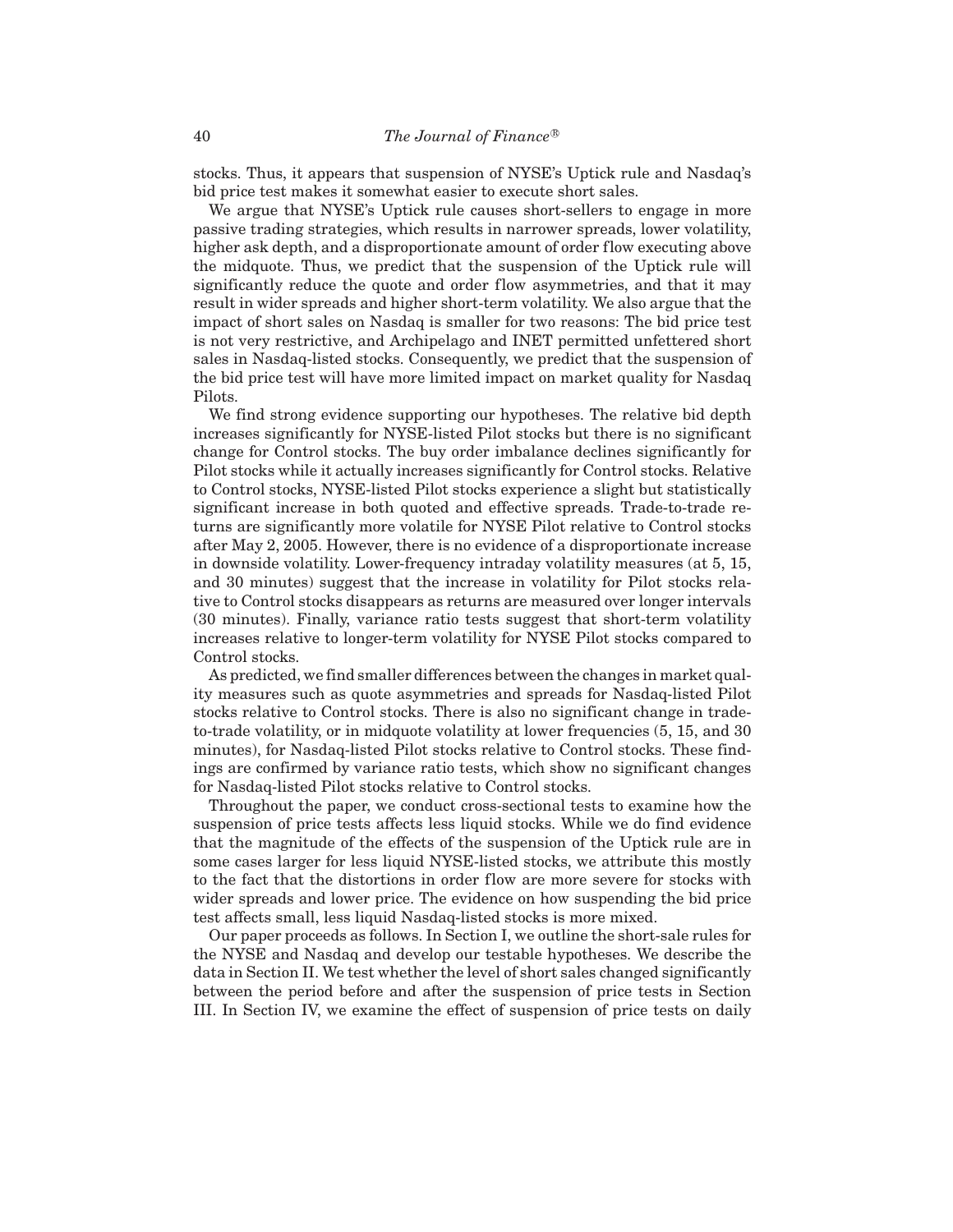returns and volatility. Section V is devoted to testing for changes in market quality measures. In Section VI, we investigate whether intraday volatility increased for Pilot stocks. We discuss robustness tests in Section VII. Section VIII concludes. A short epilogue can be found in Section IX.

# **I. Testable Hypotheses**

In this paper we first test whether the actual form of price tests used by NYSE or Nasdaq constrain short-selling activity. Angel (1997) and Alexander and Peterson (1999) conclude that the Uptick rule impedes short-selling activity on the NYSE by examining the fill rate of short-sale orders.<sup>7</sup> We provide an alternative test of the effect of the Uptick rule by examining the overall volume of short-selling after price tests are lifted. In addition, we test whether Nasdaq's bid price test impedes short-selling. If the applicable short-sale rules are restricting market participants from executing their desired trades, we predict that short-selling activity for Pilot stocks will increase significantly after the suspension of the price tests. Of course, there could be a secular trend in shortselling activity, so we need to express our hypothesis relative to what happens to Control stocks, for which there is no change in rules. Hence, our first hypothesis is that the suspension of price tests will increase short-selling activity in Pilot stocks relative to Control stocks.

Much of the empirical short-selling literature focuses on how short-sale constraints affect stock prices and returns. Theoretical papers such as Miller (1977), Harrison and Kreps (1978), Morris (1996), Scheinkman and Xiong  $(2003)$ , and Duffie, Gârleanu, and Pedersen  $(2002)$  develop models in which the presence of short-sale constraints and opinion divergence leads to overpricing and abnormally low subsequent returns. Empirically, the previous literature finds that stocks are sometimes expensive to short and that there is a link between short-selling and subsequent returns. Using data from April 2000 through September 2001, D'Avolio (2002) reports that about 9% of the stocks in his sample have loan fees greater than 1% per year. Jones and Lamont (2002), Ofek, Richardson, and Whitelaw (2004), and Cohen, Diether, and Malloy (2007) find that subsequent average returns are low for stocks that are expensive to short. Figlewski and Webb (1993), Dechow et al. (2001), Desai et al. (2002), Boehmer, Jones, and Zhang (2008), Diether, Lee, and Werner (2008), and Asquith, Pathak, and Ritter (2005) find a negative relation between shortselling activity and subsequent returns. If short-sale price tests help push stock prices above fundamental value, then suspending them should result in negative returns. Hence, our second hypothesis is that the suspension of price tests will be associated with lower returns for Pilot stocks relative to Control stocks.

The price tests for listed stocks were developed by the SEC in the 1930s to prevent short sales from executing in declining markets (see, e.g., Jones (2003)).

 $^7$  Ferri, Christophe, and Angel (2004) argue that the Nasdaq bid price test is not effective and does not curtail short-selling activity.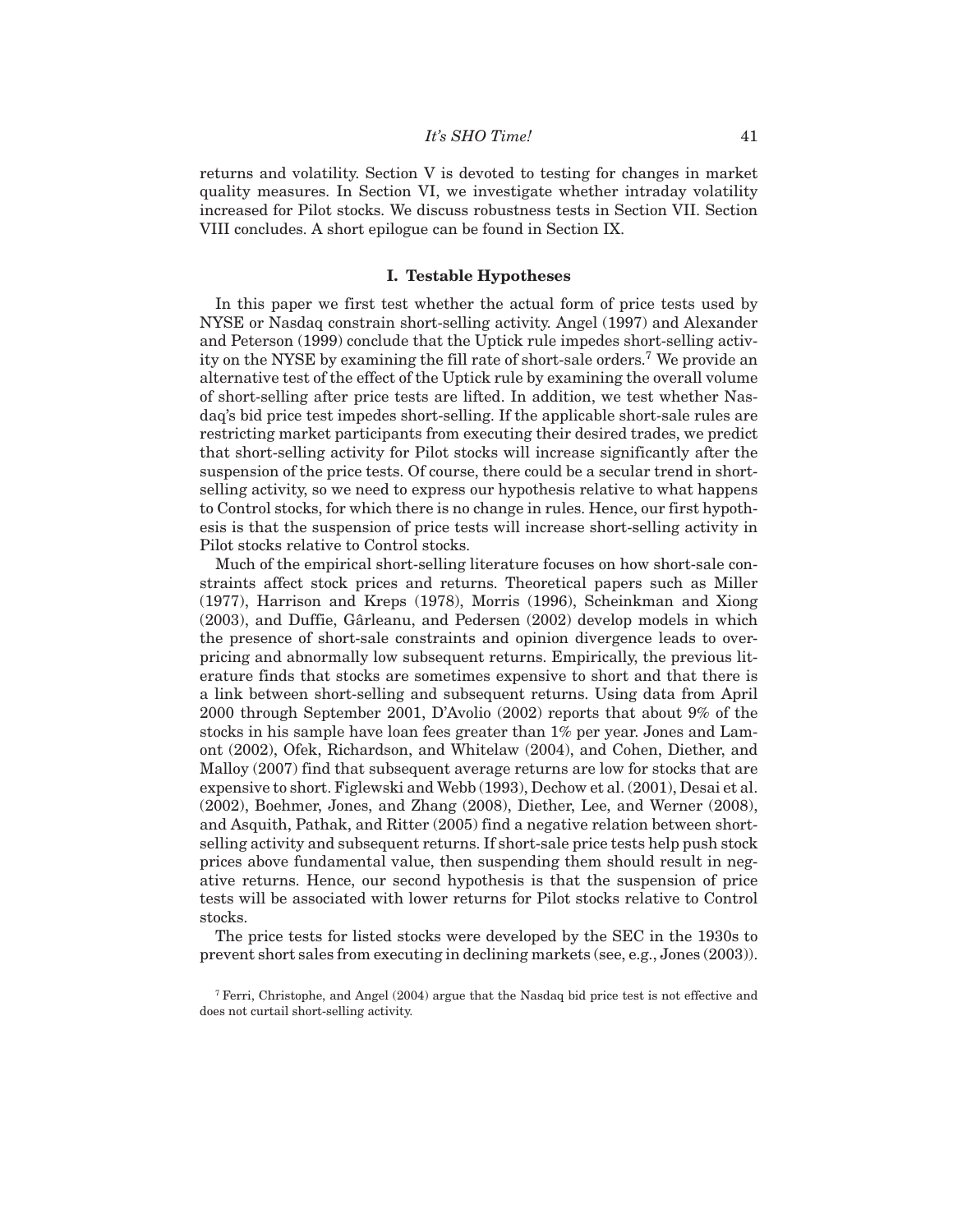The Nasdaq bid price test is much newer, and was approved as a temporary rule by the SEC in September of  $1994<sup>8</sup>$  If these price tests are effective, they should dampen downside volatility of returns. However, the literature has not generally found the rules to be effective. SEC (1963) finds that the Uptick rule is ineffective at relieving pressure from short-sellers. Ferri, Christophe, and Angel (2004) find no significant difference in the level of shorting activity during down markets for Nasdaq stocks that are subject to the bid price test (National Market stocks) and those (small cap stocks) that are not. Moreover, Jones (2003) finds that the introduction of the tick tests has no effect on volatility at the daily frequency. For completeness, we reexamine the question of the impact of price tests on volatility at the daily frequency. We hypothesize that if the price tests are effective in reducing volatility, we should find that Pilot stocks experience a significant increase in volatility relative to Control stocks after the price tests are suspended.

To develop testable hypotheses regarding the effect of price tests on market quality measures, we rely on the specific form of the rules used by NYSE and Nasdaq. NYSE uses a tick test to determine whether a short sale is allowed, and short sales are only allowed on a plus tick or a zero-plus tick. A plus tick occurs when the last sale price is above the price of the previous trade. A zero-plus tick occurs when the last sale price is the same as the price of the previous trade, but the most recent different price is below the last sale. Whether a price is a plus tick, zero-plus tick, zero-minus tick, or minus tick is determined by comparing the price with the last sale on the NYSE.<sup>9</sup> There are a few rare situations where the Rule permits short sales without regard to the tick test.<sup>10</sup> Generally speaking, NYSE specialists, option market makers, and third-market market makers for NYSE-listed stocks are subject to the tick-test. However, there is an exemption (Rule  $10a-1$  (e)(5)) for a short sale by a market maker for his own account effected at a price equal to or above the last sale *or* effected at a price equal to that participant's most recent offer if the offer, when quoted, was equal to or above the last sale.

We hypothesize that the Uptick rule significantly affects how short-sellers' orders are presented to the market. Specifically, the NYSE specialist has to ensure that an order is compliant with the Uptick rule and he does so by relying on the display book software. Whatever order type (market or limit) the short-seller submits, the display book software adjusts the order so that it is compliant. Effectively, this means that short-sale orders are changed into nonmarketable limit orders. Suppose that the last sale is at \$28.05 on a plus tick and the quotes are \$28.00 to \$28.05. If the short-seller submits a market sell

 $8$  The bid test has been reapproved annually as a temporary rule ever since (SEC (2006)).

<sup>&</sup>lt;sup>9</sup> Rule 10a-1 uses a tick test based on the consolidated transaction reporting system as a default, but permits each market center to use its own tape as the reference for short-sale compliance provided that this is a real-time reporting system.

 $10$  These include: odd lot transactions that change the market maker's position by less than a unit of trading, domestic arbitrage, and international arbitrage. The SEC has also granted exemptive relief for certain eligible volume weighted average price (VWAP) transactions, exchange traded funds, and certain short sales executed at the closing price in after-hours crossing sessions.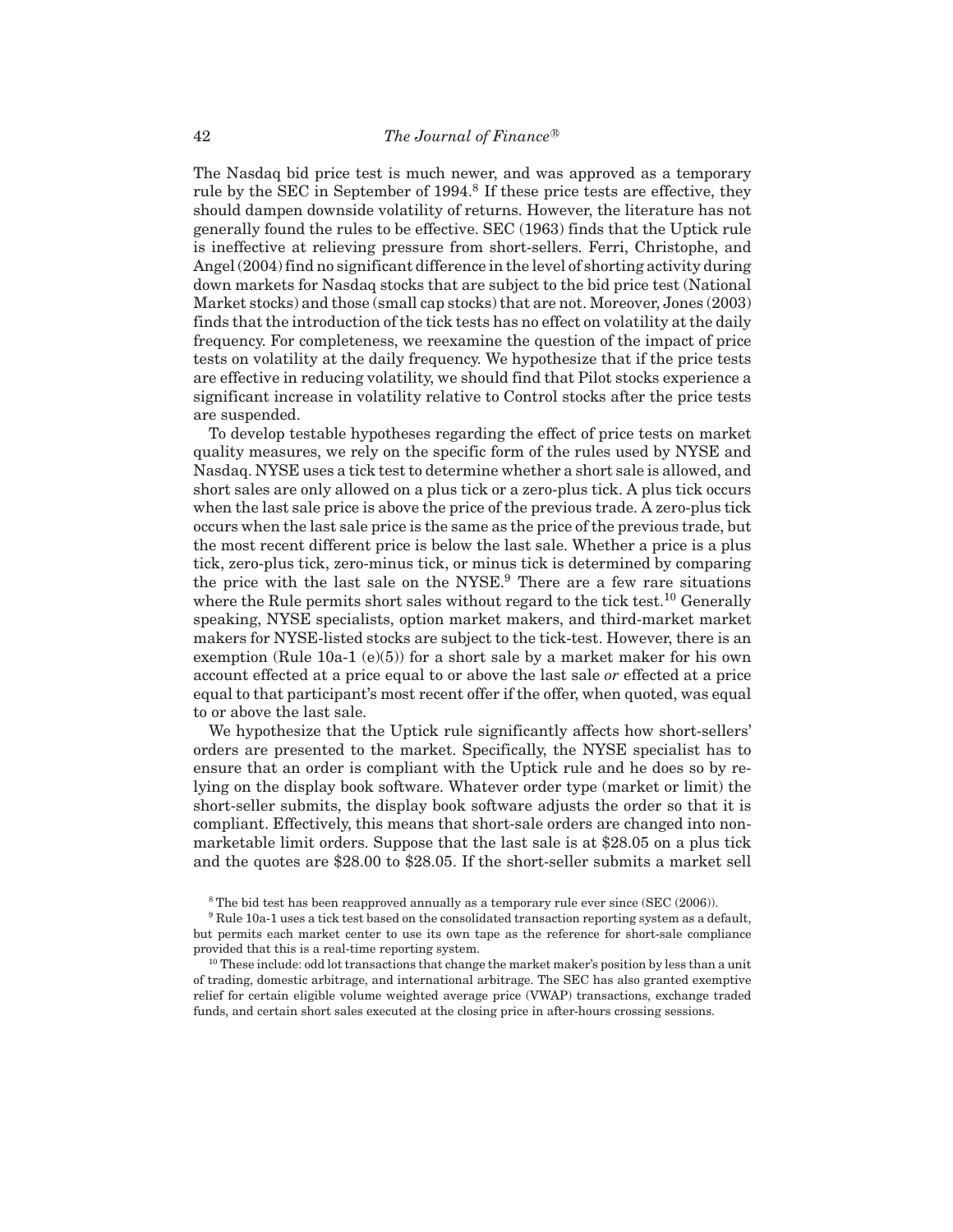# *It's SHO Time!* 43

order, the order cannot be executed at the bid (\$28.00) because of the Uptick rule. Instead, the order will be treated by the display book software as an effective limit order to sell at \$28.05. Similarly, if the short-seller submits a limit order to sell at \$28.03 (or anywhere below \$28.05) the limit price will be changed to \$28.05 before being displayed in the book. Note that the effective limit prices of short-sale orders have to be adjusted over time as prices move in such a way that they remain compliant. For example, if the following trade takes place at \$28.00 then the short-sell limit order is cancelled and replaced by a new limit sell order at \$28.03 (the original limit price). The new order will carry a time stamp of the price change that triggered the adjustment to the order.

Similarly, short-sale orders in NYSE-listed stocks that are routed to ArcaEx are altered by the system so that they are compliant with the Uptick rule. To illustrate, suppose the market is at \$20.00 to \$20.03 and last sales are \$20.00 followed by \$20.03. A short limit sell order arrives to ArcaEx priced at \$20.02. The Uptick rule implies that the order cannot fill right away. Instead, ArcaEx would quote the short limit order at \$20.03, because, with a last sale sequence of \$20.00 and \$20.03, the lowest "tick" available for shorting is \$20.03 (zero-plus tick). If the order didn't execute at \$20.03 and the next trade was at \$20.00, ArcaEx would move the short limit order back to its original limit price, since the order could now be executed at \$20.02 (plus tick). By contrast, INET's trading system simply rejects short-sale orders in NYSE-listed stocks at prices that would execute at a "bad" tick.

As a result of how short-sale orders are handled by the main venues trading NYSE-listed stocks, we expect to see a disproportionate amount of limit orders on the offer side of the market. We also expect that a disproportionate amount of trades will occur above the midquote, which results in buy orders exceeding sell orders on average (buy order imbalance) when trades are classified using the Lee and Ready (1991) algorithm. The Uptick rule is also likely to produce narrower quoted (and possibly effective) spreads, and dampened short-term volatility, as short-sellers shadow the last sale to remain compliant with the rule.<sup>11</sup>

The suspension of the Uptick rule permits short-sellers in NYSE-listed Pilot stocks to use more aggressive marketable orders. As short-sellers switch from being (forced) liquidity providers to demanding liquidity, their incentives to engage in order-splitting to price discriminate among liquidity providers on the bid side of the market increases. In addition, short-sellers are more likely to be perceived by other traders in the market as aggressive sellers and this implies that they are more susceptible to order anticipators. As a result, we predict that short-sellers will engage more heavily in order-splitting to reduce the price impact of their trades after the suspension of the Uptick rule.

The usage of more aggressive marketable orders also means that the asymmetric patterns that we expect to see for NYSE-listed stocks will attenuate. Specifically, we predict that the suspension of the Uptick rule will result in a

 $11$  Angel (1997) finds that the national best bid and offer for NYSE-listed stocks is typically lowered after the placement of a short-sell order.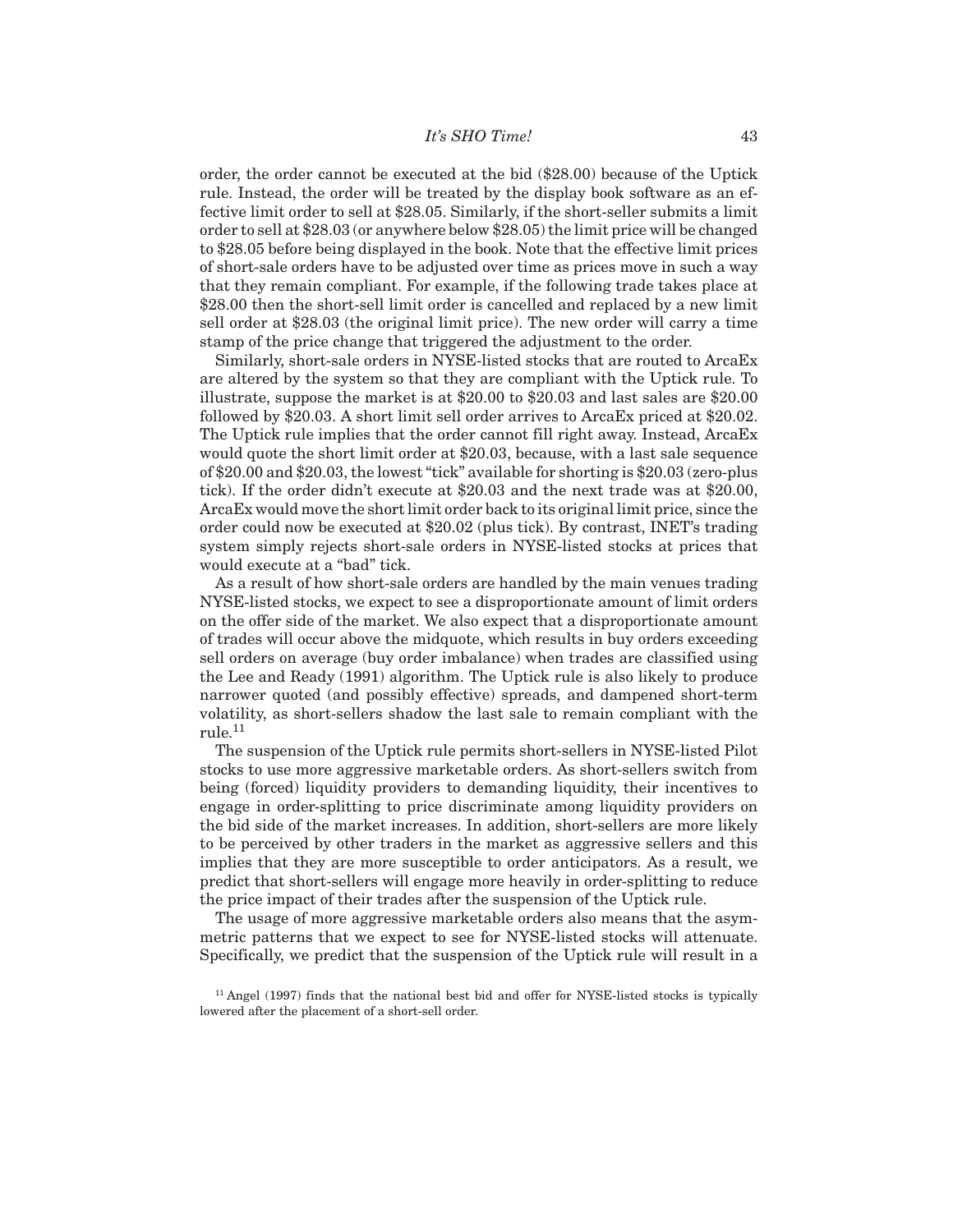reduction in the depth at the offer relative to the bid, a reduction in the buy order imbalance, a widening of quoted and effective spreads, and an increase in short-term volatility for NYSE-listed Pilot stocks relative to Control stocks.

Nasdaq uses a bid price test to verify whether a short sale is permitted (Nasdaq Rule 3350), and short sales in Nasdaq National Market Securities (NM) are not allowed at or below the (inside) bid when the current inside bid is at or below the previous inside bid. To execute a "legal" short-sale in a NM security on a down bid, the short sale must be executed at a price at least \$0.01 above the current inside bid. As of February 1, 2004, all market participants should use the Nasdaq (SuperMontage) inside bid to verify compliance with the bid price test. Registered market makers for a Nasdaq-listed stock, as well as market makers in options on this stock, are exempt from the bid price rule when trading the stock. To illustrate, suppose again that the last sale is \$28.05 on a plus tick and that the quotes are \$28.00 to \$28.05. A Nasdaq short-seller can place a marketable limit sell order at \$28.00 and still be in compliance with the bid price test as long as the most recent bid was \$28.00 or below. Moreover, a short-seller can always place a limit sell order at \$28.01 regardless of past bids and past trade prices. By contrast, as described above, on the NYSE the short-sale order would in this case enter the display as a limit sell order at \$28.05, which is 4 cents higher. Of course, a Nasdaq short-seller may also want to be more passive and place the order at \$28.05 (or even higher), but the point is that he is not forced to do so by the rules. He has more freedom to choose the optimal limit price for his order than his NYSE counterpart. The only situation for which the price tests are equally restrictive is if the last sale is at \$28.00 on a down bid and a down tick. In this case, both Nasdaq and NYSE rules permit a limit sell order at \$28.01.

Note that neither  $ArcaEx^{12}$  nor INET<sup>13</sup> enforced price tests for these stocks during our sample period. Granted, NASD member firms may have felt bound by NASD Rule 3350 and could have verified that their orders were compliant through third-party systems. These two venues were responsible for a significant fraction of trading volume in Nasdaq-listed stocks during our sample period. For example, during May 2005 (the first month of the Pilot), ArcaEx executed 18.2% and INET executed 24.8% of Nasdaq share volume.<sup>14</sup>

Thus, even though we expect to see some effect of the bid price test on Nasdaq depth, order flow, spreads, and volatility, it is likely to be smaller than in the case of the NYSE. It follows that the suspension of the bid price test should

<sup>14</sup> See http://www.nasdaq.com.

<sup>&</sup>lt;sup>12</sup> See http://www.tradearca.com/faqs\_gen.asp.

<sup>&</sup>lt;sup>13</sup> INET's ECN printed their trades on the National Securities Exchange (NSX) (previously the Cincinnati Stock Exchange) during our sample period. Since INET quotes and trade-reports through NSX, and NSX does not have a short-sale rule for Nasdaq-listed stocks, INET believes that the NASD short-sale rule may not be applicable to orders sent to INET in Nasdaqlisted securities. (See: www.inetats.com/subcribers/emailarchive/2003/20030625.asp.) However, as of January 23, 2006, INET enforces the bid price test for Nasdaq-listed stocks because it has migrated its trade reporting from the National Stock Exchange (NSX) to Nasdaq's ACT (see: www.isld.com/subscribers/emailarchive/2006/20060118 2.asp).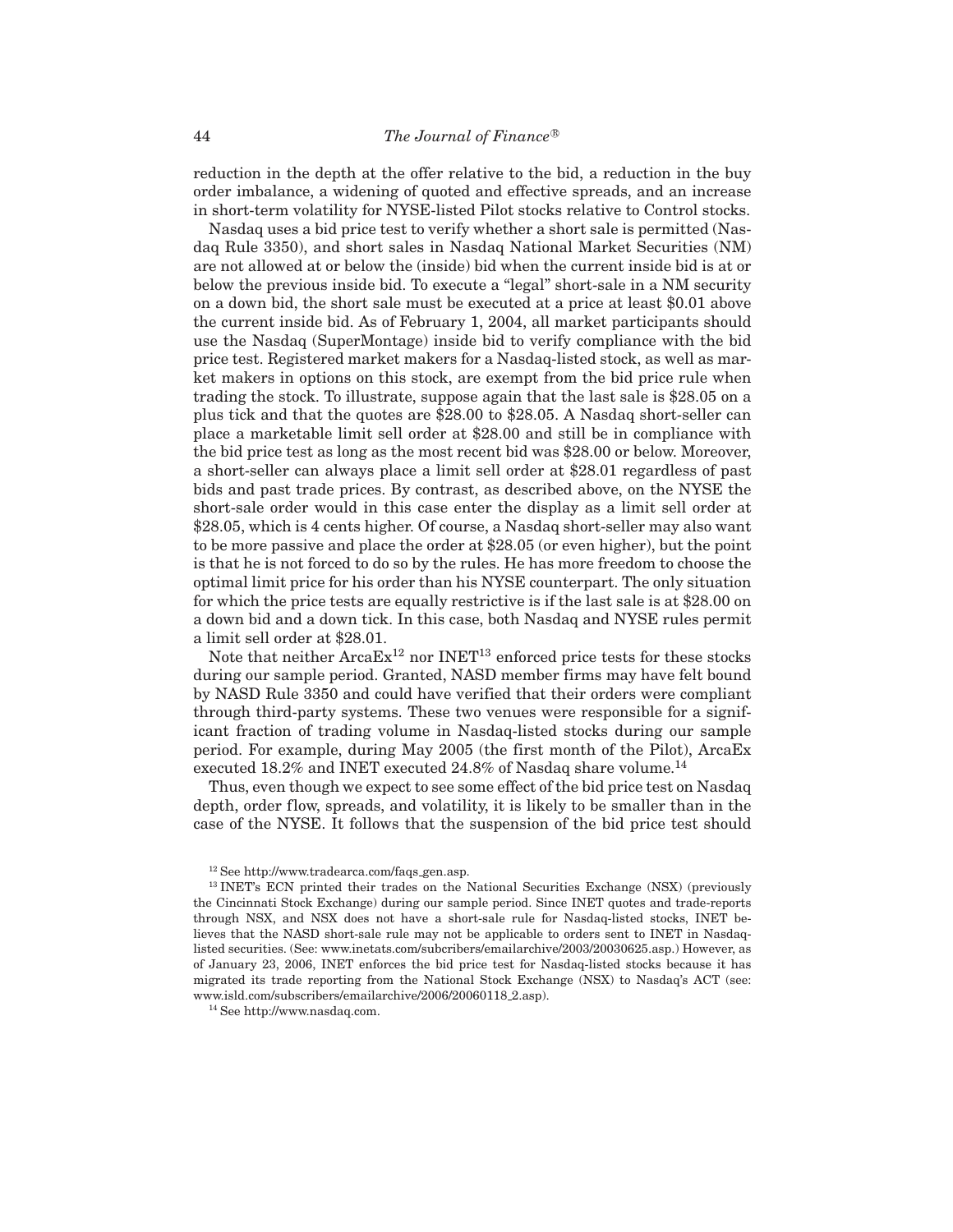# *It's SHO Time!* 45

have a smaller effect on order-splitting, the depth at the offer relative to the bid, the buy imbalance, quoted and effective spreads, and short-term volatility. Again, note that all these predictions need to be evaluated relative to Control stocks.

Regulators have expressed concerns that small-capitalization, low-liquid and low-priced stocks will be most adversely affected by the suspension of the price tests. Less liquid stocks may be more vulnerable to the effects of more active short-selling since the order book is likely to be thinner. Low-price stocks may also be relatively more affected by more active short-selling since a penny tick may be a more significant impediment to shorting for these stocks. At the same time, it is important to recognize that less liquid stocks tend to have wider spreads, and often also lower prices. To the extent that short-sale volume is still significant for less liquid stocks, we expect the distortions introduced by the price tests to be larger.

To see why, consider two NYSE-listed stocks L(iquid) and I(lliquid). Stock L has a spread of 1 cent and Stock I has a spread of 5 cents. Start by assuming that they both have the same bid price, \$30.00, and that the last sale was at the bid on a down tick. An aggressive short-seller in stock L (that is someone who would have submitted a market sell order absent the Uptick rule) will have to place a limit order at \$30.01 to be compliant. Since the quoted spread for stock L is 1 cent, this short-sale order will not affect the quoted spread. Similarly, an aggressive short-seller in stock I will place a limit order at \$30.01 to be compliant. However, in this case the short-sale order narrows the quoted spread from 5 cents to 1 cent or from 16.67 to 3.33 basis points. Thus, if aggressive short-sellers are equally active in both stocks, that is, they represent the same fraction of order flow, the Uptick rule would have a larger effect on stock I's quoted spread than on stock's L's quoted spread. Now change the assumptions so that the bid price for stock I is \$15, while the price remains \$30 for stock L. Then the basis point spread for stock I would go from 33.33 to 6.67. In other words, the Uptick rule affects stocks with wider spreads disproportionately, and the effect is exacerbated if stocks *also* have a lower price.<sup>15</sup> Hence, we should expect a larger increase in spreads and intraday volatility for less liquid stocks after price tests are suspended simply because the price tests cause larger distortions in order flow for these securities.

# **II. Data and Methodology**

Our study covers the period from February 1, 2005 through July 31, 2005. The initial sample includes all Pilot stocks as defined by the Securities Exchange Act Release No. 50104 (July 28, 2004), 69 FR 48032 (August 6, 2004). The remaining Russell 3000 securities are included as Control stocks. To eliminate the potential confounding influence of index inclusion or index exclusion, we require that sample stocks be members of the Russell 3000 index after the June 2004 reconstitution and remain members of the Russell 3000 index

 $15$  A similar example can easily be created for the Nasdaq bid test.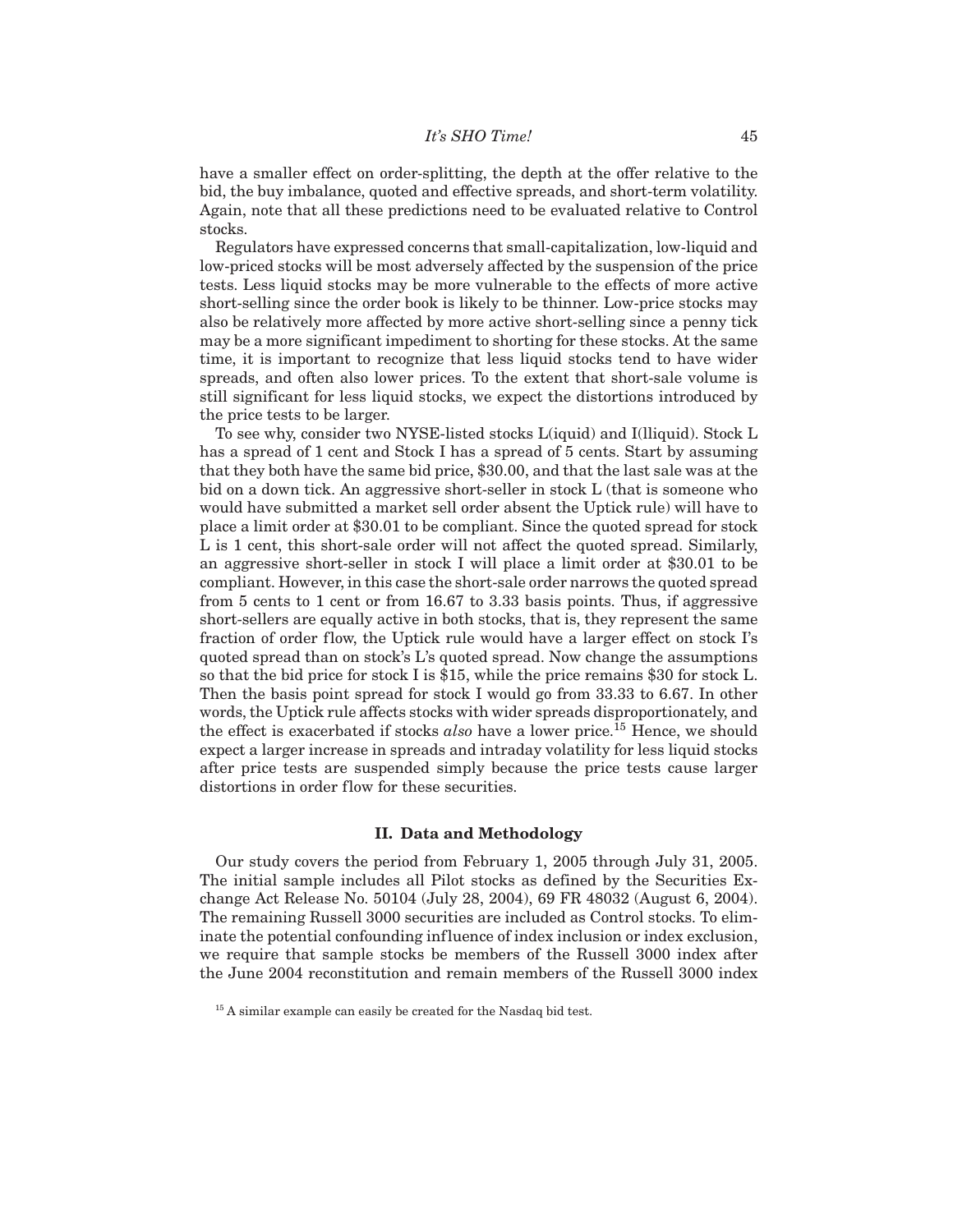# **Table I Sample Selection**

The sample includes all NYSE- and Nasdaq-listed stocks that are part of the Russell 3000 index on June 30, 2004 and are still part of the index as of June 30, 2005. Stocks that change listing venue, go private, are involved in a merger or an acquisition, or change ticker during the period are excluded. Nasdaq small cap stocks and stocks with a price exceeding \$100 or an average quoted spread exceeding \$1.00 for February 1 to April 30, 2005 are also excluded. To avoid undue inf luence of the open, we exclude data from 9:30 to 10:00 am. Pilot stocks are stocks that were designated as Pilot A securities by Reg SHO. All other NYSE- and Nasdaq-listed Russell 3000 index stocks are labeled Control stocks.

|             | Pilot Stocks | Control Stocks | Total | Percent |
|-------------|--------------|----------------|-------|---------|
| <b>NYSE</b> | 448          | 904            | 1,352 | 54.4    |
| Nasdaq      | 376          | 757            | 1,133 | 45.6    |
| Total       | 824          | 1,661          | 2,485 |         |

after the June 2005 reconstitution.<sup>16</sup> In other words, we exclude stocks that were added to the index (IPOs) during the period June 2004 through June 2005 and stocks that were eliminated during the year due to corporate events such as mergers, bankruptcies, etc., plus stocks that were added or eliminated in the June 2005 index reconstitution. We also exclude 22 stocks that experienced ticker changes during the sample, 13 stocks that were listed on Nasdaq's small cap market at any point during the sample, 17 stocks that were acquired, merged, or privatized during the year, and 4 stocks that changed listing venue. Further, we exclude 32 stocks with an average price above \$100.00 or an average quoted spread exceeding \$1.00 during the February 1 to April 30 period to reduce the likelihood that our results will be influenced by outliers. Finally, we exclude the 34 stocks that were listed on AMEX due to the small sample size for this market. These filters bring the total sample down to 2,485 from the total of 3,402 stocks that appear on Russell's membership lists between June 2004 and June 2005.

To determine which securities are Pilot securities, we use NYSE, Nasdaq, and AMEX daily Pilot lists, which are posted on the Web. A total of 964 stocks appear on these lists between April 29, 2004 and July 31, 2005, and of these, 928 are Pilot stocks for the entire sample period. After applying our filters, we are left with 824 Pilot stocks and 1,661 Control stocks. Our final sample is summarized in Table I and includes 2,485 stocks, 1,352 from the NYSE and 1,133 from Nasdaq. There are 448 NYSE-listed and 376 Nasdaq-listed Pilot stocks in our sample. Note that we use the entire set of Control stocks from the

<sup>&</sup>lt;sup>16</sup> This filter eliminates 796 Russell stocks. Only 267 of these stocks were in the index in December 2004 and have CRSP and TAQ data for the entire sample period. We analyze this sample of "index exclusions," which is composed of 58 Pilot (10 NYSE and 48 Nasdaq) and 209 Control stocks (55 NYSE and 154 Nasdaq). While the results are noisier, our conclusions generally hold also for this sample: short-selling activity increases, quoted spreads widen, asymmetries are reduced, and short-term volatility increases for Pilot relative to Control stocks.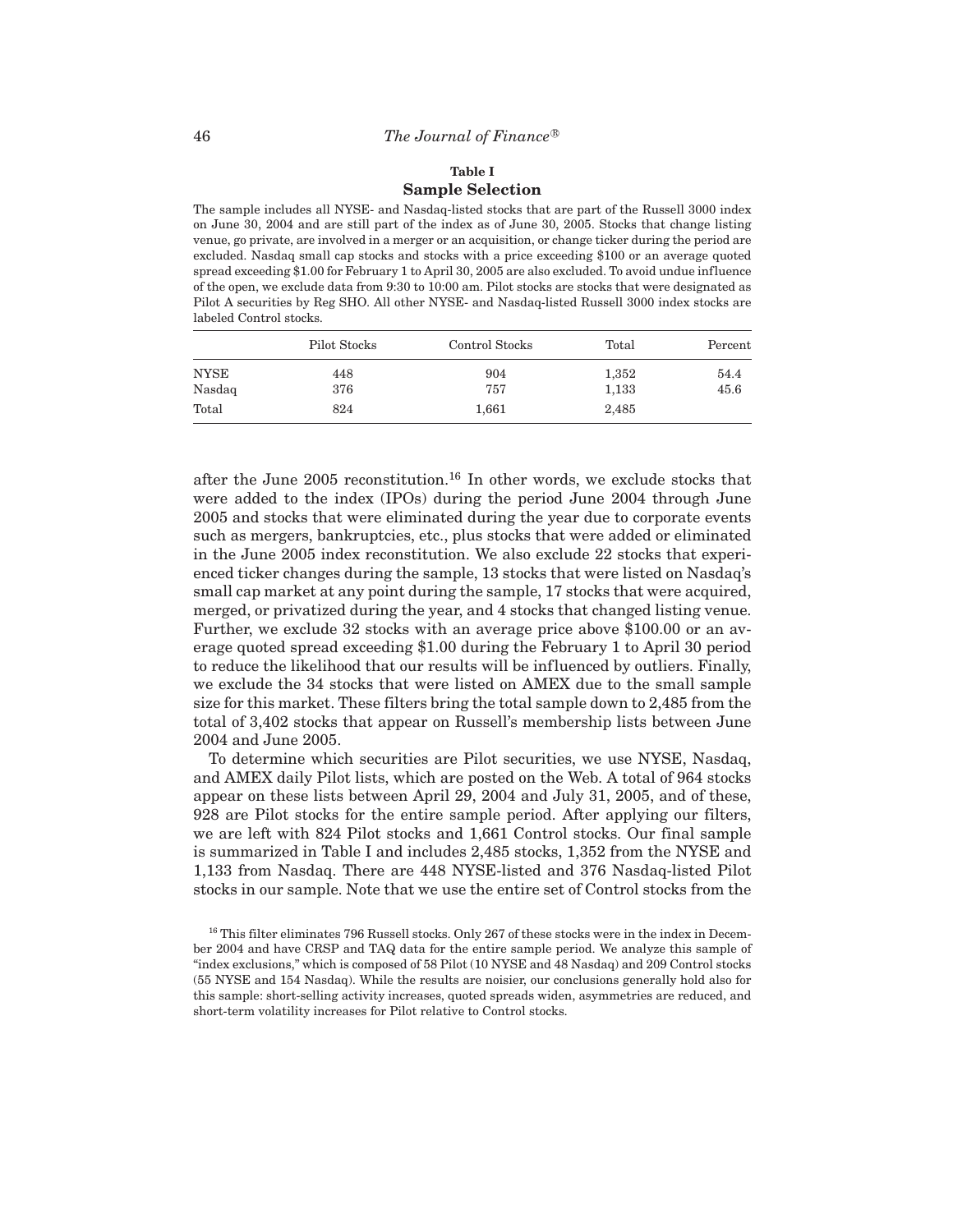Russell 3000, so we have roughly twice as many Control stocks as Pilot stocks both for the NYSE and for Nasdaq.<sup>17</sup>

We first match our sample of stocks with CRSP data, and calculate daily returns, daily trade price range  $((high<sub>t</sub> -low<sub>t</sub>)/high<sub>t</sub>)$ , and volatility based on closing trade prices. We also calculate positive and negative semivariances, which are computed as the average squared positive and negative returns, respectively (Markowitz (1959)). Based on NYSE TAQ data, we calculate the quote range  $((high<sub>t</sub> − low<sub>t</sub>)/high<sub>t</sub>),$  close–close midquote returns  $(close<sub>t</sub> − close<sub>t-1</sub>/$  $close_{t-1}$ ), and open–close midquote returns ( $open_t$  – $close_t$ /*close<sub>t</sub>*). We then use the NYSE's TAQ data to calculate a battery of average daily market qualityrelated statistics for each of our sample firms:

- quoted spreads  $(ask_t bid_t)$ ,
- relative quoted spreads  $(100*(ask_t bid_t)/(ask_t + bid_t)/2)$ ,
- relative quoted spreads  $(100 * (ask_t bid_t) / ((ask_t + bid_t) / 2))$ ,<br>
 effective spreads  $(I * 2 * (price_t (ask_t + bid_t) / 2))$ , where  $I = 1$  for buyerinitiated trades and  $I = -1$  for seller-initiated trades),<sup>18</sup>
- relative effective spreads  $(100 * I * 2 * (price_t (ask_t + bid_t)/2)/((ask_t +$  $bid<sub>t</sub>$  $/2$ , where *I* = 1 for buyer-initiated trades and *I* = −1 for seller-initiated trades),
- realized spreads  $(I * 2 * (price_t (ask_{t+5} + bid_{t+5})/2))$ , where  $I = 1$  for buyerinitiated trades,  $I = -1$  for seller-initiated trades, and t is measured in minutes),
- $\cdot$  relative realized spreads  $(100 * I * 2 * (price_t (ask_{t+5} + bid_{t+5})/2)/((ask_{t+5} + b^{2}))$  $bid_{t+5}$  $/2$ , where  $I = 1$  for buyer-initiated trades,  $I = -1$  for seller-initiated trades, and *t* is measured in minutes),
- quoted depth at the bid and ask,
- relative bid depth  $(100 * (bid depth ask depth)/(bid depth + ask depth)),$
- relative bid depth (100 <sup>∗</sup> (*bid depth* <sup>−</sup> *ask depth*)/(*bid depth* <sup>+</sup> *ask depth*)), buy order imbalance ((*buy volume* −*sell volume*), where trades are classified into buys and sells based on the Lee and Ready (1991) algorithm),
- relative buy order imbalance (100 ∗ (*buy volume* − *sell volume*)/*volume*, where trades are classified into buys and sells based on the Lee and Ready (1991) algorithm),
- standard deviation of trade-to-trade returns (defined as log(*price<sub>t</sub>*)
- *price*<sub>τ−1</sub>), where  $\tau$  is trade time), and  $\tau$  standard deviation of midquote returns (defined as log((*ask<sub>k</sub>*+*bid<sub>k</sub>*)/  $(ask_{K-1}+bid_{K-1})$ , where  $K$  represents 5-, 15-, and 30-minute intervals).

Note that quoted spread measures are time-weighted whereas effective and realized spreads are weighted by share volume.

Our daily measures are computed based on all intraday trades and quotes in the TAQ data that are time stamped between 10:00 am and 4:00 pm. The first

<sup>&</sup>lt;sup>17</sup> Alexander and Peterson (2008) match Pilot and Control stocks using characteristics and analyze a final sample of 224 NYSE and 183 Nasdaq pairs during April and May 2006. Their results are qualitatively the same as ours. The SEC (2006) analyzes all stocks for the January to October 2005 period, and again the results and conclusions are qualitatively the same as those found here.

 $18$  We use the Lee and Ready (1991) algorithm to characterize trades as buyer- or seller-initiated.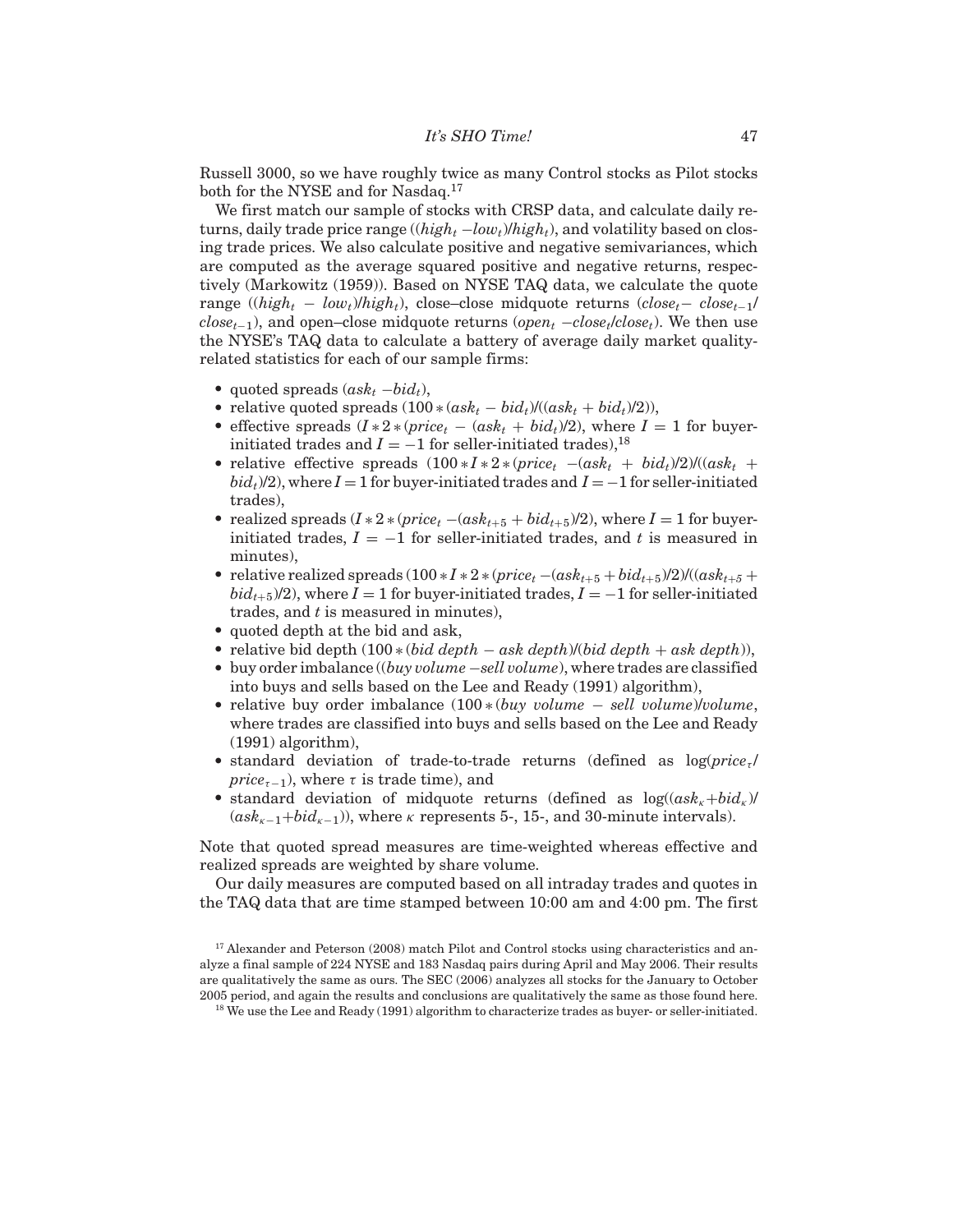half-hour is excluded to reduce the influence of the relatively noisy opening process.<sup>19</sup> Our results are qualitatively the same if market quality statistics are computed starting at 9:30 am. We merge the trade with the inside quotes in effect at the time of the trade. All statistics are computed with reference to the National best bid and offer (NBBO) quotes. The intradaily NBBO is calculated by creating a complete order book (bid and ask sides) of all quotes posted by any U.S. market center for a particular stock, cumulating volume at each price level. We also download intradaily data from all self-regulatory organizations (SROs) that report short sales for NYSE- and Nasdaq-listed securities and compute the daily number of shares sold short both in absolute terms and as a fraction of daily share volume. We call the latter relative short sales. Daily share volume comes from CRSP. We obtain monthly short interest data from NYSE and Nasdaq, and shares outstanding from CRSP. Finally, the short-sale and short interest data are merged with the CRSP and the TAQ data.

For each variable, we first report the time-series average of the daily crosssectional means over the pre (February 1, 2005 to May 1, 2005) and the post (May 2, 2005 to July 31, 2005) period separately. To test whether returns, volatility, and market quality measures change significantly for Pilot stocks relative to Control stocks we need to take into account the fact that there is likely to be significant cross-sectional correlation, as well as time-series correlation, in the sample. To deal with both these issues, we conduct our tests as follows.<sup>20</sup> We first compute the daily cross-sectional averages of each variable, and then run time-series regressions to test for changes over time for each subsample using a dummy variable that takes a value of zero in the preperiod and one in the postperiod. We account for potential serial dependence by computing Newey–West standard errors based on a lag length of 20 days. The estimated coefficient on the dummy is labeled "Diff" in the tables. To test whether a variable changes significantly for Pilot *relative* to Control stocks, we also use a time-series test. For each day, we compute the difference in the cross-sectional average variable between Pilot and Control stocks. We then run a time-series regression of this daily difference on an intercept and a dummy variable that takes a value of zero for the preperiod and a value of one for the postperiod. Again, we account for potential serial dependence by computing Newey–West standard errors based on a lag length of 20 days. The estimated coefficients are labeled "Diff–Diff" in the tables.

As mentioned in the hypothesis section, regulators have expressed concerns that less liquid stocks will be most adversely affected by the suspension of price tests. To address this concern, we first rank all stocks within each subsample (NYSE Pilot, NYSE Control, Nasdaq Pilot, Nasdaq Control) based on a series of characteristics: end-of-2004 market capitalization (size); share price on February 2, 2005; volatility; and turnover. We then form equally weighted quintile

<sup>19</sup> We follow the methodology suggested by the Memorandum from Office of Economic Analysis (SEC), *Analysis of Volatility for Stocks Switching from Nasdaq to NYSE*, December 15, 2004. We also exclude trades and quotes with special condition codes.

 $20$  We are grateful to our referee for suggesting this approach.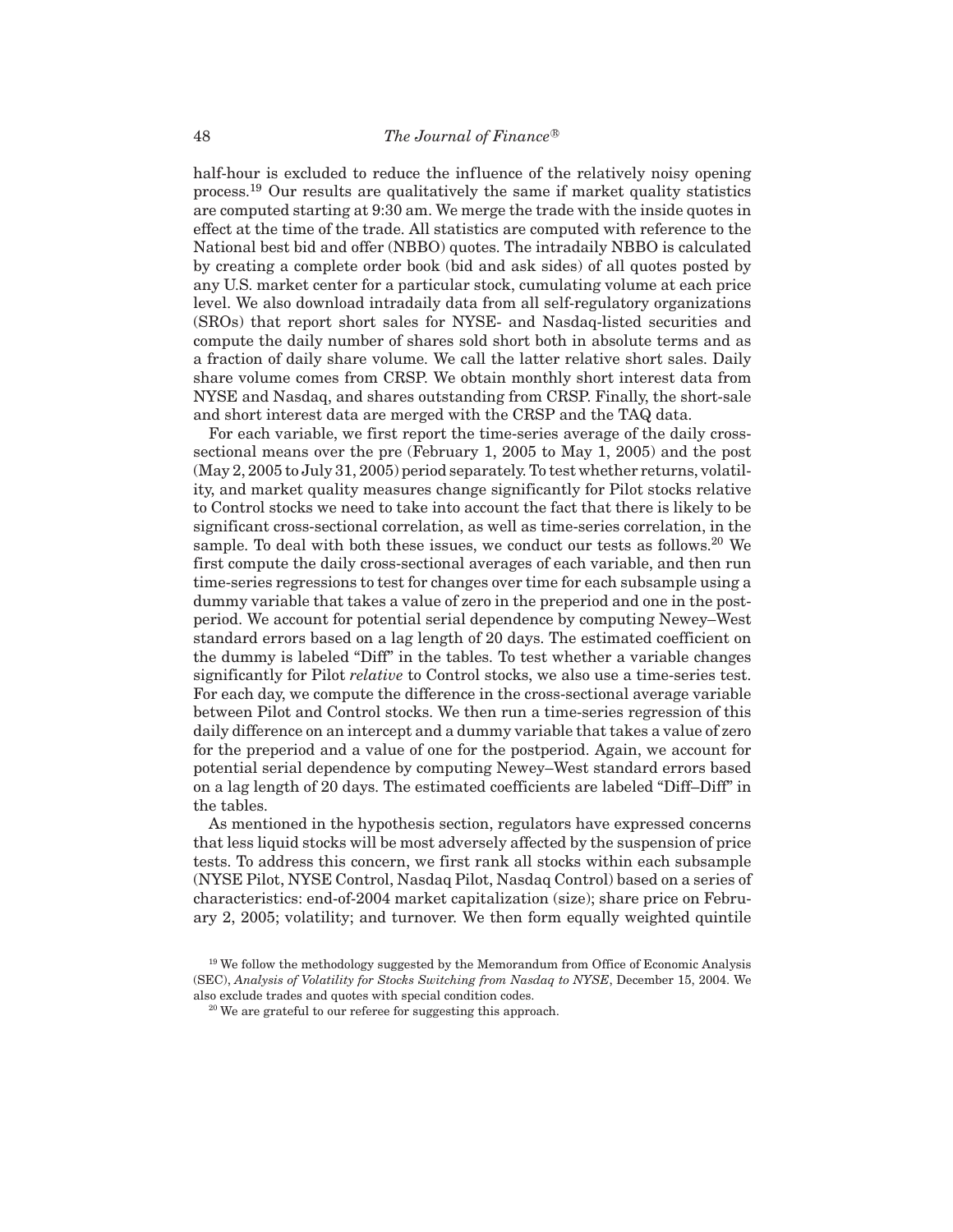# *It's SHO Time!* 49

portfolios and conduct our time-series tests of differences (Diff) between the preand the postperiods and test for differences-in-differences (Diff–Diff) between Pilot and Controls as described above. We formally test (*F*-test) whether the difference-in-differences is significantly larger for the first quintile compared to the fifth quintile portfolios using seemingly unrelated regressions (SUR).

Sample characteristics by market are summarized in Table II, and Panel A reports the results for NYSE-listed stocks while Panel B reports the results for Nasdaq-listed securities. The results for Pilot stocks are in the left panels and the results for Control stocks are in the right panels. Table II shows that Pilot and Control stocks in each market are well matched based on characteristics such as price, trade frequency, trade size, and volume (see the column labeled "Pre").

There is no significant change in the average stock price for NYSE-listed or Nasdaq-listed stocks. However, we find significant changes in order flow for both samples. Average trade size and share volume decrease significantly both for NYSE-listed Pilot and Control stocks, indicating an increased level of ordersplitting. Moreover, the last column shows that trade frequency increases and average trade size decreases significantly for Pilot relative to Control stocks. By contrast, there is no direct evidence of increased order-splitting for Nasdaqlisted stocks. While share volume declines for both Pilot and Control stocks due to a significantly lower trade frequency in the postperiod, there are no statistically significant changes in order f low for Nasdaq-listed Pilot *relative* to Control stocks.

Hence, we find a significant increase in order-splitting for NYSE-listed Pilot stocks relative to Control stocks, but no similar changes in order flow for Nasdaq-listed Pilot stocks relative to Controls. In the next section, we explore whether this increase in order-splitting for NYSE-listed stocks is related to changes in short-selling patterns after the Uptick rule was suspended in May 2005.

# **III. Does Short-Selling Activity Increase for Pilot Stocks?**

Recent academic papers show that even in the presence of short-sale price tests, there is a tremendous amount of short-selling activity in U.S. equity markets (Boehmer, Jones, and Zhang (2008), and Diether, Lee, and Werner (2008)). However, the price tests may still dampen overall short-selling activity. If that is the case, we expect to see short-selling activity increase significantly for Pilot relative to Control stocks after the price tests are suspended.

We formally test for significant changes in short-selling activity in Table III. Shares sold short decrease for NYSE-listed Pilot and Control stocks between the pre- and postperiods, but the changes are not significant and there is no significant difference between the two samples. Short-sale size decreases and shortsale frequency increases significantly for NYSE-listed Pilot stocks and the last column shows that these changes are significant for NYSE-listed Pilot relative to Control stocks. For Nasdaq-listed stocks, shares sold short increases significantly for Nasdaq-listed Pilot relative to Control stocks. The frequency of short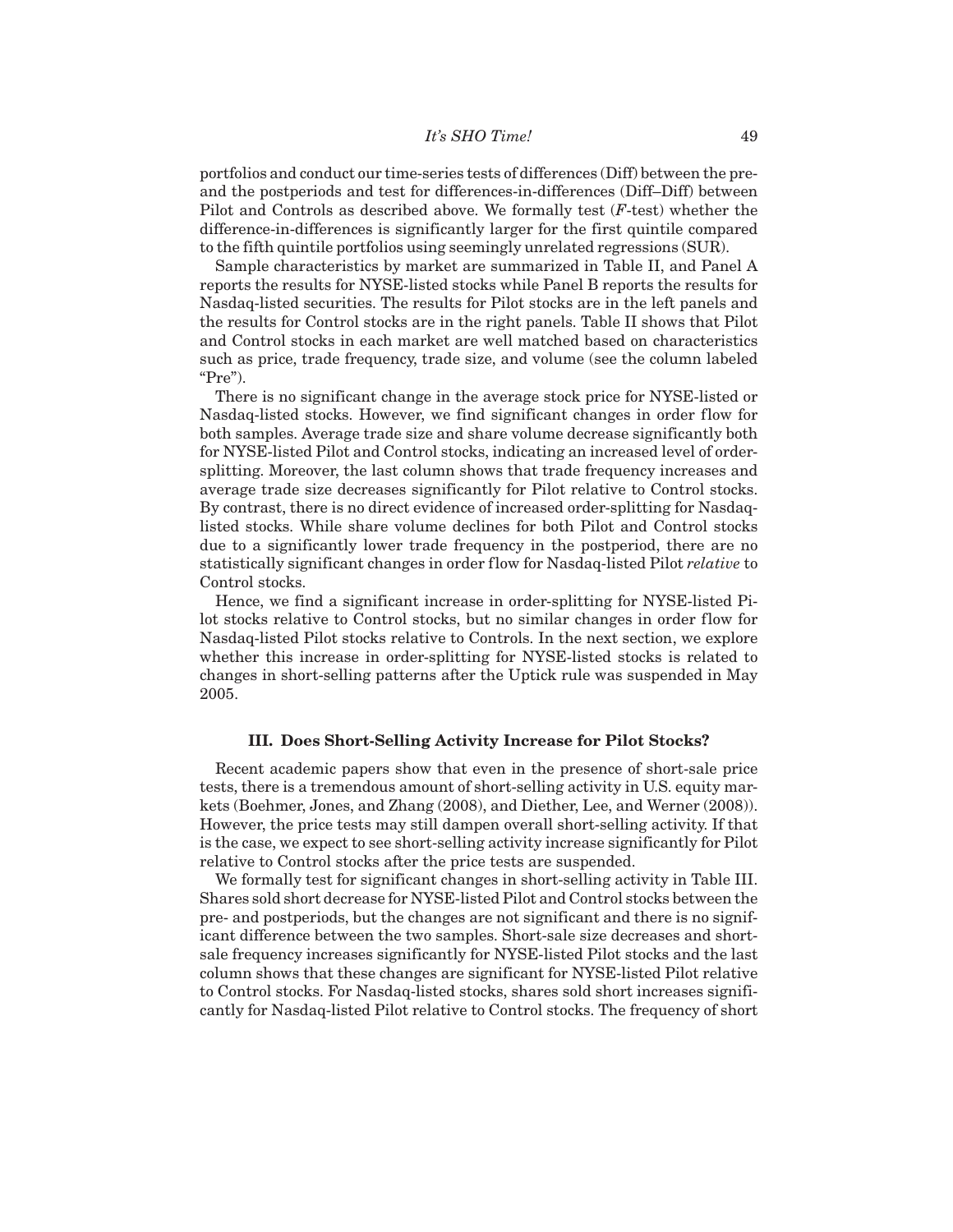| $(1\%)$ level of significance.<br>average trade price. |              |          |          |                 |          |          | We compute significance using Newey-West (1987) standard errors with 20 lags. The stock price is the volume-weighted |            |
|--------------------------------------------------------|--------------|----------|----------|-----------------|----------|----------|----------------------------------------------------------------------------------------------------------------------|------------|
|                                                        |              |          | Pilot    |                 |          | Control  |                                                                                                                      |            |
|                                                        |              | Pre      | Post     | Diff            | Pre      | Post     | Diff                                                                                                                 | Diff-Diff  |
|                                                        |              |          |          | Panel A: NYSE   |          |          |                                                                                                                      |            |
| Price                                                  | Dollars      | 34.24    | 34.68    | 0.43            | 34.55    | 34.93    | 0.38                                                                                                                 | 0.05       |
| Number of trades                                       |              | 1,472.83 | 1,487.22 | 14.39           | 1,422.26 | 1,402.21 | $-20.05$                                                                                                             | 34.44**    |
| Trade size                                             | Shrs         | 484.14   | 438.63   | $-45.51***$     | 493.48   | 457.26   | $-36.22***$                                                                                                          | $-9.29***$ |
| Volume                                                 | $1,000$ shrs | 1,209.86 | 1,121.56 | $-88.30**$      | 1,187.26 | 1,106.95 | $-80.32*$                                                                                                            | $-7.99$    |
| No. Obs.                                               |              |          | 448      |                 |          | 904      |                                                                                                                      |            |
|                                                        |              |          |          | Panel B: Nasdaq |          |          |                                                                                                                      |            |
| Price                                                  | Dollars      | 24.32    | 24.28    | $-0.04$         | 23.72    | 23.63    | $-0.09$                                                                                                              | 0.05       |
| Number of trades                                       |              | 2,470.37 | 2,271.60 | $-198.77***$    | 2,541.29 | 2,323.77 | $-217.52***$                                                                                                         | 18.75      |
| Trade size                                             | Shrs         | 238.77   | 237.00   | $-1.78$         | 252.21   | 250.49   | $-1.71$                                                                                                              | $-0.06$    |
| Volume                                                 | $1,000$ shrs | .150.11  | 1,075.13 | $-74.98***$     | 1,211.00 | 1,102.34 | $-108.66***$                                                                                                         | 33.68      |
| No. Obs.                                               |              |          | 376      |                 |          | 757      |                                                                                                                      |            |
|                                                        |              |          |          |                 |          |          |                                                                                                                      |            |

Changes in Sample Characteristics around Reg SHO by Market **Changes in Sample Characteristics around Reg SHO by Market Table II**

31, 2005 and zero otherwise. The Diff-Diff column reports the postperiod dummy variable coefficient from a time-series regression of the difference<br>between Pilot and Control stocks for each variable on an intercept (not r The numbers in the pre and post columns are the time-series average of the cross-sectional average of each variable for the preperiod (February 1, 2005 to May 1, 2005) and for the postperiod (May 2, 2005 to July 31, 2005). The Diff column reports the postperiod dummy variable coefficient from a timeseries regression of each variable on an intercept (not reported) and the postperiod dummy. The postperiod dummy equals one from May 2, 2005 to July The numbers in the pre and post columns are the time-series average of the cross-sectional average of each variable for the preperiod (February 1, 2005 to May 1, 2005) and for the postperiod (May 2, 2005 to July 31, 2005). The Diff column reports the postperiod dummy variable coefficient from a timeseries regression of each variable on an intercept (not reported) and the postperiod dummy. The postperiod dummy equals one from May 2, 2005 to July 31, 2005 and zero otherwise. The Diff–Diff column reports the postperiod dummy variable coefficient from a time-series regression of the difference

between Pilot and Control stocks for each variable on an intercept (not reported) and the postperiod dummy. An asterisk (two asterisks) indicates 5%

# 50 *The Journal of Finance* R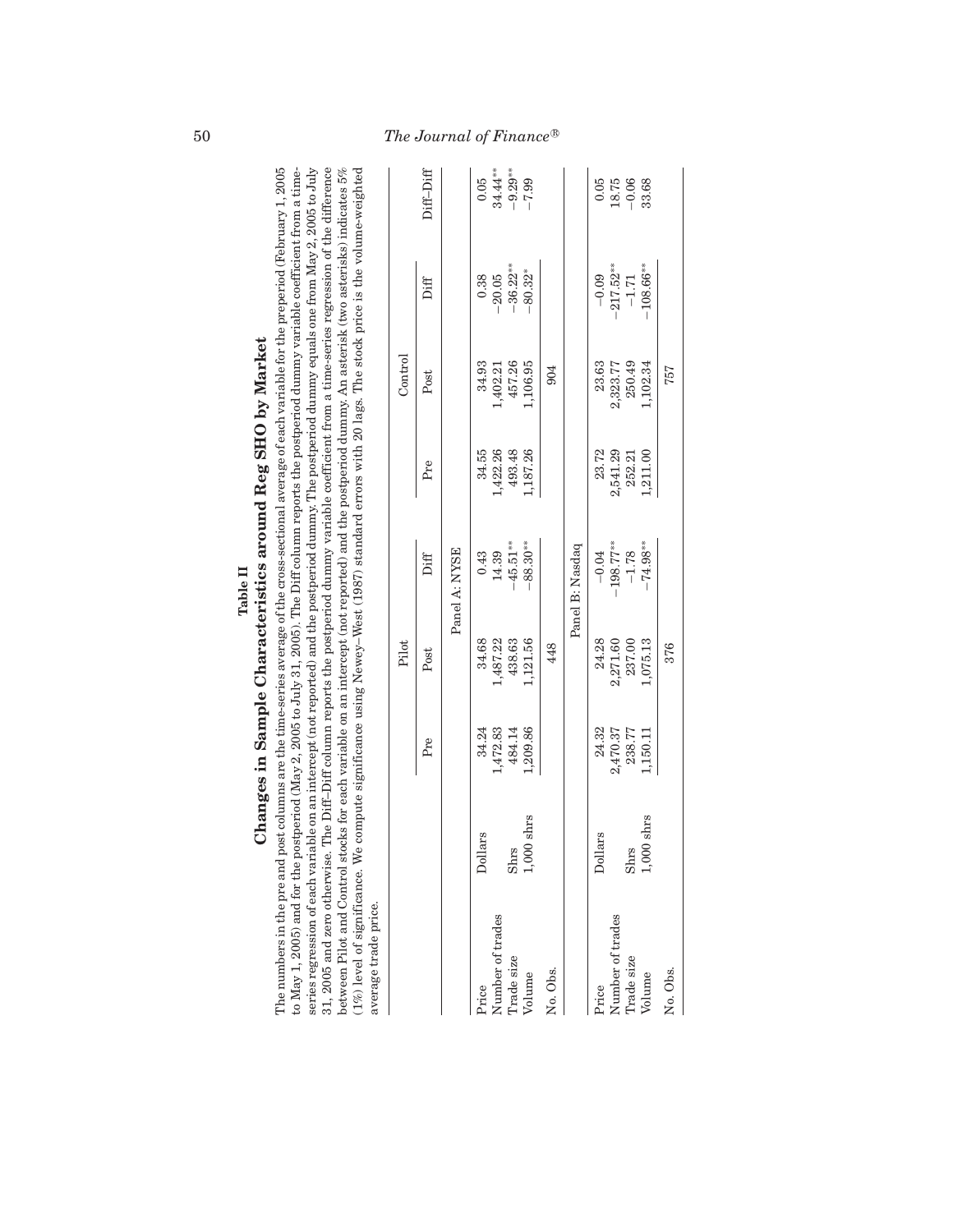| İ<br>Table | Short-Selling Activity | $\ddot{\cdot}$ |
|------------|------------------------|----------------|
|            |                        |                |

The numbers in the pre and post columns are the time-series average of the cross-sectional average of each variable for the preperiod (February 1,  $2005$  to May 1, 2005) and for the postperiod (May 2, 2005 to July 31, 2005). The Diff column reports the postperiod dummy variable coefficient from a time-series regression of each variable on an intercept (not reported) and the postperiod dummy. The postperiod dummy equals one from May 2,<br>2005 to July 31, 2005 and zero otherwise. The Diff-Diff column reports the pos 2005 to May 1, 2005) and for the postperiod (May 2, 2005 to July 31, 2005). The Diff column reports the postperiod dummy variable coefficient from 2005 to July 31, 2005 and zero otherwise. The Diff–Diff column reports the postperiod dummy variable coefficient from a time-series regression of the difference between Pilot and Control stocks for each variable on an intercept (not reported) and the postperiod dummy. An asterisk (two asterisks) difference between Pilot and Control stocks for each variable on an intercept (not reported) and the postperiod dummy. An asterisk (two asterisks) indicates 5% (1%) level of significance. We compute significance using Newey–West (1987) standard errors with 20 lags except for the short interest indicates 5% (1%) level of significance. We compute significance using Newey–West (1987) standard errors with 20 lags except for the short interest variable. Relative short sales is the number of short-sold shares divided by daily trading volume. Short interest is based on monthly observations and variable. Relative short sales is the number of short-sold shares divided by daily trading volume. Short interest is based on monthly observations and Pre (Post) for short interest denotes the cross-sectional average of each stock's time-series average during Pebruary, March, and April (May, June, and Pre (Post) for short interest denotes the cross-sectional average of each stock's time-series average during February, March, and April (May, June, and The numbers in the pre and post columns are the time-series average of the cross-sectional average of each variable for the preperiod (February 1, a time-series regression of each variable on an intercept (not reported) and the postperiod dummy. The postperiod dummy equals one from May 2, July). Diff for short interest reports the difference in the cross-sectional average of each stock's time-series average during the post- and preperiod. July). Diff for short interest reports the difference in the cross-sectional average of each stock's time-series average during the post- and preperiod. Diff-Diff for short interest reports the difference between Diff for Pilot and Control stocks. Diff–Diff for short interest reports the difference between Diff for Pilot and Control stocks.

|                       |                     |                         | Pilot            |                                                                       |                  | Control                           |                                            |                                                                                 |
|-----------------------|---------------------|-------------------------|------------------|-----------------------------------------------------------------------|------------------|-----------------------------------|--------------------------------------------|---------------------------------------------------------------------------------|
|                       |                     | Pre                     | Post             | $\mathrm{Diff}$                                                       | Pre              | Post                              | Diff                                       | Diff-Diff                                                                       |
|                       |                     |                         |                  | Panel A: NYSE                                                         |                  |                                   |                                            |                                                                                 |
| Shares sold short     | $1,000$ shrs        | 264.91                  | 258.86           |                                                                       | 262.01           | 248.27                            | $-13.75$                                   | 7.69                                                                            |
| Number of short sales |                     |                         |                  |                                                                       |                  |                                   |                                            |                                                                                 |
| Average trade size    |                     | $\frac{444.17}{821.78}$ | 542.49<br>754.01 | $\begin{array}{r} -6.05 \\ -63.22** \\ -67.77** \\ 1.40* \end{array}$ | 425.45<br>834.73 | $\frac{421.43}{789.06}$           | $-4.02$<br>$-45.67***$<br>$-0.41$          | $\begin{array}{r} 102.34^{**} \\ -22.10^{**} \\ 1.81^{**} \\ 29.92 \end{array}$ |
| Relative short sales  | $\frac{S\ln s}{\%}$ | 24.87                   | 26.28            |                                                                       | 24.61            |                                   |                                            |                                                                                 |
| Short interest        | $1,000$ shrs        | .563.40                 | 4,954.50         | $391.11**$                                                            | 1,936.27         | 5,300.49                          | 361.19**                                   |                                                                                 |
| No. Obs.              |                     |                         | 448              |                                                                       |                  | 904                               |                                            |                                                                                 |
|                       |                     |                         |                  | Panel B: Nasdaq                                                       |                  |                                   |                                            |                                                                                 |
| Shares sold short     | $1,000$ shrs        | 396.03                  | 405.02           |                                                                       | 421.97           | 412.04                            |                                            |                                                                                 |
| Number of short sales |                     |                         | 1,081.75         |                                                                       |                  |                                   |                                            |                                                                                 |
| Average trade size    | Shrs                | 1,078.16<br>465.55      | 473.75           | 99<br>99<br>99 21<br>90 21<br>90 21                                   | 1,111.35         | $1,063.19$<br>$475.39$<br>$37.32$ | $-9.93$<br>$-48.15$<br>$-1.97$<br>$1.17**$ | $\begin{array}{c} 18.91^* \\ 51.74^* \\ 10.18 \\ 1.59^{**} \end{array}$         |
| Relative short sales  | olo                 | 36.58                   | 39.34            |                                                                       | 36.15            |                                   |                                            |                                                                                 |
| Short interest        | $1,000$ shrs        | 3,019.79                | 3,342.28         | $822.49***$                                                           | ,653.97          | 79.600,                           | 355.70**                                   | 33.21                                                                           |
| No. Obs.              |                     |                         | 376              |                                                                       |                  | 757                               |                                            |                                                                                 |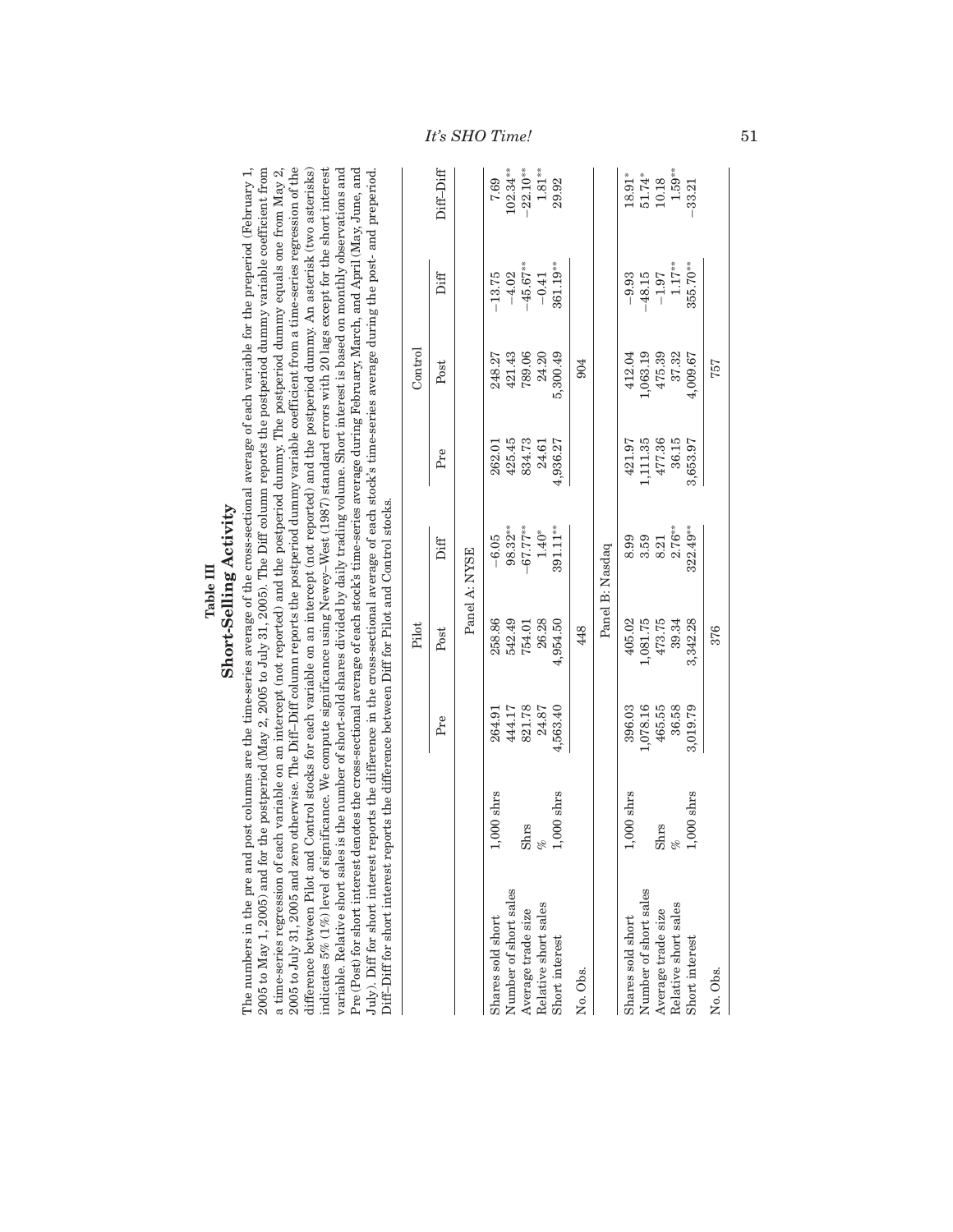sales increases significantly for Nasdaq-listed Pilot relative to Control stocks, but there is no significant change in short-sale size. Hence, as predicted in the hypothesis section, we find that short-sellers in NYSE-listed stocks engage more heavily in order-splitting when trading without the Uptick rule. Ordersplitting helps short-sellers price discriminate among liquidity providers and avoid order anticipators. By contrast, there is no evidence of increased ordersplitting by short-sellers in Nasdaq-listed stocks after the suspension of the bid price test.

Short-sale volume is highly positively correlated to overall trading volume in our sample, both in the cross-section and in the time series. We find that share volume on average declines between the pre- and the postperiods (Table II), so even though short-sale volume does not increase significantly for NYSElisted stocks, it may be rising significantly relative to overall trading activity. To test for changes in normalized short-selling activity, we compute relative short sales defined as short-sale volume divided by total share volume. Relative short sales increase significantly for NYSE-listed Pilot stocks and decrease (insignificantly) for NYSE-listed Control stocks. The last column shows that relative short sales increase significantly by 1.81 percentage points for NYSElisted Pilot stocks relative to Control stocks. For Nasdaq-listed stocks, there is a significant increase in relative short sales for both Pilot and Control stocks and relative short sales increase significantly by 1.59 percentage points for Nasdaq-listed Pilot stocks relative to Control stocks.

A commonly used measure of short-selling activity is short interest, which is the stock of shares sold short as reported by the exchanges around the middle of each month. Since these numbers are monthly, we only have three observations per stock in the preperiod and three observations per stock in the postperiod. Moreover, these monthly observations are unlikely to be independent. Hence, we cannot use our time-series methodology. Instead, we compute the average short interest for each stock in the pre- and the postperiod, and run a simple (cross-sectional) pair-wise *t*-test of changes in the mean. For the difference-indifference test, we first compute the post–pre short interest variable for each stock, and then run a standard *t*-test for differences in group means. Short interest increases significantly for NYSE-listed Pilot and Control stocks. The increase is larger for Pilot stocks than for Control stocks (391,110 compared to 361,190 shares). However, we cannot reject the hypothesis that these changes are the same for Pilot and Control stocks. For Nasdaq-listed Pilot and Control stocks, short interest also increases significantly. The increase based on short interest is actually larger for Control stocks (355,700 shares) than for Pilot stocks (322,490 shares). Again, we are unable to reject the hypothesis that the changes are the same for both Pilot and Control stocks.

We note that short-sale volume relative to share volume for both the NYSE and Nasdaq securities in our sample is surprisingly high: 24.9% (24.6%) for NYSE-listed Pilot (Control) stocks and 36.6% (36.2%) for Nasdaq-listed Pilot (Control) stocks in the preperiod. The main reason for this is that the Russell 3000 stocks are larger, more liquid stocks, with higher institutional ownership than the average stock on the NYSE and Nasdaq. The previous literature (see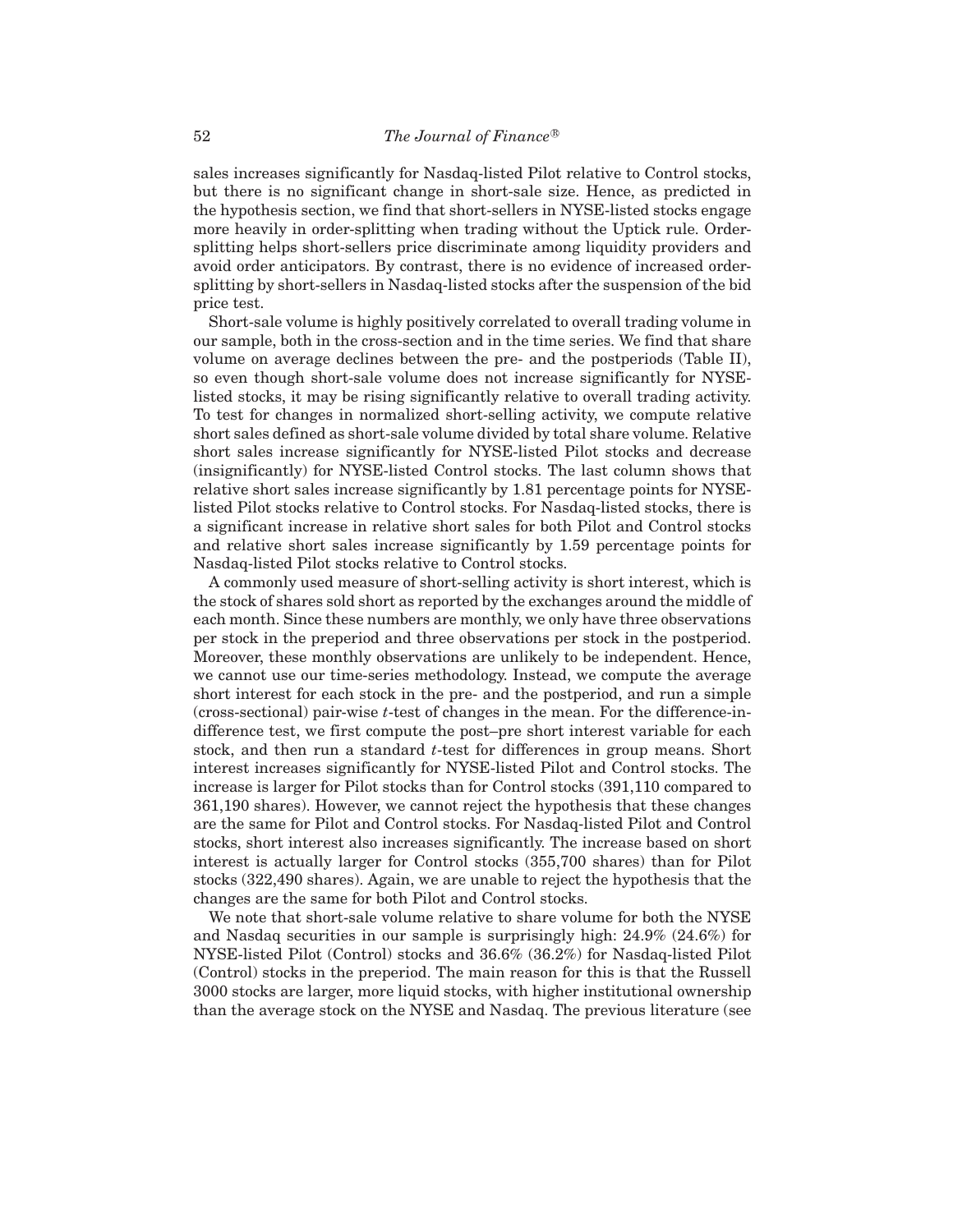D'Avolio (2002) and Cohen, Diether, and Malloy (2007)) predicts that shortselling will be less costly for these securities than for the average stock in each market, and hence it should not be surprising that we find a higher level of short-selling activity. In addition, Boehmer, Jones, and Zhang (2008) use NYSE SuperDOT data to capture short-selling activity, that is, they do not capture NYSE f loor trading activity, nor do they capture short-selling in NYSElisted stocks away from the NYSE that is on regional exchanges, third markets, and Electronic Communication Networks (ECNs). Hence, it is quite likely that their numbers underestimate the overall short-selling activity substantially.<sup>21</sup> Finally, short-selling has been trending upward over time as more hedge funds and other players with long–short strategies have entered the market.

#### **IV. Daily Returns and Volatility**

If price tests curtail short-selling activity, theoretical models by Miller (1977), Harrison and Kreps (1978), Morris (1996), Scheinkman and Xiong (2003), and Duffie, Gârleanu, and Pedersen (2002) predict that stock prices may exceed fundamental value. If that is the case, suspending the price tests should cause stock prices for Pilot stocks to fall. The actual price reaction could take place at the announcement of the Pilot Program (July 28, 2004) or following the effective (event) date of the suspension (May 2, 2005). We examine both possibilities in Table IV.

We look at average daily returns from day *t* −2 to day *t* +2 around both the announcement and the effective dates of the Pilot Program. Therefore, we run the following pooled regression of daily returns (in percent) on announcement window and event window dummy variables and pilot stock interactions by exchange using the data from July 26, 2004 to May 4, 2005

$$
R_{it} = a + b_1 * ANN + b_2 * ANN * Pilot + b_3 * EVENT
$$
  
+ 
$$
b_4 * EVENT * Pilot + \varepsilon_{it},
$$
 (1)

where *ANN* (*EVENT*) is a dummy variable that equals one if the date is between July 26, 2004 and July 30, 2004 (April 28, 2005 and May 4, 2005), inclusive, and zero otherwise, and *Pilot*is a dummy variable that equals one if a given stock is a Pilot stock, and zero otherwise. The regressions cluster standard errors by both day and stock to control for cross-correlation and serial correlation (Thompson (2006)). In Panel A (Panel B), the Pilot column reports average returns for pilot stocks during the announcement (event) window,  $a+b_1+b_2$   $(a+b_3+b_4)$ , the Control column reports the same measures for controls stocks,  $a+b_1(a+b_3)$ , and the Diff column reports the difference between the two,  $b_2$  ( $b_4$ ). Clearly, there is no evidence of significant average returns for NYSE-listed Pilot or Control stocks around either the announcement date or the event date. Moreover, the column labeled Diff shows that there is no significant difference in average returns between Pilot and Control stocks around either the announcement date or the event date. The results are very similar for Nasdaq stocks.

 $^{21}$  Diether, Lee, and Werner (2008) show that for the sample of all NYSE-listed common stocks, 24% of consolidated share volume is short sales during January 2 to December 31, 2005.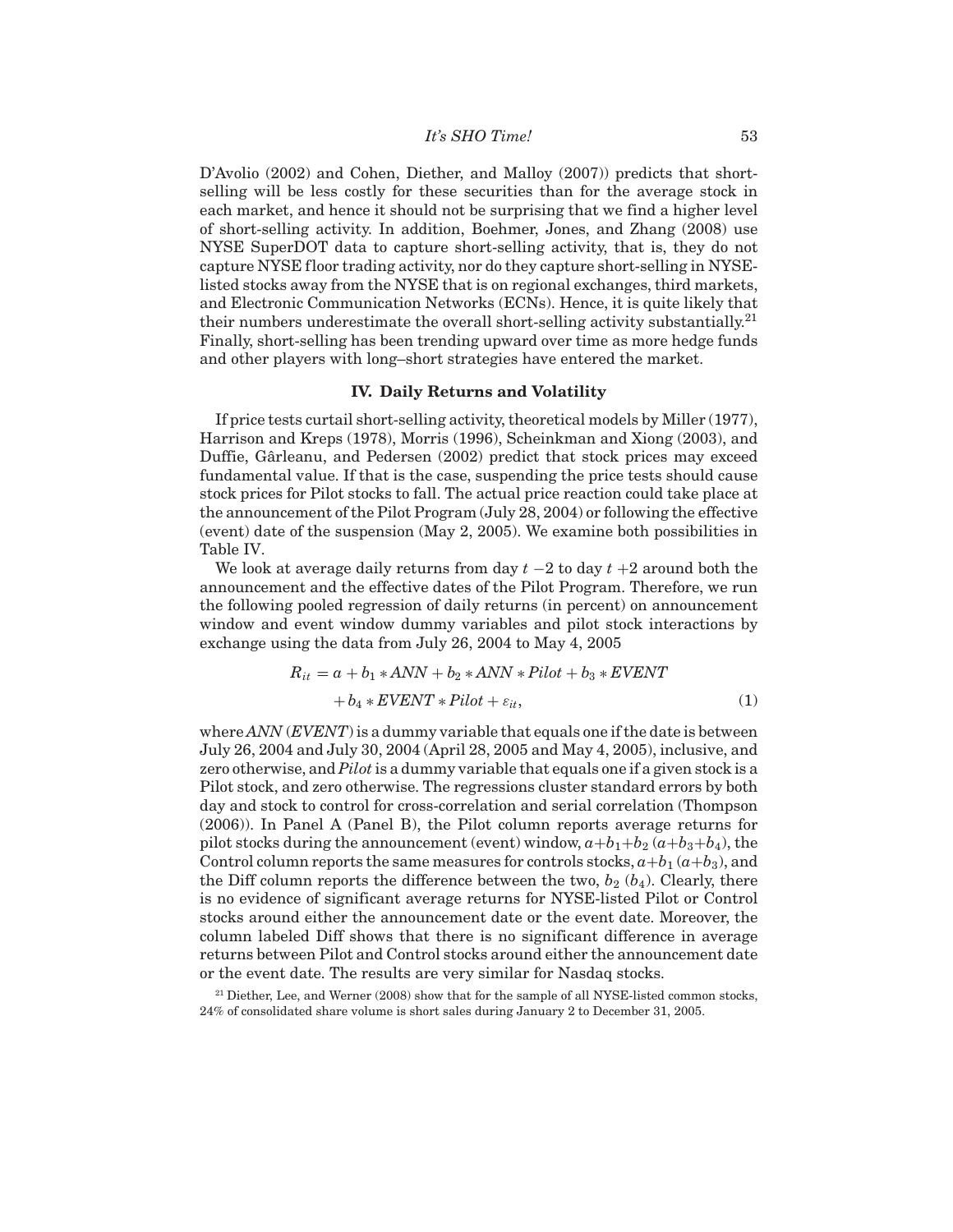# **Table IV Average Returns around the Reg SHO Announcement and Effective Dates**

We run the following pooled regression of daily returns (in percentage) on announcement window and event window dummy variables and Pilot stock interactions by exchange using the data from July 26, 2004 to May 4, 2005:  $R_{i,t} = a + b_1 \cdot ANN + b_2 \cdot ANN \cdot Pilot + b_3 \cdot EVENT +$  $b_4 \cdot \text{EVENT} \cdot \text{Pilot} + \varepsilon_{i,t}$ . The dummy variable, *ANN* (*EVENT*) equals one if the date is in between July 26, 2004 and July 30, 2004 (April 28, 2005 and May 4, 2005), inclusive, and zero otherwise and *Pilot* is a dummy variable that equals one if a given stock is Pilot stock, and zero otherwise. The regressions cluster standard errors by both day and stock to control for both cross-correlation and serial correlation (Thompson (2006)). In Panel A (Panel B), the Pilot column reports average returns for pilot stocks during the announcement (event) window,  $a+b_1+b_2$  ( $a+b_3+b_4$ ); the Control column reports the same measures for control stocks,  $a+b_1 (a+b_3)$ ; and the Diff column reports the difference between the two,  $b_2$  ( $b_4$ ).

|                                                     |               | (July 28, 2004) | Panel A: Announcement Date |               | Panel B: Event Date<br>(May 2, 2005) |                  |
|-----------------------------------------------------|---------------|-----------------|----------------------------|---------------|--------------------------------------|------------------|
|                                                     | Pilot         | Control         | Diff                       | Pilot         | Control                              | Diff             |
|                                                     |               | <b>NYSE</b>     |                            |               |                                      |                  |
| Average daily return $(t-2, t+2)$<br>$t$ -statistic | 0.332<br>0.98 | 0.281<br>0.85   | 0.051<br>1.00              | 0.273<br>0.56 | 0.286<br>0.59                        | $-0.013$<br>0.44 |
|                                                     |               | <b>NASDAQ</b>   |                            |               |                                      |                  |
| Average daily return $(t-2, t+2)$<br>$t$ -statistic | 0.523<br>0.79 | 0.563<br>0.82   | $-0.040$<br>$-0.67$        | 0.357<br>0.60 | 0.383<br>0.68                        | $-0.026$<br>0.55 |

Price tests were developed to prevent short sales from executing in declining markets. In other words, they were intended to limit downside volatility. If the price tests are effective, they should reduce volatility. Therefore, we expect that Pilot stocks will experience a significant increase in volatility relative to Control stocks after the price tests are suspended. We examine this question in Table V. For completeness, we compute several daily volatility measures based on both TAQ and CRSP data.

The intraday price range declines significantly for NYSE-listed stocks based on both CRSP trade price and TAQ quote data. By contrast, we detect no significant changes in volatility computed based on close-to-close or open-to-close returns for NYSE-listed stocks. We also compute positive and negative semivariances (see Markowitz (1959)). The only significant change is a *decrease* in negative semivariance for NYSE-listed Pilot stocks. However, there are no statistically significant changes in any of these daily volatility measures for NYSE-listed Pilot relative to Control stocks. The results for Nasdaq-listed stocks (Panel B) are very similar to the ones for NYSE-listed stocks with one exception: the reduction in negative semivariance is significant both for Nasdaqlisted Pilot and Control stocks. Again, the last column shows that there are no statistically significant changes in any of these daily volatility measures for Nasdaq-listed Pilot relative to Control stocks.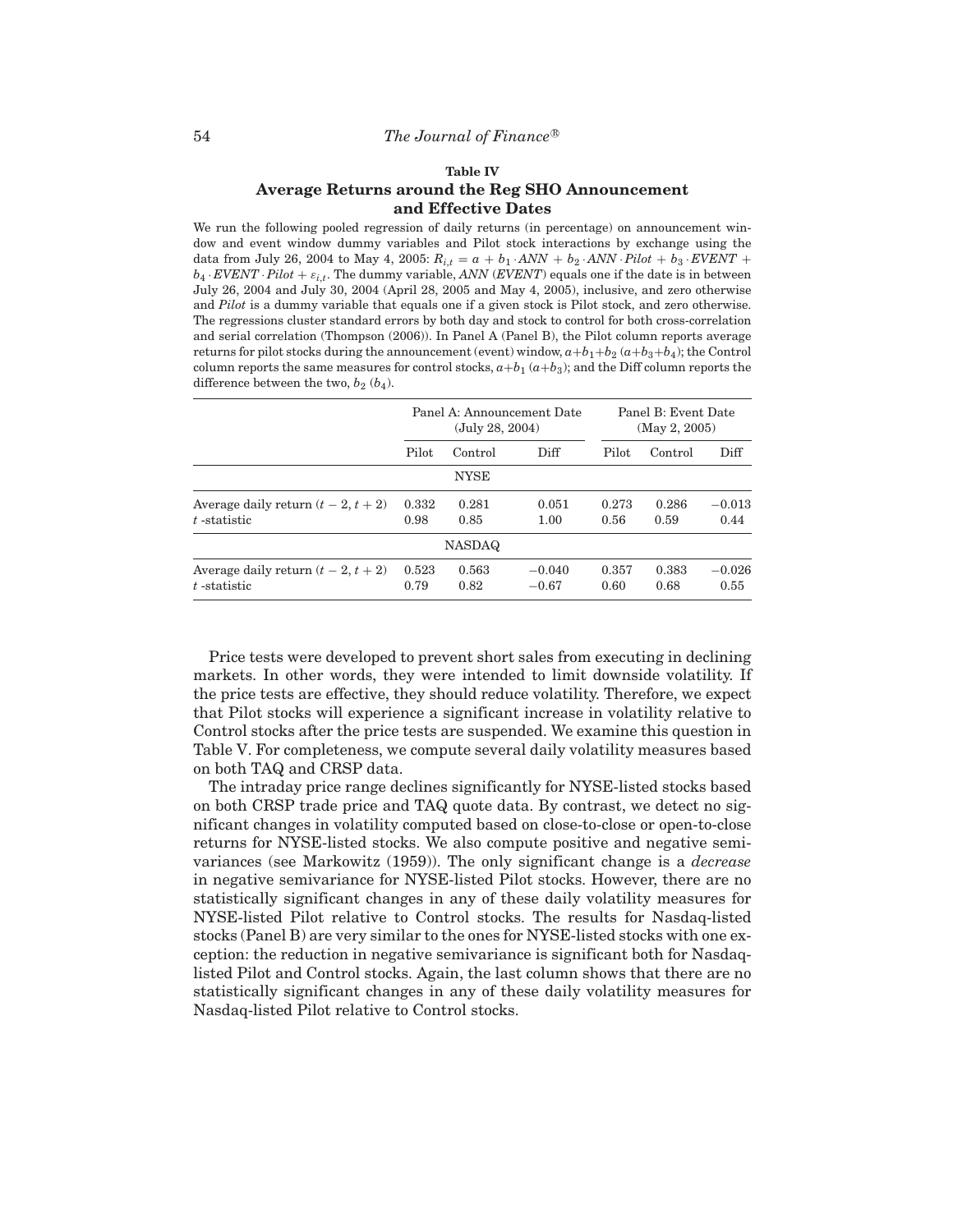|           |            | 904     |        |            | 448           |        |                                                                                                                                                                                                                                                                                                                                                                                                                                                                                                                                                                                                                                                                                                                                                                                                                                                                                                                                                                                                                                                                                                                                                                                                                                           | No. Obs.                                                  |
|-----------|------------|---------|--------|------------|---------------|--------|-------------------------------------------------------------------------------------------------------------------------------------------------------------------------------------------------------------------------------------------------------------------------------------------------------------------------------------------------------------------------------------------------------------------------------------------------------------------------------------------------------------------------------------------------------------------------------------------------------------------------------------------------------------------------------------------------------------------------------------------------------------------------------------------------------------------------------------------------------------------------------------------------------------------------------------------------------------------------------------------------------------------------------------------------------------------------------------------------------------------------------------------------------------------------------------------------------------------------------------------|-----------------------------------------------------------|
| 0.0010    | $-0.0070$  | 0.0124  | 0.0195 | $-0.0061*$ | 0.0122        | 0.0182 |                                                                                                                                                                                                                                                                                                                                                                                                                                                                                                                                                                                                                                                                                                                                                                                                                                                                                                                                                                                                                                                                                                                                                                                                                                           | Semivariance                                              |
| $-0.0026$ | 0.0037     | 0.0218  | 0.0181 | 0.0011     | 0.0191        | 0.0181 | $P_t - P_{t-1} > 0$<br>$P_t - P_{t-1} < 0$                                                                                                                                                                                                                                                                                                                                                                                                                                                                                                                                                                                                                                                                                                                                                                                                                                                                                                                                                                                                                                                                                                                                                                                                | Semivariance                                              |
| $-0.0016$ | $-0.0034$  | 0.0342  | 0.0376 | $-0.0050$  | 0.0313        | 0.0363 | Squared absolute return                                                                                                                                                                                                                                                                                                                                                                                                                                                                                                                                                                                                                                                                                                                                                                                                                                                                                                                                                                                                                                                                                                                                                                                                                   | Volatility (close-close)                                  |
| 0.0102    | $-0.1837*$ | 2.1222  | 2.3059 | $-0.1735*$ | 2.1562        | 2.3297 | $(High - low) / high$                                                                                                                                                                                                                                                                                                                                                                                                                                                                                                                                                                                                                                                                                                                                                                                                                                                                                                                                                                                                                                                                                                                                                                                                                     | Daily traded price range<br>II. CRSP Measures             |
| $-0.0014$ | $-0.0018$  | 0.0364  | 0.0382 | $-0.0031$  | 0.0356        | 0.0387 | Squared absolute return                                                                                                                                                                                                                                                                                                                                                                                                                                                                                                                                                                                                                                                                                                                                                                                                                                                                                                                                                                                                                                                                                                                                                                                                                   | Volatility (open-close)                                   |
| $-0.0010$ | $-0.0007$  | 0.0411  | 0.0418 | $-0.0017$  | 0.0394        | 0.0411 | Squared absolute return                                                                                                                                                                                                                                                                                                                                                                                                                                                                                                                                                                                                                                                                                                                                                                                                                                                                                                                                                                                                                                                                                                                                                                                                                   | Volatility (close-close)                                  |
| 0.0273    | $-0.5416*$ | 4.2395  | 4.7811 | $-0.5143*$ | 4.3875        | 4.9018 | $(High - low)$ high                                                                                                                                                                                                                                                                                                                                                                                                                                                                                                                                                                                                                                                                                                                                                                                                                                                                                                                                                                                                                                                                                                                                                                                                                       | Daily quote range<br>I. TAQ Measures                      |
|           |            |         |        |            | Panel A: NYSE |        |                                                                                                                                                                                                                                                                                                                                                                                                                                                                                                                                                                                                                                                                                                                                                                                                                                                                                                                                                                                                                                                                                                                                                                                                                                           |                                                           |
| Diff-Diff | Diff       | Post    | Pre    | Diff       | Post          | Pre    |                                                                                                                                                                                                                                                                                                                                                                                                                                                                                                                                                                                                                                                                                                                                                                                                                                                                                                                                                                                                                                                                                                                                                                                                                                           |                                                           |
|           |            | Control |        |            | Pilot         |        |                                                                                                                                                                                                                                                                                                                                                                                                                                                                                                                                                                                                                                                                                                                                                                                                                                                                                                                                                                                                                                                                                                                                                                                                                                           |                                                           |
|           |            |         |        |            |               |        | 2005 to July 31, 2005 and zero otherwise. The Diff-Diff column reports the postperiod dummy variable coefficient from a time-series regression of the<br>significance. We compute significance using Newey-West (1987) standard errors with 20 lags. Daily quote range is the<br>of daily returns based on closing prices (closing to next day opening price). Daily traded price range is similarly computed with daily quote range but<br>based on the CRSP daily traded price. Positive (up) semivariance is calculated as $(1/N) \Sigma$ max $[0, \log(\kappa_l / \kappa_{l-k})]^2$ and the negative (down) semivariance<br>difference between the highest quote and the lowest quote on a given day divided by the highest quote. Close–close (open–close) volatility is the square<br>each variable on an intercept (not reported) and the postperiod dummy. The postperiod dummy equals one from May 2,<br>difference between Pilot and Control stocks for each variable on an intercept (not reported) and the postperiod dummy. An asterisk (two asterisks)<br>is calculated as $(1/N)$ $\S$ min[0, $\log(x/\lambda_{t- k})$ ] <sup>2</sup> where N is the number of observations, and $x_t$ is a daily closing price from CRSP. | a time-series regression of<br>indicates 5% (1%) level of |

**Table V**

# Changes in Daily Volatility Measures around Reg SHO by Market **Changes in Daily Volatility Measures around Reg SHO by Market**

The numbers in the pre and post columns are the time-series average of the cross-sectional average of each variable for the preperiod (February 1, 2005 to May 1, 2005) and for the postperiod (May 2, 2005 to July 31, 2005). The Diff column reports the postperiod dummy variable coefficient from a time-series regression of each variable on an intercept (not reported) and the postperiod dummy. The postperiod dummy equals one from May 2, 2005 to July 31, 2005 and zero otherwise. The Diff–Diff column reports the postperiod dummy variable coefficient from a time-series regression of the

2005 to May 1, 2005) and for the postperiod (May 2, 2005 to July 31, 2005). The Diff column reports the postperiod dummy variable coefficient from

The numbers in the pre and post columns are the time-series average of the cross-sectional average of each variable for the preperiod (February 1,

*It's SHO Time!* 55

(*continued*)

 $_{(continued)}% \label{eq:optimal}%$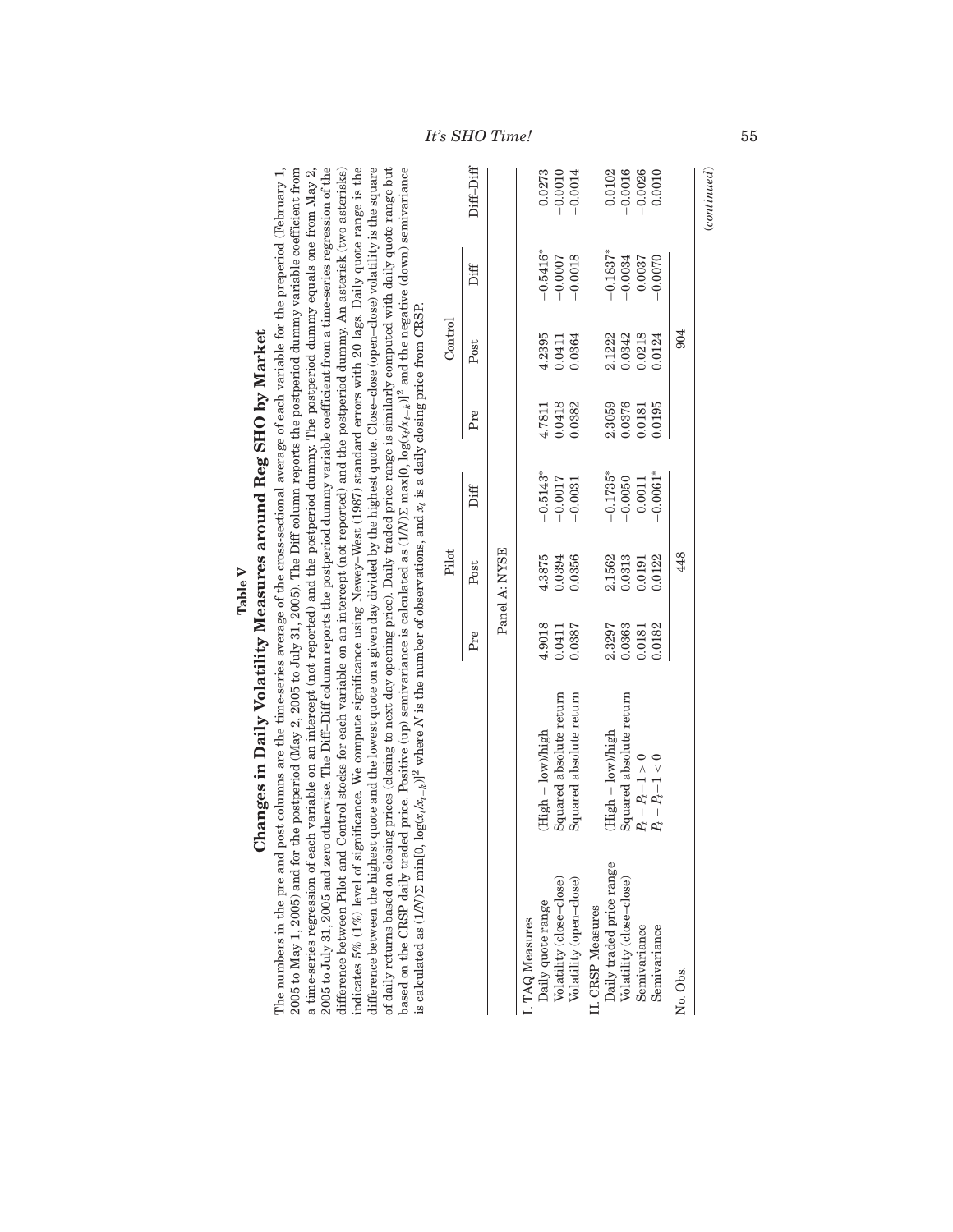|                                               |                                                         |                                                                     | Pilot                                                               |                                       |                                                                     | Control                                                             |                                                                                  |                                                                |
|-----------------------------------------------|---------------------------------------------------------|---------------------------------------------------------------------|---------------------------------------------------------------------|---------------------------------------|---------------------------------------------------------------------|---------------------------------------------------------------------|----------------------------------------------------------------------------------|----------------------------------------------------------------|
|                                               |                                                         | Pre                                                                 | Post                                                                | Diff                                  | Pre                                                                 | Post                                                                | Diff                                                                             | Diff-Diff                                                      |
|                                               |                                                         |                                                                     | Panel B: NASDAQ                                                     |                                       |                                                                     |                                                                     |                                                                                  |                                                                |
| TAQ Measures                                  | $\label{eq:High} \text{High} - \text{low} \text{/high}$ |                                                                     |                                                                     |                                       |                                                                     |                                                                     |                                                                                  |                                                                |
| Daily quote range<br>Volatility (close–close) | Squared absolute return                                 | 3.5355<br>0.0740<br>0.0497                                          | 3.3061<br>0.0683<br>0.0461                                          | $-0.2294$ *<br>$-0.0057$<br>$-0.0035$ | 3.6228<br>0.0792<br>0.0521                                          | 3.3687<br>0.0675<br>0.0496                                          | $-0.2542$ *<br>$-0.0117$<br>$-0.0025$                                            | $0.0248$<br>$0.0059$<br>$0.0010$                               |
| Volatility (open-close)                       | Squared absolute return                                 |                                                                     |                                                                     |                                       |                                                                     |                                                                     |                                                                                  |                                                                |
| I. CRSP Measures                              |                                                         |                                                                     |                                                                     |                                       |                                                                     |                                                                     |                                                                                  |                                                                |
| Daily traded price range                      | $High - low / high$                                     |                                                                     |                                                                     | $-0.2361*$                            |                                                                     |                                                                     |                                                                                  |                                                                |
| Volatility (close-close)                      | Squared absolute return                                 | $\begin{array}{c} 3.2881 \\ 0.0675 \\ 0.0338 \\ 0.0337 \end{array}$ | $\begin{array}{c} 3.0520 \\ 0.0653 \\ 0.0403 \\ 0.0250 \end{array}$ |                                       | $\begin{array}{c} 3.3670 \\ 0.0715 \\ 0.0363 \\ 0.0352 \end{array}$ | $\begin{array}{c} 3.1013 \\ 0.0613 \\ 0.0396 \\ 0.0217 \end{array}$ | $\begin{array}{r} -0.2657^{**} \\ -0.0102 \\ 0.0033 \\ -0.0135^{**} \end{array}$ | $\begin{array}{c} 0.0295\ 0.0080\ 0.0031\ 0.0049\ \end{array}$ |
| Semivariance                                  |                                                         |                                                                     |                                                                     | $-0.0022$<br>0.0065<br>0.0087*        |                                                                     |                                                                     |                                                                                  |                                                                |
| Semivariance                                  | $P_t - P_t - 1 > 0$<br>$P_t - P_t - 1 < 0$              |                                                                     |                                                                     |                                       |                                                                     |                                                                     |                                                                                  |                                                                |
| No. Obs.                                      |                                                         |                                                                     | 376                                                                 |                                       |                                                                     | 757                                                                 |                                                                                  |                                                                |
|                                               |                                                         |                                                                     |                                                                     |                                       |                                                                     |                                                                     |                                                                                  |                                                                |

**Table V***—Continued*

 ${\bf Table ~V}-Continued$ 

# 56 *The Journal of Finance* R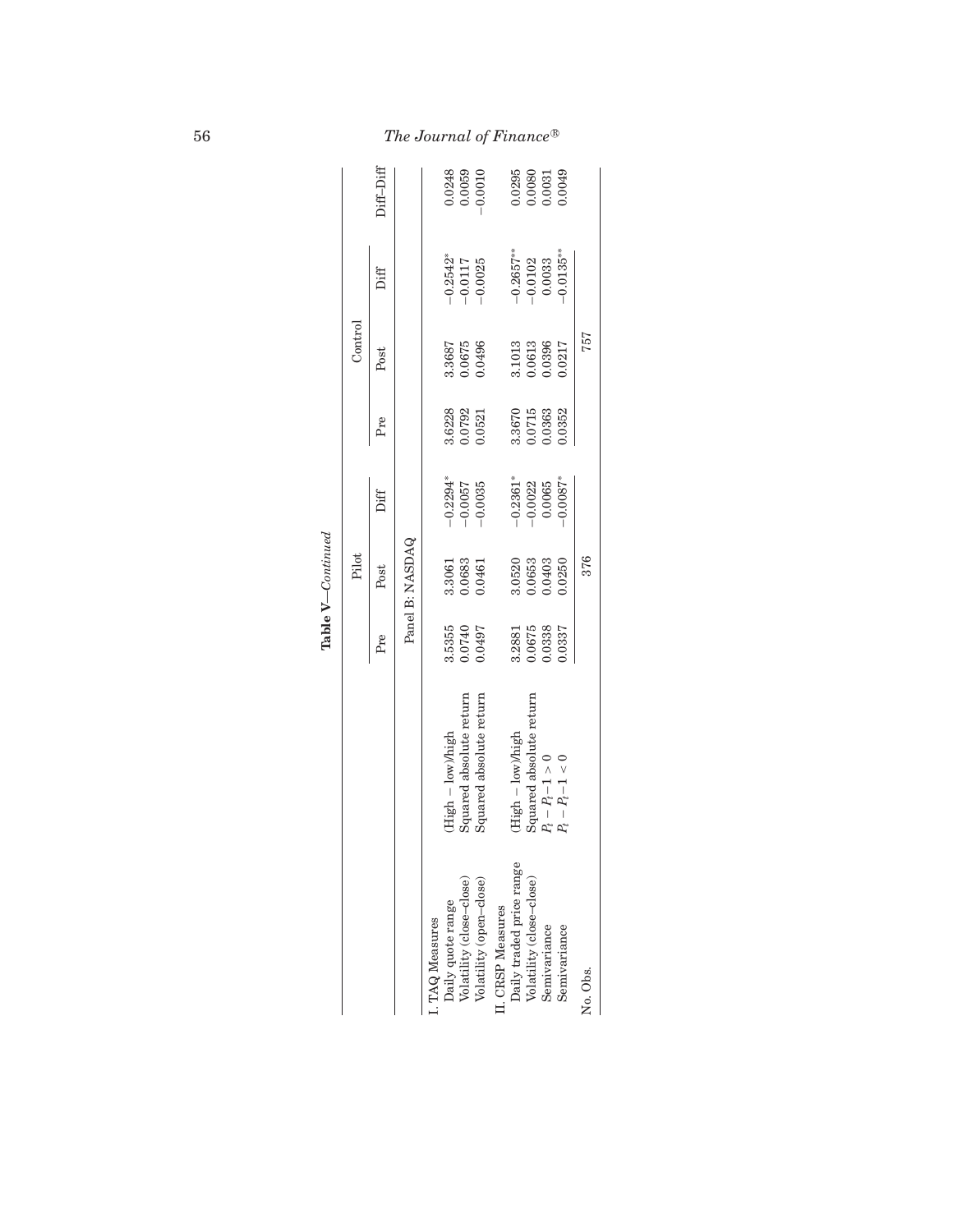We repeat the daily volatility analysis for quintile portfolios of stocks sorted by size, price, volatility, and turnover to discern whether small-capitalization and less liquid stocks are more adversely affected by the suspension of the price tests. The results (not reported) for quintile portfolios for NYSE-listed stocks are somewhat mixed. Small-capitalization Pilot stocks experience significantly larger increases in volatility relative to Control stocks than high-capitalization Pilot stocks based on six of the seven measures of volatility. For example, the difference-in-differences for the daily CRSP-based trade range is 0.118 for small capitalization compared to  $-0.051$  for large-capitalization stocks (*F*-value = 22.5). By contrast, only the price range measures suggests that low-priced Pilot stocks experience significantly larger relative increases in volatility than high-priced Pilot stocks respectively. The difference-in-differences for the daily CRSP-based trade range is 0.056 for low price compared to  $-0.274$  for highprice stocks  $(F\text{-value} = 6.62)$ . For quintile portfolios sorted by volatility, three (TAQ quote range, CRSP trade price range, and negative semivariance) out of our seven daily volatility measures point to a significantly larger relative increase in volatility for high-volatility Pilot stocks compared to low-volatility Pilot stocks. The evidence is even weaker based on quintile portfolios sorted by turnover.

For Nasdaq-listed stocks, we only reject equality for the difference-indifference across quintile portfolios in one single case (out of 28!): The relative increase in negative semivariance is larger for high-volatility stocks compared to low-volatility stocks. The difference-in-differences for the negative semivariance is 0.013 for high-volatility stocks compared to  $-0.011$  for low-volatility stocks  $(F\text{-value} = 6.59)$ .

Thus, the suspension of price tests seems to have had a relatively limited impact on overall daily returns and volatility levels. To the extent that we see any evidence that the suspension of NYSE's Uptick rule is associated with an increase in daily volatility measures, it is concentrated primarily in smallcapitalization stocks, and to a lesser extent in stocks with low price and/or high volatility. This is not a surprising result because, as we illustrate in our example with I(lliquid) and L(iquid) stocks in Section II, we expect a larger effect of price tests on small-capitalization stocks. By contrast, the evidence does not suggest that the suspension of Nasdaq's bid price test is associated with daily volatility increase that is concentrated in small-capitalization, low-price, high-volatility, or low-turnover Nasdaq-listed stocks. Our results on daily returns and volatility corroborate the findings of two subsequent studies that use different samples and methodologies to study the Reg SHO Pilot. Alexander and Peterson (2008) analyze a smaller matched sample of Pilot and Control stocks for April and May 2005 and SEC (2006) uses a virtually complete sample of Pilot and Control stocks for January through October 2005.

## **V. Market Quality**

While we do not detect any significant changes in daily returns and overall volatility around the Reg SHO Pilot, the suspension of price tests may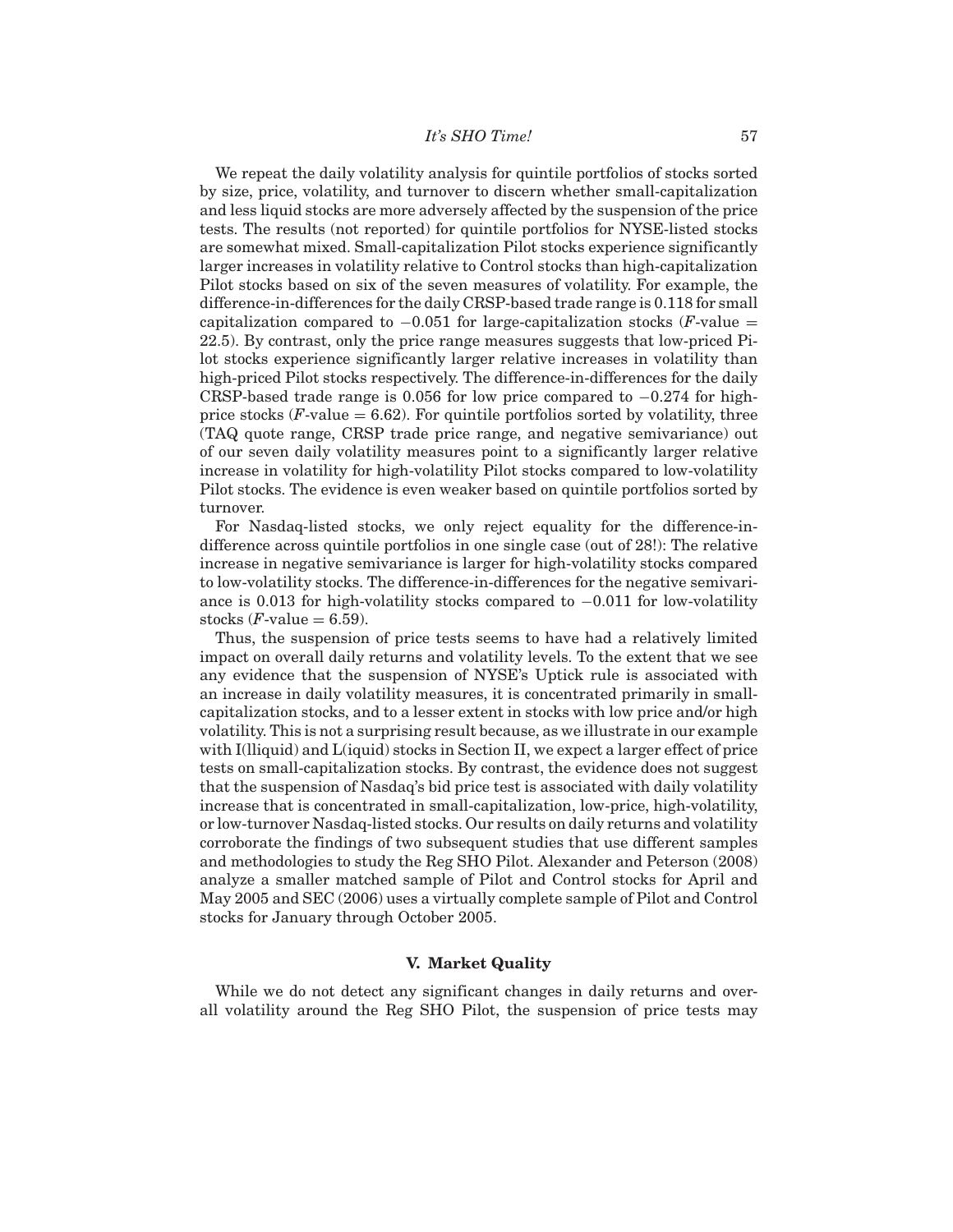affect higher frequency measures of market quality. We now turn to testing whether the suspension of price tests for Pilot stocks is associated with significant changes in measures of market quality.

Formal tests for changes in market quality for NYSE-listed (Panel A) and Nasdaq-listed (Panel B) Pilot and Control stocks around the suspension of price tests are reported in Table VI. First, note that Pilot and Control stocks in each market are well matched (see the columns labeled "Pre"). Second, note the quote and order flow asymmetries that we hypothesized would result from the Uptick rule (Section I) are clearly evident for NYSE-listed stocks in the preperiod. For example, the average quoted depth on the bid is 918.2 shares compared to an average quoted depth on the offer of 1214.7 shares for NYSElisted Pilot stocks in the preperiod. The relative bid depth for NYSE-listed Pilot stocks is  $-11.41\%$ . The order flow asymmetries are equally striking, with an average buy imbalance relative to volume of 9.58% for NYSE-listed Pilot stocks in the preperiod. These asymmetries are very similar for NYSE-listed Control stocks in the preperiod. By comparison, as predicted, the asymmetries for Nasdaq-listed Pilot stocks are smaller: Nasdaq-listed Pilot stocks actually have a *positive* average relative bid depth of 2.08% and a *negative* buy imbalance relative to volume of −1.91% in the preperiod, and the asymmetries for Nasdaqlisted Control stocks are of similar magnitude. In order for us to show that these asymmetries have something to do with the short-sale-related price tests, however, we also need to show that these asymmetries disappear for Pilot stocks but not for Control stocks after the suspension of the price tests.

Panel A of Table VI shows that the relative bid depth increases significantly for NYSE-listed Pilot stocks from −11.41% to 0.11%. By contrast, relative bid depth hardly changes at all for Control stocks. In other words, the asymmetry in the quote depths disappears for Pilot stocks. Similarly, as hypothesized, the buy imbalance relative to volume declines significantly for Pilot stocks from 9.58% to 1.34%. By contrast, the buy imbalance relative to volume increases significantly for Control stocks. The last column shows that the changes in quote and order flow asymmetries we observe for Pilot stocks are significantly different from those we observe for Control stocks. Hence, the evidence supports our hypothesis that the Uptick rule produces significant biases in how shortsale orders are represented in the quotes and how short sales execute relative to the midquote.

As mentioned in the hypothesis section, Nasdaq's bid price test is less likely to significantly constrain the order submission strategies of short-sellers and we predict that the effect of suspending the bid price test on quoted depth and order flow will be smaller as a result. Panel A of Table VI shows that there is no significant change in the relative bid depth for either Nasdaq-listed Pilot or Control stocks. However, we do find that the relative buy imbalance increases from −1.91 to 0.49 for Pilot stocks and from −1.83 to 1.17 for Control stocks between periods. Note that the changes, while in both cases statistically significant, are economically smaller in magnitude than for NYSE Pilot stocks. Moreover, both Pilot and Control stocks actually experience an *increase* in the relative buy imbalance as opposed to the anticipated decrease that we argued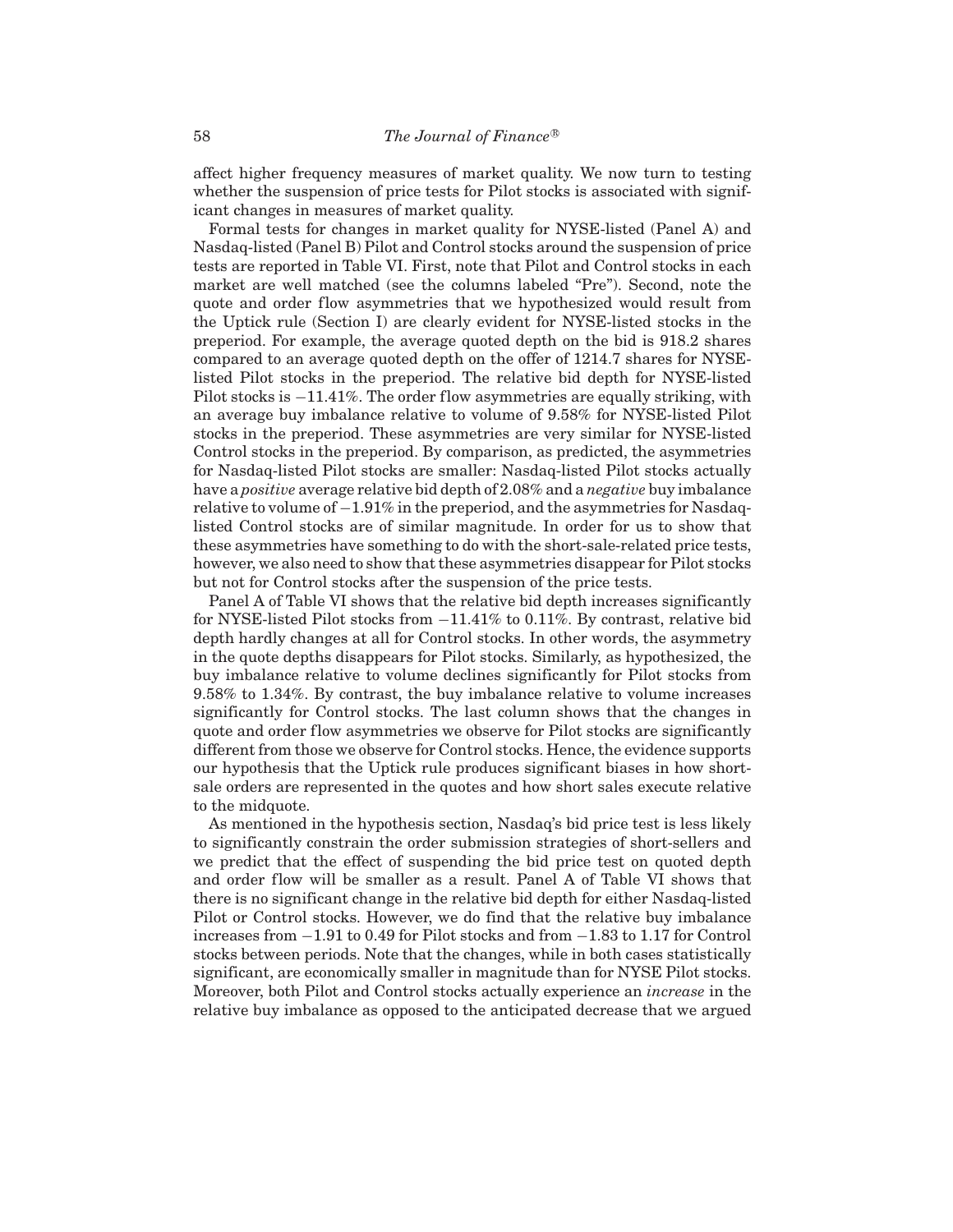|               | nd post columns are the time-series average of the cross-sectional average of each variable for the preperiod (February 1,<br>time-series regression of each variable on an intercept (not reported) and the postperiod dummy. The postperiod dummy equals one from May 2, 2005 to<br>We compute significance using Newey-West (1987) standard errors with 20 lags. Quoted depth is cumulative depth at the<br>2005 to May 1, 2005) and for the postperiod (May 2, 2005 to July 31, 2005). The Diff column reports the postperiod dummy variable coefficient from a<br>July 31, 2005 and zero otherwise. The Diff-Diff column reports the postperiod dummy variable coefficient from a time-series regression of the difference<br>stocks for each variable on an intercept (not reported) and the postperiod dummy. An asterisk (two asterisks) indicates $5\%$<br>is defined as 100 * (bid depth - ask depth) (ask depth + bid depth). Buy imbalance is daily buys minus sells, where buys and<br>and Ready (1991). Quoted spread in cents [bps] is defined as $(ask - bid)$ [(ask $-bid)$ /midquote]; it is based on quote updates<br>(a change in bid, ask, or quoted volume). Effective spread in cents [bps] is defined as $2(price_i - midqueue_i)$ [2 $(price_i - midquote_i) midquote_i)$ for buys<br>$price_1\!\! mid\!quote_{t+\mathrm{5}}\!\mathrm{]}$ for sells, where trades are matched to quotes in force 5 minutes following the trade. Time-weighted statistics weigh each observation<br>and $2(midquote_t - price_l) [2(midquote_t - price_l) midquote_l]$ for sells, where trades are matched to contemporaneous quotes (same second, t). Realized<br>$\mathsf{spread}$ in cents ([bps]) is defined as $\mathsf{2}(price_{t}-mid_{t\delta})$ [ $\mathsf{2}(price_{t}-mid_{out}$ ] $ $ and $quote_{t+\delta}/middle_{t\delta+t}$ ] for buys and $\mathsf{2}(middle_{t+\delta}-price_{t})$ [ $\mathsf{2}(middle_{t\delta}$ ]<br>by the number of seconds that it was in force. Volume-weighted statistics weigh each observation by the number of shares in the trade.<br>Changes in Market Quality Measures around Reg SHO by Market<br>Table VI | Control<br>Pilot | Diff-Diff<br>Diff<br>Post<br>Pre<br>Diff<br>Post<br>Pre<br>Unit<br>Weight | Panel A: Asymmetries | NYSE (Pilot: 448, Control: 904) | $-0.409*$<br>$-0.118$<br>9.480<br>9.599<br>$-0.527***$<br>8.655<br>9.182<br>$100$ shrs<br>Time | $-3.427**$<br>0.066<br>12.844<br>12.778<br>$-3.361**$<br>8.786<br>12.147<br>$100$ shrs<br>Time | $12.194**$<br>$-81.505***$<br>$-0.672$<br>0.033<br>$-11.925$<br>101.357<br>$-11.254$<br>101.324<br>11.523**<br>81.471**<br>16.725<br>0.113<br>98.196<br>11.410<br>$1,000$ shrs<br>Time | $-9.522**$<br>$1.289***$<br>10.858<br>9.569<br>$-8.233***$<br>1.344<br>9.576 | NASDAQ (Pilot: 376, Control: 757) | 1.234<br>1.330<br>$1.791*$<br>1.582<br>10.612<br>10.623<br>8.821<br>9.041<br>$2.913**$<br>$3.026***$<br>8.995<br>8.964<br>5.969<br>6.051<br>$100 \text{ stars}$<br>$100$ shrs<br>Time<br>Time | 2.454<br>$-0.042$<br>$9.339***$<br>$-0.696$<br>1.186<br>8.091<br>1.882<br>$-1.247$<br>11.793**<br>$-0.738$<br>1.346<br>2.902<br>2.084<br>8.890<br>$1,000$ shrs<br>Time | $-0.597***$<br>$3.000**$<br>1.172<br>$-1.827$<br>$2.403***$<br>0.493<br>$-1.910$ |
|---------------|----------------------------------------------------------------------------------------------------------------------------------------------------------------------------------------------------------------------------------------------------------------------------------------------------------------------------------------------------------------------------------------------------------------------------------------------------------------------------------------------------------------------------------------------------------------------------------------------------------------------------------------------------------------------------------------------------------------------------------------------------------------------------------------------------------------------------------------------------------------------------------------------------------------------------------------------------------------------------------------------------------------------------------------------------------------------------------------------------------------------------------------------------------------------------------------------------------------------------------------------------------------------------------------------------------------------------------------------------------------------------------------------------------------------------------------------------------------------------------------------------------------------------------------------------------------------------------------------------------------------------------------------------------------------------------------------------------------------------------------------------------------------------------------------------------------------------------------------------------------------------------------------------------------------------------------------------------------------------------------------------------------------------------------------------------------------------------------------------------------------------------------------------------------------|------------------|---------------------------------------------------------------------------|----------------------|---------------------------------|------------------------------------------------------------------------------------------------|------------------------------------------------------------------------------------------------|----------------------------------------------------------------------------------------------------------------------------------------------------------------------------------------|------------------------------------------------------------------------------|-----------------------------------|-----------------------------------------------------------------------------------------------------------------------------------------------------------------------------------------------|------------------------------------------------------------------------------------------------------------------------------------------------------------------------|----------------------------------------------------------------------------------|
| Buy imbalance | sells are defined as in Lee a<br>The numbers in the pre are<br>NBBO. Relative bid depth<br>between Pilot and Control<br>$(1\%)$ level of significance.                                                                                                                                                                                                                                                                                                                                                                                                                                                                                                                                                                                                                                                                                                                                                                                                                                                                                                                                                                                                                                                                                                                                                                                                                                                                                                                                                                                                                                                                                                                                                                                                                                                                                                                                                                                                                                                                                                                                                                                                               |                  |                                                                           |                      |                                 | Quoted bid depth                                                                               | Quoted ask depth                                                                               | Relative bid depth<br>Buy imbalance                                                                                                                                                    | Buy imbalance/volume                                                         |                                   | Quoted ask depth<br>Quoted bid depth                                                                                                                                                          | Relative bid depth                                                                                                                                                     | Buy imbalance/volume                                                             |

# **Table VI**

# *It's SHO Time!* 59

 $\left( continued\right)$ (*continued*)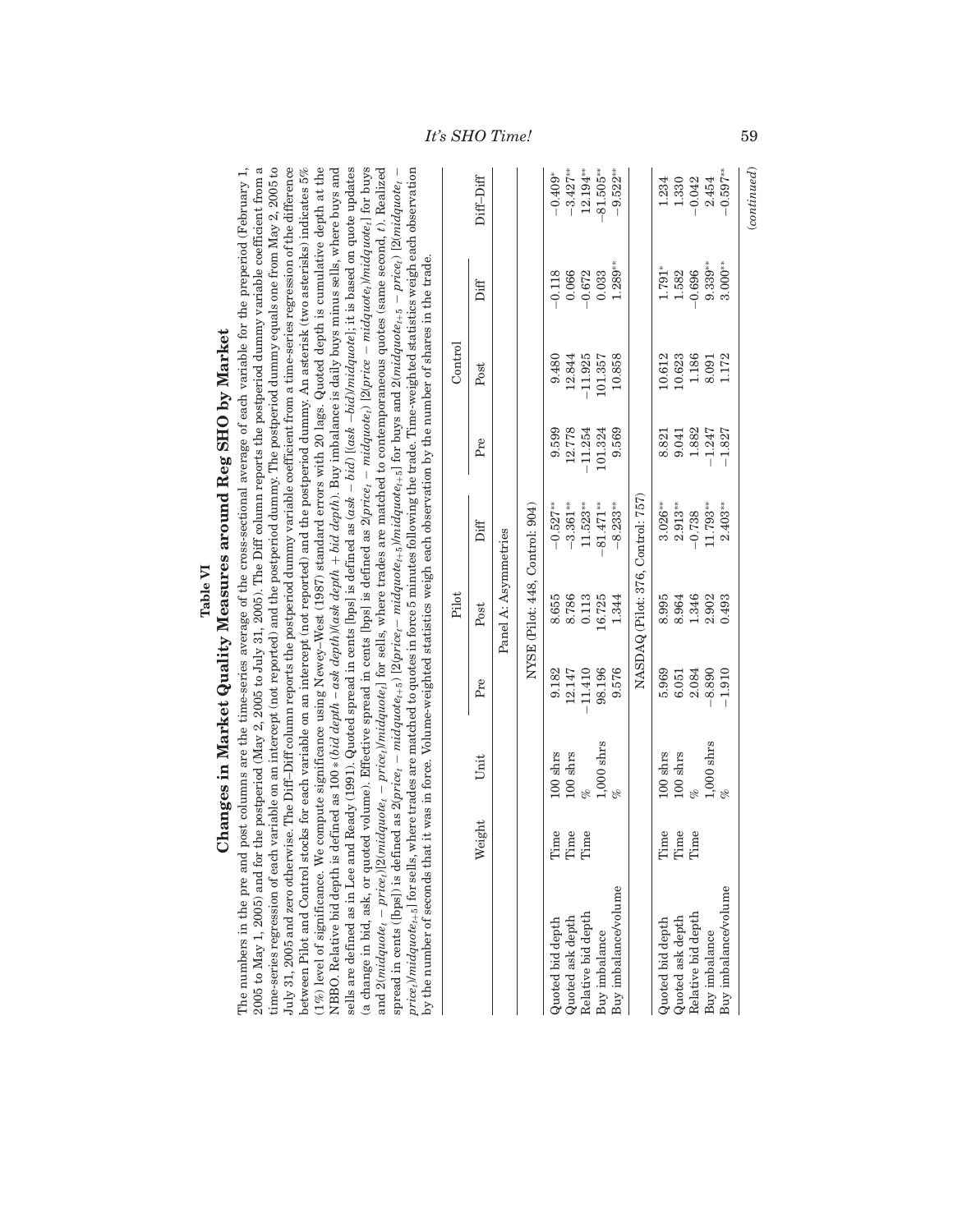|                  |                  |                              |                                                                   |                                                                  | Table VI-Continued                                                                           |                                                                            |                                                         |                                                                                    |                                                                                     |
|------------------|------------------|------------------------------|-------------------------------------------------------------------|------------------------------------------------------------------|----------------------------------------------------------------------------------------------|----------------------------------------------------------------------------|---------------------------------------------------------|------------------------------------------------------------------------------------|-------------------------------------------------------------------------------------|
|                  |                  |                              |                                                                   | Pilot                                                            |                                                                                              |                                                                            | Control                                                 |                                                                                    |                                                                                     |
|                  | Weight           | Unit                         | Pre                                                               | Post                                                             | Diff                                                                                         | Pre                                                                        | Post                                                    | Diff                                                                               | Diff-Diff                                                                           |
|                  |                  |                              |                                                                   |                                                                  | Panel B: Spreads                                                                             |                                                                            |                                                         |                                                                                    |                                                                                     |
|                  |                  |                              |                                                                   | NYSE (Pilot: 448, Control: 904)                                  |                                                                                              |                                                                            |                                                         |                                                                                    |                                                                                     |
| Quoted spread    | Time             | Cents                        |                                                                   | 3.059                                                            |                                                                                              |                                                                            |                                                         | $-0.095$                                                                           | $0.187***$                                                                          |
|                  | Time             |                              |                                                                   | 1.729                                                            |                                                                                              |                                                                            |                                                         |                                                                                    |                                                                                     |
| Effective spread |                  |                              | $\begin{array}{c} 2.967 \\ 11.191 \\ 2.649 \\ 10.141 \end{array}$ |                                                                  |                                                                                              |                                                                            |                                                         |                                                                                    |                                                                                     |
|                  | Volume<br>Volume | Bps<br>Cents<br>Bps<br>Cents |                                                                   | $\begin{array}{c} 2.658 \\ 10.300 \\ 2.301 \\ 8.966 \end{array}$ | $\begin{array}{c} 0.091 \\ 0.538^* \\ 0.009 \\ 0.159 \\ 0.159 \\ 0.038 \\ 0.038 \end{array}$ | $\begin{array}{c} 3.183 \\ 11.474 \\ 2.770 \\ 10.175 \\ 2.397 \end{array}$ | $3.087$<br>$-1.101$<br>$-1.636$<br>$-1.636$<br>$-2.389$ | $\begin{array}{r} -0.373 \ -0.153$ **<br>-0.539**<br>-0.108*                       | $\begin{array}{c} 0.910^{**} \\ 0.161^{**} \\ 0.698^{**} \\ 0.146^{**} \end{array}$ |
| Realized spread  | Volume           |                              | 2.262                                                             |                                                                  |                                                                                              |                                                                            |                                                         |                                                                                    |                                                                                     |
|                  | me<br>Volui      | Bps                          | 8.678                                                             |                                                                  |                                                                                              | 8.804                                                                      | 8.425                                                   | $-0.379*$                                                                          | $0.666***$                                                                          |
|                  |                  |                              |                                                                   | NASDAQ (Pilot: 376, Control: 757)                                |                                                                                              |                                                                            |                                                         |                                                                                    |                                                                                     |
| Quoted spread    | Time             | Cents                        |                                                                   | 4.650                                                            |                                                                                              | 4.621                                                                      | 4.515                                                   |                                                                                    | $0.113*$                                                                            |
|                  |                  |                              |                                                                   |                                                                  |                                                                                              |                                                                            |                                                         |                                                                                    |                                                                                     |
| Effective spread | Time<br>Volume   |                              | $\begin{array}{c} 4.643 \\ 20.526 \\ 4.096 \\ 18.764 \end{array}$ | $\frac{20.681}{3.947}$<br>18.175                                 |                                                                                              |                                                                            | $\frac{21.792}{3.878}$<br>19.433                        |                                                                                    |                                                                                     |
|                  | Volume           | Bps<br>Cents<br>Bps<br>Cents |                                                                   |                                                                  | $\begin{array}{c} 0.007 \\ 0.156 \\ -0.149 \\ -0.590 \\ -0.149 \\ -0.046 \end{array}$        | $22.261$<br>$4.072$<br>$20.414$<br>$20.414$                                |                                                         | $\begin{array}{r} -0.106 \\ -0.469 \\ -0.193 \\ -0.980^{**} \\ -0.300 \end{array}$ | $0.625**$<br>$0.045$<br>$0.391**$<br>$0.034$                                        |
| Realized spread  | Volume           |                              | 3.704                                                             | 3.558                                                            |                                                                                              |                                                                            | 3.484                                                   |                                                                                    |                                                                                     |
|                  | me<br>Volur      | Bps                          | 16.792                                                            | 16.224                                                           | $-0.568$                                                                                     | 18.234                                                                     | 17.318                                                  | $-0.916***$                                                                        | $0.348***$                                                                          |
|                  |                  |                              |                                                                   |                                                                  |                                                                                              |                                                                            |                                                         |                                                                                    |                                                                                     |

# 60 *The Journal of Finance* R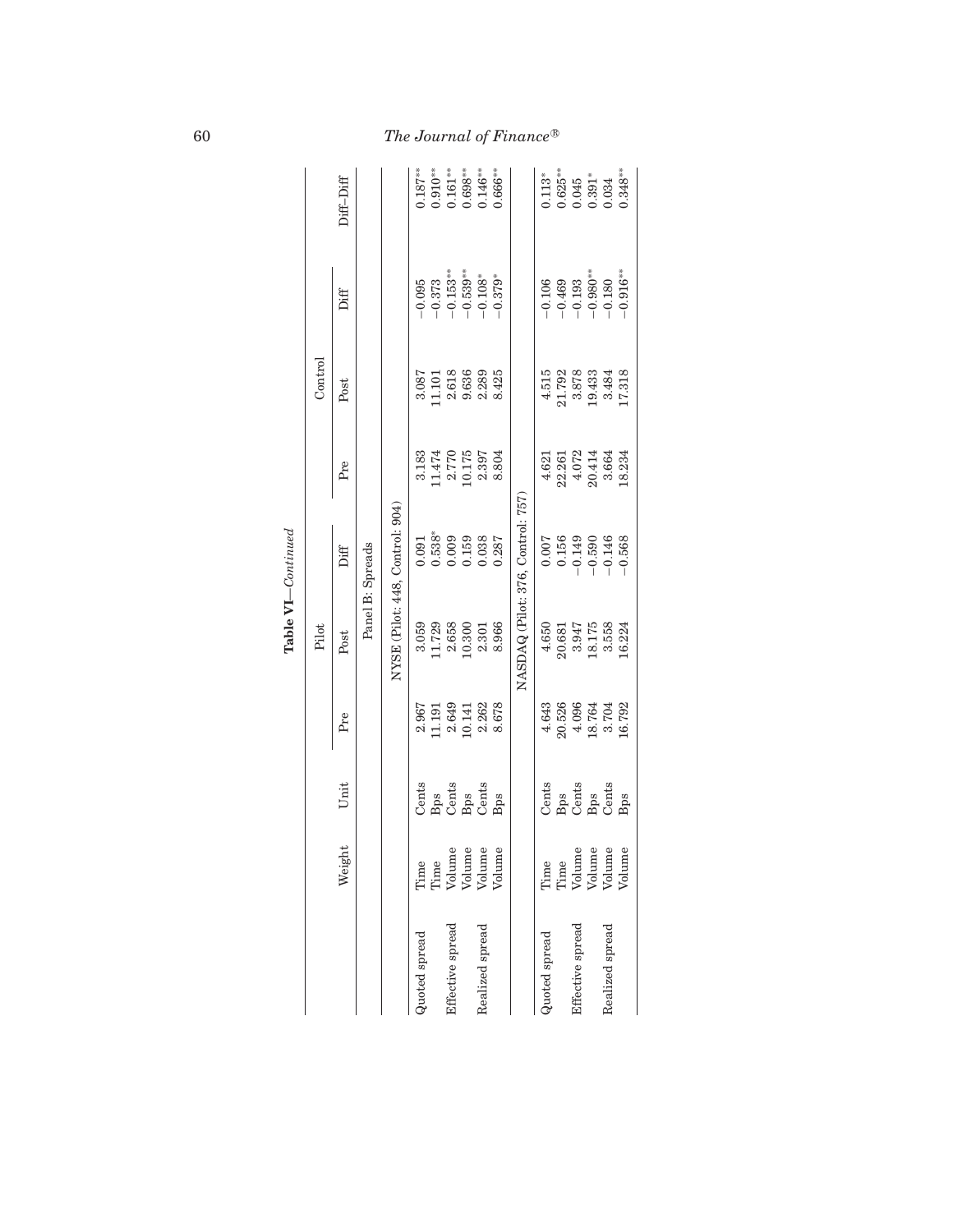# *It's SHO Time!* 61

would be associated with an elimination of "involuntary" passive short-sale orders. The increase in relative buy imbalance is significantly smaller for Pilot relative to Control stocks and the magnitude of the difference-in-differences is small  $(-0.60)$  compared to the situation for NYSE-listed stocks  $(-9.52)$ .

Recall that we conjecture in Section I that the price tests, particularly the Uptick rule, might not only result in quote and order flow asymmetries but also in artificially low spreads and dampened volatility. Consequently, we hypothesize that quoted and effective spreads will widen for NYSE Pilot compared to Control stocks in the postperiod as the Uptick rule is eliminated. In Panel B of Table VI we find a significant increase in NYSE basis point quoted spreads between the pre- and the postperiods for Pilot stocks, but there is no significant change in other spread measures. By contrast, Control stocks experience a significant decline in effective and realized spreads. More importantly, the last column shows that all our spread measures increase significantly for NYSElisted Pilot relative to Control stocks after the suspension of the Uptick Rule. However, the magnitudes of the increases in spreads are relatively minor. For example, the increase in quoted spreads is 0.187 cents (0.910 basis points) and the increase in effective spreads is 0.161 cents (0.698 basis points).

As we explain in the hypothesis section, only to the extent that Nasdaq shortsellers are forced to use passive order submission strategies as a result of the bid price test do we expect spreads to be narrower and volatility dampened in the preperiod. The lack of economically significant changes in the quote and order flow asymmetries for Nasdaq stocks in Panel A suggests that the effect of the bid price test on spreads and volatility is smaller for Nasdaq-listed stocks. Consequently, we expect any effects of the suspension of the price test to be more limited. Indeed, the results in Table VI show that spreads for Nasdaqlisted Pilot stocks do not change significantly. By contrast, basis point effective and realized spreads decline significantly for Control stocks between periods. Moreover, the last column shows that quoted cent spreads and all spreads measured in basis points for Pilot stocks increase significantly relative to Control stocks also for Nasdaq-listed stocks. As predicted, however, the magnitude of the increase in spreads is smaller than for NYSE-listed stocks. The increase in quoted spreads is 0.113 cents (0.625 basis points) and the increase in effective spreads is 0.045 cents (0.391 basis points).

To address the concern of regulators that less liquid stocks are more likely to be adversely affected by the suspension of price tests, we proceed to investigate the effect of the suspension of price tests on market quality for portfolios grouped by: size, price, volatility, and turnover. Table VII reports the results. Quote and order flow asymmetries disappear and spreads widen for NYSElisted Pilot relative to Control stocks for virtually all the characteristic portfolios. Thus, the effect of the Uptick rule on quote and order flow asymmetries and spreads is pervasive across stock characteristics.

Moreover, we generally reject that the difference-in-differences in market quality are the same for the first- and fifth-quintile NYSE size portfolios based on our *F*-tests (SUR analysis). With the exception of the relative bid depth and cent effective spreads, the effects of suspending the Uptick rule on market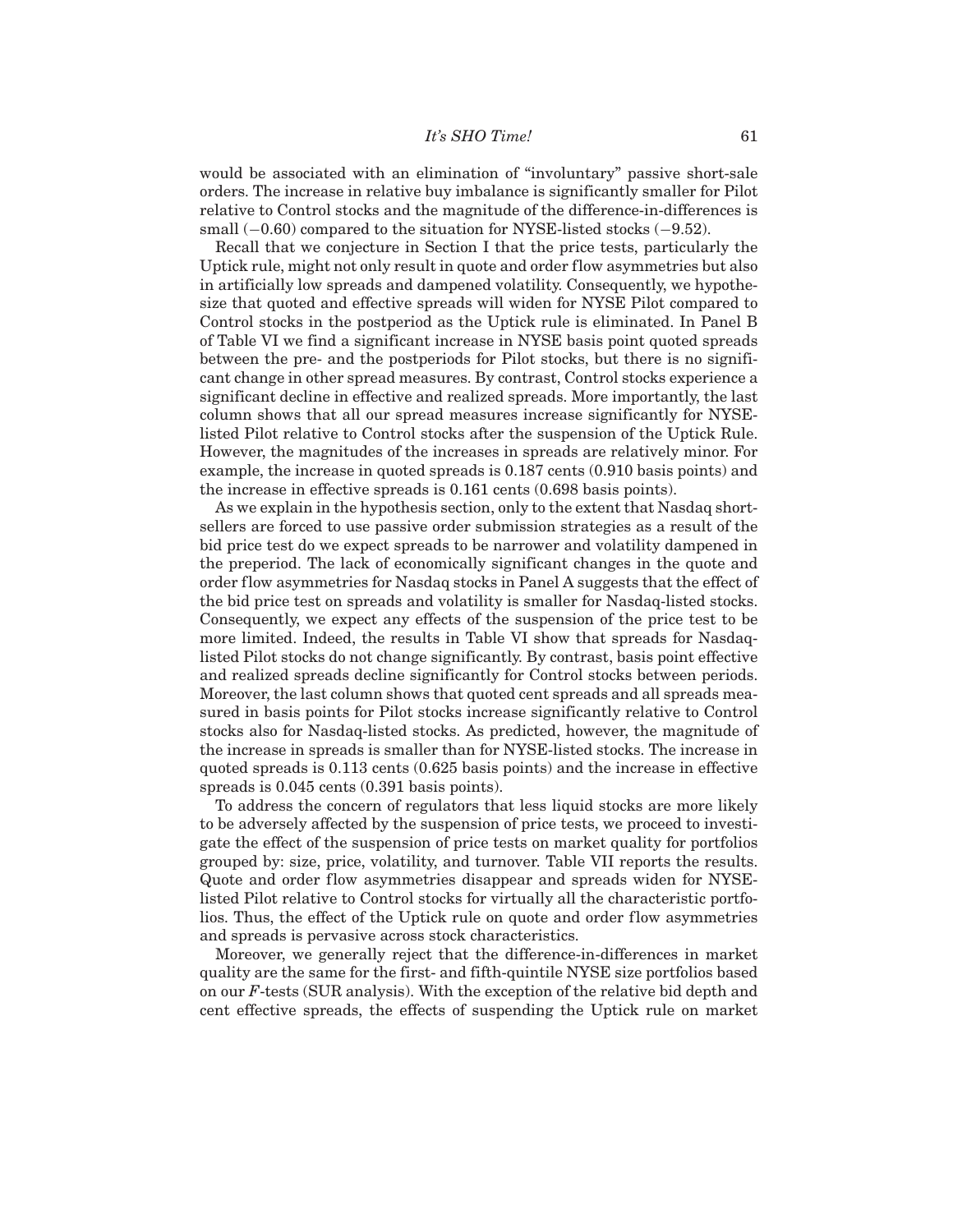# 62 *The Journal of Finance* R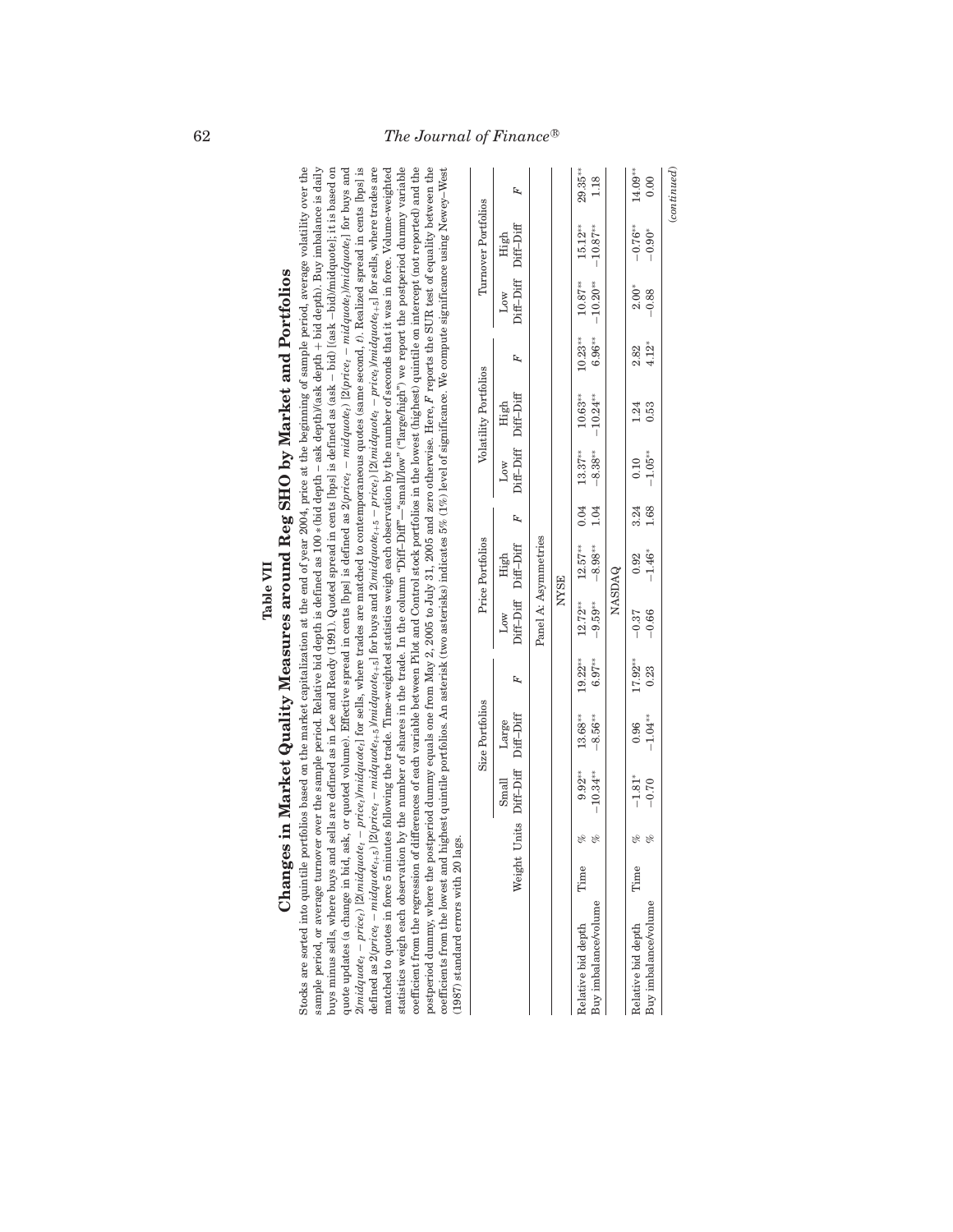|                     |                       | E                               |                  |             |                                                                                                                                                                                                                |  |                                                             | $8.52$<br>$8.53$<br>$8.68$<br>$8.53$<br>$8.53$<br>$8.53$<br>$9.42$<br>$14.2$                                                                                                                                                                                                                                   | $4.58*$     |        |               | 0.61<br>0.6154<br>0.6110<br>0.6110                                                                                                                                                                                                                                                                                                                                                                                   |  |            |
|---------------------|-----------------------|---------------------------------|------------------|-------------|----------------------------------------------------------------------------------------------------------------------------------------------------------------------------------------------------------------|--|-------------------------------------------------------------|----------------------------------------------------------------------------------------------------------------------------------------------------------------------------------------------------------------------------------------------------------------------------------------------------------------|-------------|--------|---------------|----------------------------------------------------------------------------------------------------------------------------------------------------------------------------------------------------------------------------------------------------------------------------------------------------------------------------------------------------------------------------------------------------------------------|--|------------|
|                     | Turnover Portfolios   | Diff-Diff<br>High               |                  |             |                                                                                                                                                                                                                |  |                                                             | $\begin{array}{l} 20^{**} \\ 1.15^{**} \\ 1.22^{**} \\ 1.21^{**} \\ 1.08^{**} \\ 0.096^{**} \end{array}$                                                                                                                                                                                                       |             |        |               | $\begin{array}{c} 0.01 \ 0.45^{**} \ 0.03 \ 0.59^{**} \ 0.01 \ 0.01 \ 0.047^{**} \end{array}$                                                                                                                                                                                                                                                                                                                        |  |            |
|                     |                       | Diff-Diff<br>$_{\rm Low}$       |                  |             |                                                                                                                                                                                                                |  |                                                             | $0.40**$<br>$0.36**$<br>$0.35**$<br>$0.30**$<br>$0.32**$                                                                                                                                                                                                                                                       |             |        |               | $\begin{array}{c} 0.12 \\ -1.13 \\ -0.23 \\ -0.31 \\ -0.49 \end{array}$                                                                                                                                                                                                                                                                                                                                              |  |            |
|                     |                       | F                               |                  |             |                                                                                                                                                                                                                |  |                                                             | $4.21^*$<br>218.19 <sup>**</sup><br>218.19<br>38.55<br>2.55                                                                                                                                                                                                                                                    | $133.67**$  |        |               | មិន្ត្រី<br>ដូច្នេះ ដូច<br>ដូច្នេះ ដូច                                                                                                                                                                                                                                                                                                                                                                               |  |            |
|                     | Volatility Portfolios | Diff-Diff<br>High               |                  |             |                                                                                                                                                                                                                |  |                                                             | $\begin{array}{l} 0.25^{**} \ 0.96^{**} \ 0.16^{**} \ 0.195^{**} \ 0.18^{**} \ 0.208^{**} \end{array}$                                                                                                                                                                                                         |             |        |               | $0.18$<br>$-1.46$<br>$-0.12$<br>$-0.11$<br>$-0.11$                                                                                                                                                                                                                                                                                                                                                                   |  | 0.44       |
|                     |                       | $Diff-Diff$<br>$_{\rm Low}$     |                  |             |                                                                                                                                                                                                                |  |                                                             | $\begin{array}{l} 14**\\ 19**\\ 0.16**\\ 0.021*\\ 0.12**\\ 0.12**\\ 0.14** \end{array}$                                                                                                                                                                                                                        |             |        |               | $\begin{array}{l} \mathbf{13} \# \\ \mathbf{25} \# \\ \mathbf{37} \# \\ \mathbf{48} \# \\ \mathbf{59} \# \\ \mathbf{60} \# \\ \mathbf{70} \# \\ \mathbf{88} \# \\ \mathbf{18} \# \\ \mathbf{19} \# \\ \mathbf{10} \# \\ \mathbf{20} \# \\ \mathbf{30} \# \\ \mathbf{41} \# \\ \mathbf{52} \# \\ \mathbf{63} \# \\ \mathbf{74} \# \\ \mathbf{85} \# \\ \mathbf{18} \# \\ \mathbf{19} \# \\ \mathbf{10} \# \\ \mathbf$ |  |            |
|                     |                       | F                               |                  |             |                                                                                                                                                                                                                |  |                                                             | $\begin{array}{c} 1.20 \\ 237.62^{***} \\ 0.02 \\ 30.90^{***} \\ 0.51 \end{array}$                                                                                                                                                                                                                             | $125.78***$ |        |               | $0.88$<br>$0.588$<br>$0.588$<br>$0.588$<br>$0.42$<br>$0.54$                                                                                                                                                                                                                                                                                                                                                          |  |            |
| Table VII-Continued | Price Portfolios      | $Diff-Diff$<br>High             | Panel B: Spreads | <b>NYSE</b> |                                                                                                                                                                                                                |  |                                                             | $\begin{array}{c} \texttt{33} \texttt{**} \\ \texttt{0.58} \texttt{**} \\ \texttt{0.51} \texttt{**} \\ \texttt{0.31} \texttt{**} \\ \texttt{0.19} \texttt{**} \\ \texttt{0.14} \texttt{**} \end{array}$                                                                                                        |             | NASDAQ |               | $-0.01$<br>$-0.07$<br>$-0.01$<br>$-0.12$<br>$-0.12$                                                                                                                                                                                                                                                                                                                                                                  |  |            |
|                     |                       | $Diff$ -Diff<br>$_{\text{Low}}$ |                  |             |                                                                                                                                                                                                                |  |                                                             | $\begin{array}{c} 0.26^{**} \\ 2.68^{**} \\ 2.021^{**} \\ 1.93^{**} \\ 1.85^{**} \\ 1.85^{**} \end{array}$                                                                                                                                                                                                     |             |        |               | $0.02$<br>$1.02$<br>$0.01$<br>$0.01$<br>$0.03$<br>$0.84$                                                                                                                                                                                                                                                                                                                                                             |  |            |
|                     |                       | F                               |                  |             |                                                                                                                                                                                                                |  | $14.00**$<br>$272.71**$<br>$0.74$<br>$54.12**$<br>$13.15**$ |                                                                                                                                                                                                                                                                                                                | $182.15***$ |        |               | $\begin{array}{l} 1.97 \\ -4.49^{\ast \ast} \\ -4.49^{\ast \ast} \\ -6.64^{\ast \ast} \\ -6.01^{\ast \ast} \\ 5.01^{\ast \ast} \end{array}$                                                                                                                                                                                                                                                                          |  |            |
|                     | Size Portfolios       | Diff-Diff<br>Large              |                  |             |                                                                                                                                                                                                                |  |                                                             |                                                                                                                                                                                                                                                                                                                |             |        |               | $0.07$<br>$0.23$<br>$0.08$<br>$0.13$<br>$0.04$<br>$0.15$<br>$0.15$                                                                                                                                                                                                                                                                                                                                                   |  |            |
|                     |                       | Diff-Diff<br>Small              |                  |             |                                                                                                                                                                                                                |  |                                                             | $\begin{array}{c} 3\\ 8\\ 1\\ 3\\ 0\\ 2\\ 0\\ 3\\ 0\\ 4\\ 1\\ 4\\ 2\\ 1\\ 4\\ 3\\ 1\\ 2\\ 1\\ 2\\ 3\\ 1\\ 4\\ 3\\ 1\\ 4\\ 4\\ 1\\ 4\\ 1\\ 4\\ 1\\ 4\\ 1\\ 4\\ 1\\ 4\\ 1\\ 4\\ 1\\ 4\\ 1\\ 4\\ 1\\ 4\\ 1\\ 4\\ 1\\ 4\\ 1\\ 4\\ 1\\ 4\\ 1\\ 4\\ 1\\ 4\\ 1\\ 4\\ 1\\ 4\\ 1\\ 4\\ 1\\ 4\\ 1\\ 4\\ 1\\ 4\\ 1\\ 4\\$ |             |        |               | $0.18808$<br>$0.10080$<br>$0.0080$                                                                                                                                                                                                                                                                                                                                                                                   |  |            |
|                     |                       |                                 |                  |             |                                                                                                                                                                                                                |  |                                                             |                                                                                                                                                                                                                                                                                                                |             |        |               | Cents<br>Bps<br>Cents<br>Bps<br>Cents                                                                                                                                                                                                                                                                                                                                                                                |  | <b>Bps</b> |
|                     |                       | Weight Units                    |                  |             |                                                                                                                                                                                                                |  |                                                             |                                                                                                                                                                                                                                                                                                                | Volume Bps  |        | Time          |                                                                                                                                                                                                                                                                                                                                                                                                                      |  | Volume     |
|                     |                       |                                 |                  |             | $\begin{tabular}{ll} Quoted spread & Time & Cents \\ Ritective spread & Time & Bps \\ Effective spread & Volume & Cents \\ Redized spread & Volume & Bps \\ Realized spread & Volume & Cents \\ \end{tabular}$ |  |                                                             |                                                                                                                                                                                                                                                                                                                |             |        | Quoted spread | $\begin{tabular}{ll} Time & B \\ Effective spread & Volume & C \\ Volume & Volume & B \\ Realized spread & Volume & B \\ Realized spread & Volume & C \\ \end{tabular}$                                                                                                                                                                                                                                              |  |            |

# *It's SHO Time!* 63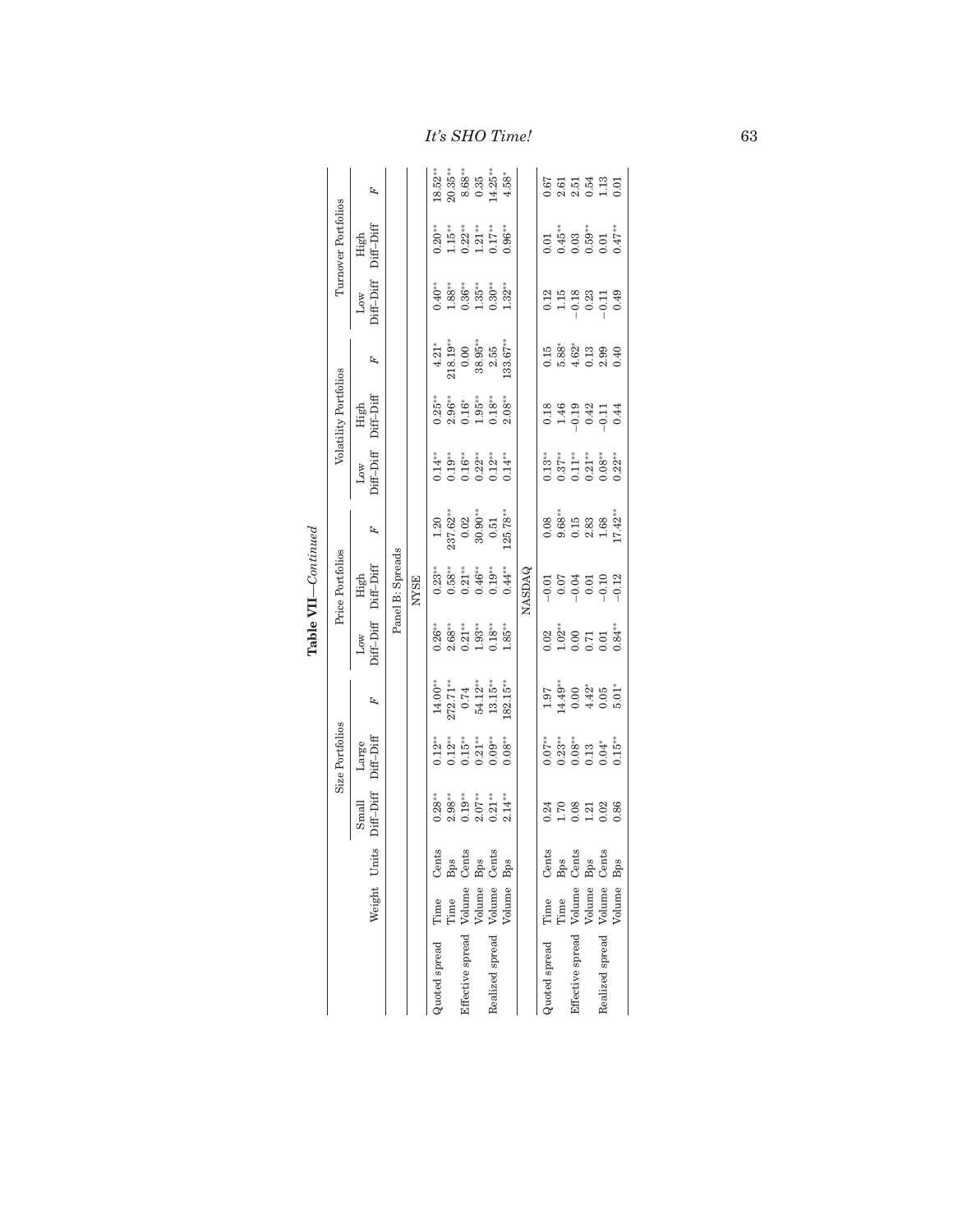quality are larger for small-capitalization stocks. Since small-capitalization stocks also have wider spreads, this is what we expect to observe based on our example of I(lliquid) and L(iquid) stocks in Section II. The results are weaker in the case of quintile portfolios sorted by price; only for basis point spreads do we find that low-price Pilot stocks are more significantly affected by the suspension of the Uptick rule. The *F*-tests also suggest that stocks in the high-volatility and low-turnover portfolios experience significantly larger difference-in-differences in most spread measures, but the evidence on quote and order flow asymmetries is more mixed.

Table VII also shows that the effect of suspending the Nasdaq bid price test on market quality is less pervasive. While the magnitudes of the difference-indifferences in spreads are generally larger for small-capitalization, low-price, high-volatility, and low-turnover stocks, they are almost never statistically significant. By contrast, large-capitalization, low-volatility, and high-turnover (that is highly liquid) Nasdaq-listed Pilot stocks tend to experience a significant reduction in buy imbalance and a widening of spreads relative to Control stocks. These observations should be kept in mind when interpreting the results from the SUR analysis.

According to the *F*-test for Nasdaq-listed stocks reported in the last column of Table VII, we reject the hypothesis that the difference-in-differences is the same across characteristic quintile portfolios in a few cases. For example, based on the SUR analysis, we reject the hypothesis that basis point quoted spreads are the same for small-capitalization and large-capitalization Nasdaq stocks. After comparing the difference-in-differences for small capitalization stocks (1.70 basis points) and large-capitalization stocks (0.23 basis points) this does not come as a surprise. However, the difference-in-differences for small-capitalization stocks is not significantly different from zero so these results should be interpreted with caution. The evidence suggesting that low-price stocks experience a significantly larger widening of basis point spreads than high-price stocks after the suspension of the bid price test is not subject to the same caveat.

In sum, there is only weak evidence suggesting that suspending the bid price test disproportionately affects spreads for small, less liquid Nasdaq-listed stocks. However, as expected based on our example of I(lliquid) and L(iquid) stocks, small-capitalization, low-price, high-volatility, and low-turnover NYSElisted stocks experience larger relative increases in spreads, although the magnitudes are quite small, ranging from two to three basis points.

# **VI. Intraday Volatility**

When the Uptick rule was adopted by the SEC in 1938, the main concern was not that short-sellers would affect the asymmetry of trading, and perhaps not even that they would affect spreads. Instead, the main concern on the part of regulators was that unfettered short-selling would produce significant volatility. In particular, the concern was that short-sellers would jump in when there was downside momentum, thus exacerbating downward pressure in the market. We note that there is no empirical support for such behavior.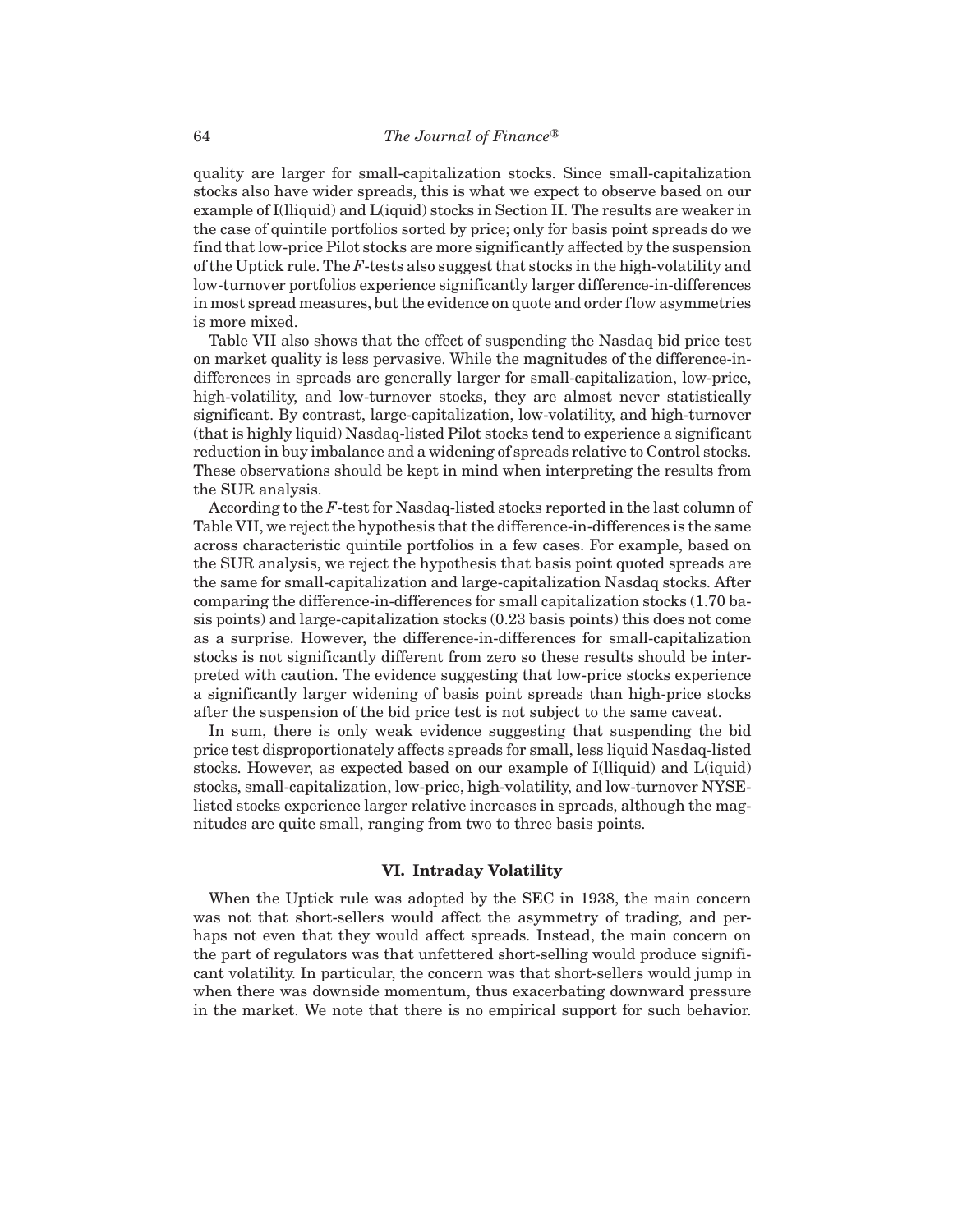Indeed, Diether, Lee, and Werner (2008) find that short-sellers are on average contrarian, that is, they sell short following positive momentum. Hence, instead of exacerbating volatility, they have a tendency to reduce volatility. Consistent with this conjecture, we find no evidence of a significant increase in daily volatility measures (Table V).

Nevertheless, both the SEC and market participants have expressed concerns about the potential detrimental effect of suspending price tests on volatility, particularly on downside volatility. It is therefore important to provide a comprehensive picture of volatility during the sample period. Hence, we complement the daily volatility results with various measures of intraday volatility in this section. We start by computing the standard deviation of trade price returns. Since price tests were put in place to reduce the ability of short-sellers to sell in a declining market, we also calculate asymmetric semivariances defined as suggested by Markowitz  $(1959)^{22}$  These measures should help us detect any asymmetric effects of the suspension of price tests on volatility, for example, an increase in downside volatility.

Trade-based volatility measures are quite noisy due to bid-ask bounce, and this problem is even worse for these very high-frequency measures. It is possible that trade-based volatility measures fail to detect changes in short-term (downside) volatility because trade prices and quotes tend to move in small increments. This is particularly true on the NYSE, which has a formal price continuity rule (NYSE (Rule 104.10(3), 1999)) that limits the NYSE specialists' ability to move quoted prices in discrete steps larger than the tick size. To capture potential changes in volatility that are not detected by these high-frequency measures, but could nevertheless be economically important, we complement the analysis with midquote returns based on fixed (5-, 15-, and 30-minute) time intervals during the day.

Table VIII reports the results for trade-based measures of volatility in Panel A and midquote-based volatility in Panel B. For NYSE-listed stocks, trade-based volatility measures increase for Pilot stocks, but decrease (insignificantly) for Control stocks. The final column shows that the changes are significantly larger for Pilot than for Control stocks. However, since both the positive and the negative semivariances increase significantly for NYSE-listed Pilot relative to Control stocks, we infer that the driving force is not an increase in downside volatility. Trade-based volatility measures decrease for Nasdaq-listed stocks regardless of whether the bid price test is enforced, but the difference is only significant for Control stocks (overall and downside volatility). Moreover, the last column shows that there is no significant difference in changes in tradebased volatility for Pilot stocks relative to Control stocks. In other words, there is no evidence that removing the bid price test contributes to an increase in downside volatility.

The results in Table VIII, Panel B show that there is no significant change in 5- and 15-minute midquote volatility for NYSE-listed Pilot or Control stocks. Nevertheless, the last column suggests that midquote volatility measures

 $22$  See Bond (1998) for a discussion on how to capture asymmetry in financial market data.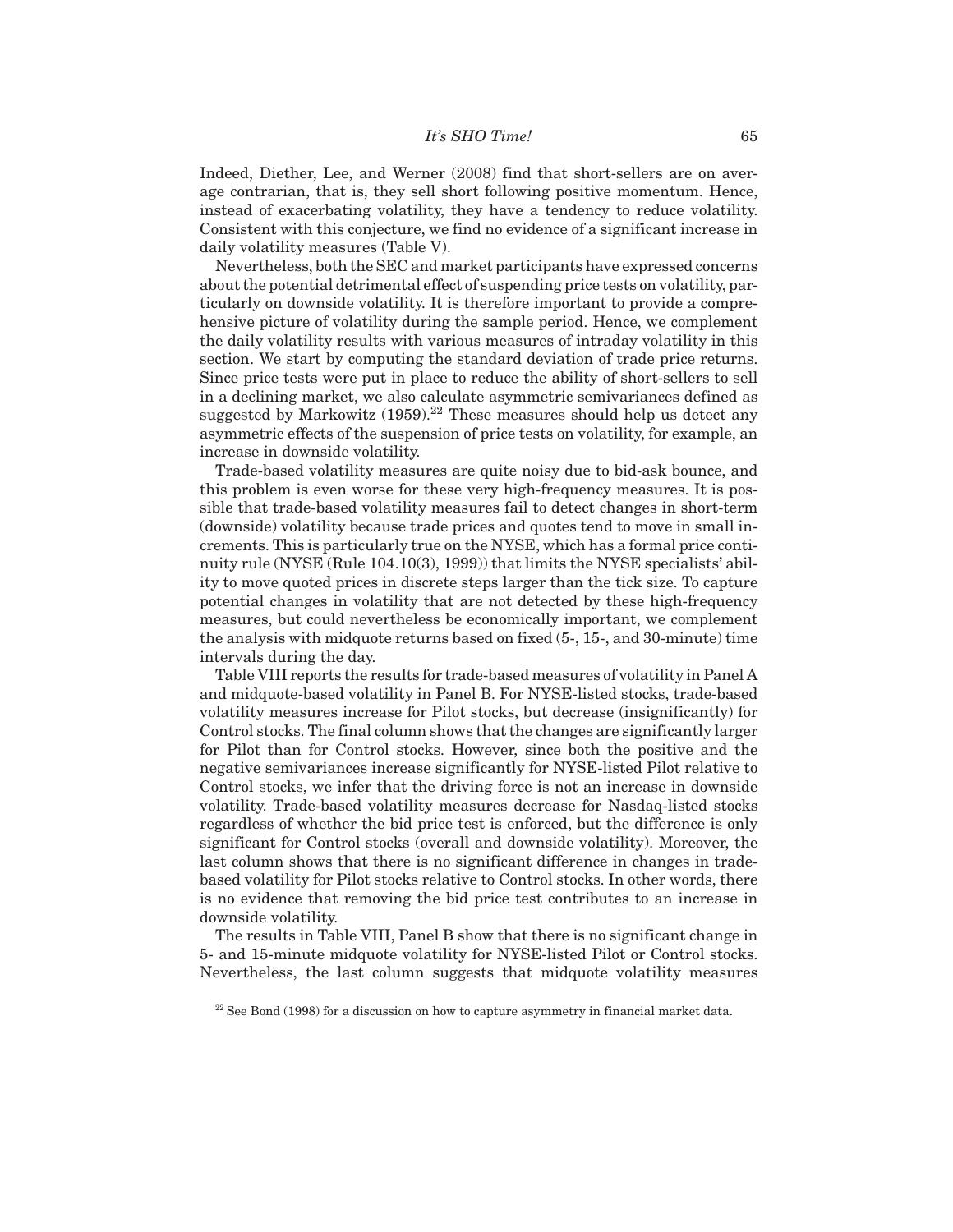| to-trade price. Positive (up) | The numbers in the pre and post columns are the time-series average of the cross-sectional average of each variable for the preperiod (Pebruary 1,<br>$2005$ to July 31, 2005 and zero otherwise. The Diff-Diff column reports the postperiod dummy variable coefficient from a time-series regression of the<br>indicates 5% (1%) level of significance. We compute significance using Newey–West (1987) standard errors with 20 lags. Volatility is based on trade-<br>$\min[0,\log(x_t/x_{t-k}))^2$ , where N is the number of observations, and $x_t$ is a daily closing price from CRSP. Volatility (k-min return) is based on midquotes<br>$2005$ to May 1, $2005$ ) and for the postperiod (May 2, $2005$ to July 31, $2005$ ). The Diff column reports the postperiod dumny variable coefficient from<br>a time-series regression of each variable on an intercept (not reported) and the postperiod dummy. The postperiod dummy equals one from May 2,<br>difference between Pilot and Control stocks for each variable on an intercept (not reported) and the postperiod dummy. An asterisk (two asterisks)<br>semivariance is calculated as $(1/N)$ $\Sigma$ max $[0, \log(\kappa/\kappa_{t-k})]^2$ and the negative (down) semivariance is calculated as $(1/N)$ $\Sigma$<br>with k-minute ( $k = 5$ , 10, 15) intervals. The numbers for trade-based volatility are multiplied by 100 |        |        |                                            |        |         |             |             |
|-------------------------------|----------------------------------------------------------------------------------------------------------------------------------------------------------------------------------------------------------------------------------------------------------------------------------------------------------------------------------------------------------------------------------------------------------------------------------------------------------------------------------------------------------------------------------------------------------------------------------------------------------------------------------------------------------------------------------------------------------------------------------------------------------------------------------------------------------------------------------------------------------------------------------------------------------------------------------------------------------------------------------------------------------------------------------------------------------------------------------------------------------------------------------------------------------------------------------------------------------------------------------------------------------------------------------------------------------------------------------------------------------------------------------------------------|--------|--------|--------------------------------------------|--------|---------|-------------|-------------|
|                               |                                                                                                                                                                                                                                                                                                                                                                                                                                                                                                                                                                                                                                                                                                                                                                                                                                                                                                                                                                                                                                                                                                                                                                                                                                                                                                                                                                                                    |        | Pilot  |                                            |        | Control |             |             |
|                               |                                                                                                                                                                                                                                                                                                                                                                                                                                                                                                                                                                                                                                                                                                                                                                                                                                                                                                                                                                                                                                                                                                                                                                                                                                                                                                                                                                                                    | Pre    | Post   | Diff                                       | Pre    | Post    | Diff        | Diff-Diff   |
|                               |                                                                                                                                                                                                                                                                                                                                                                                                                                                                                                                                                                                                                                                                                                                                                                                                                                                                                                                                                                                                                                                                                                                                                                                                                                                                                                                                                                                                    |        |        | Panel A: NYSE (Pilot: 448, Control: 904)   |        |         |             |             |
| I. Trade-Based                |                                                                                                                                                                                                                                                                                                                                                                                                                                                                                                                                                                                                                                                                                                                                                                                                                                                                                                                                                                                                                                                                                                                                                                                                                                                                                                                                                                                                    |        |        |                                            |        |         |             |             |
| Volatility                    | rade-to-trade                                                                                                                                                                                                                                                                                                                                                                                                                                                                                                                                                                                                                                                                                                                                                                                                                                                                                                                                                                                                                                                                                                                                                                                                                                                                                                                                                                                      | 0.6600 | 0.7564 | $0.0963***$                                | 0.6278 | 0.5965  | $-0.0313$   | $0.1276***$ |
| Semivariance                  | $P_t - P_t - 1 > 0$                                                                                                                                                                                                                                                                                                                                                                                                                                                                                                                                                                                                                                                                                                                                                                                                                                                                                                                                                                                                                                                                                                                                                                                                                                                                                                                                                                                | 0.2640 | 0.3142 | $0.0502***$                                | 0.2503 | 0.2394  | $-0.0109$   | $0.0611***$ |
| Semivariance                  | $P_t - P_t - 1 < 0$                                                                                                                                                                                                                                                                                                                                                                                                                                                                                                                                                                                                                                                                                                                                                                                                                                                                                                                                                                                                                                                                                                                                                                                                                                                                                                                                                                                | 0.2836 | 0.3172 | $0.0335*$                                  | 0.2734 | 0.2529  | $-0.0205$   | $0.0541***$ |
| II. Midquote-Based            |                                                                                                                                                                                                                                                                                                                                                                                                                                                                                                                                                                                                                                                                                                                                                                                                                                                                                                                                                                                                                                                                                                                                                                                                                                                                                                                                                                                                    |        |        |                                            |        |         |             |             |
| Volatility (5-min)            | Squared absolute return                                                                                                                                                                                                                                                                                                                                                                                                                                                                                                                                                                                                                                                                                                                                                                                                                                                                                                                                                                                                                                                                                                                                                                                                                                                                                                                                                                            | 0.0301 | 0.0273 | $-0.0027$                                  | 0.0301 | 0.0252  | $-0.0049$   | $0.0022***$ |
| Volatility (15-min)           | Squared absolute return                                                                                                                                                                                                                                                                                                                                                                                                                                                                                                                                                                                                                                                                                                                                                                                                                                                                                                                                                                                                                                                                                                                                                                                                                                                                                                                                                                            | 0.0865 | 0.0744 | $-0.0121$                                  | 0.0869 | 0.0721  | $-0.0148$   | $0.0028*$   |
| Volatility (30-min)           | Squared absolute return                                                                                                                                                                                                                                                                                                                                                                                                                                                                                                                                                                                                                                                                                                                                                                                                                                                                                                                                                                                                                                                                                                                                                                                                                                                                                                                                                                            | 0.1638 | 0.1381 | $-0.0257*$                                 | 0.1658 | 0.1380  | $-0.0278*$  | 0.0021      |
|                               |                                                                                                                                                                                                                                                                                                                                                                                                                                                                                                                                                                                                                                                                                                                                                                                                                                                                                                                                                                                                                                                                                                                                                                                                                                                                                                                                                                                                    |        |        | Panel B: Nasdaq (Pilot: 376, Control: 757) |        |         |             |             |
| I. Trade-Based                |                                                                                                                                                                                                                                                                                                                                                                                                                                                                                                                                                                                                                                                                                                                                                                                                                                                                                                                                                                                                                                                                                                                                                                                                                                                                                                                                                                                                    |        |        |                                            |        |         |             |             |
| Volatility                    | Trade-to-trade                                                                                                                                                                                                                                                                                                                                                                                                                                                                                                                                                                                                                                                                                                                                                                                                                                                                                                                                                                                                                                                                                                                                                                                                                                                                                                                                                                                     | 1.9852 | 1.8918 | $-0.0934$                                  | 2.4095 | 2.1702  | $-0.2393*$  | 0.1459      |
| Semivariance                  | $P_t - P_t - 1 > 0$                                                                                                                                                                                                                                                                                                                                                                                                                                                                                                                                                                                                                                                                                                                                                                                                                                                                                                                                                                                                                                                                                                                                                                                                                                                                                                                                                                                | 0.8994 | 0.8719 | $-0.0275$                                  | 1.0657 | 0.9746  | $-0.0911$   | 0.0636      |
| Semivariance                  | $P_t - P_t - 1 < 0$                                                                                                                                                                                                                                                                                                                                                                                                                                                                                                                                                                                                                                                                                                                                                                                                                                                                                                                                                                                                                                                                                                                                                                                                                                                                                                                                                                                | 0.9258 | 0.8373 | $-0.0885$                                  | 1.1147 | 0.9608  | $-0.1540**$ | 0.0655      |
| II. Midquote-Based            |                                                                                                                                                                                                                                                                                                                                                                                                                                                                                                                                                                                                                                                                                                                                                                                                                                                                                                                                                                                                                                                                                                                                                                                                                                                                                                                                                                                                    |        |        |                                            |        |         |             |             |
| Volatility (5-min)            | Squared absolute return                                                                                                                                                                                                                                                                                                                                                                                                                                                                                                                                                                                                                                                                                                                                                                                                                                                                                                                                                                                                                                                                                                                                                                                                                                                                                                                                                                            | 0.0569 | 0.0471 | $-0.0097***$                               | 0.0598 | 0.0476  | $-0.0122**$ | $0.0025***$ |
| Volatility (15-min)           | Squared absolute return                                                                                                                                                                                                                                                                                                                                                                                                                                                                                                                                                                                                                                                                                                                                                                                                                                                                                                                                                                                                                                                                                                                                                                                                                                                                                                                                                                            | 0.1625 | 0.1361 | $-0.0263***$                               | 0.1707 | 0.1388  | $-0.0319**$ | $0.0056*$   |
| Volatility (30-min)           | Squared absolute return                                                                                                                                                                                                                                                                                                                                                                                                                                                                                                                                                                                                                                                                                                                                                                                                                                                                                                                                                                                                                                                                                                                                                                                                                                                                                                                                                                            | 0.3068 | 0.2601 | $-0.0467***$                               | 0.3221 | 0.2680  | $-0.0541**$ | 0.0074      |

Changes in Trade-Based and Intraday Volatility Measures around Reg SHO by Market

The numbers in the pre and post columns are the time-series average of the cross-sectional average of each variable for the preperiod (February 1, 2005 to May 1, 2005) and for the postperiod (May 2, 2005 to May 1, 2005) an

Changes in Trade-Based and Intraday Volatility Measures around Reg SHO by Market Table VIII **Table VIII**

# **66** *The Journal of Finance*<sup>®</sup>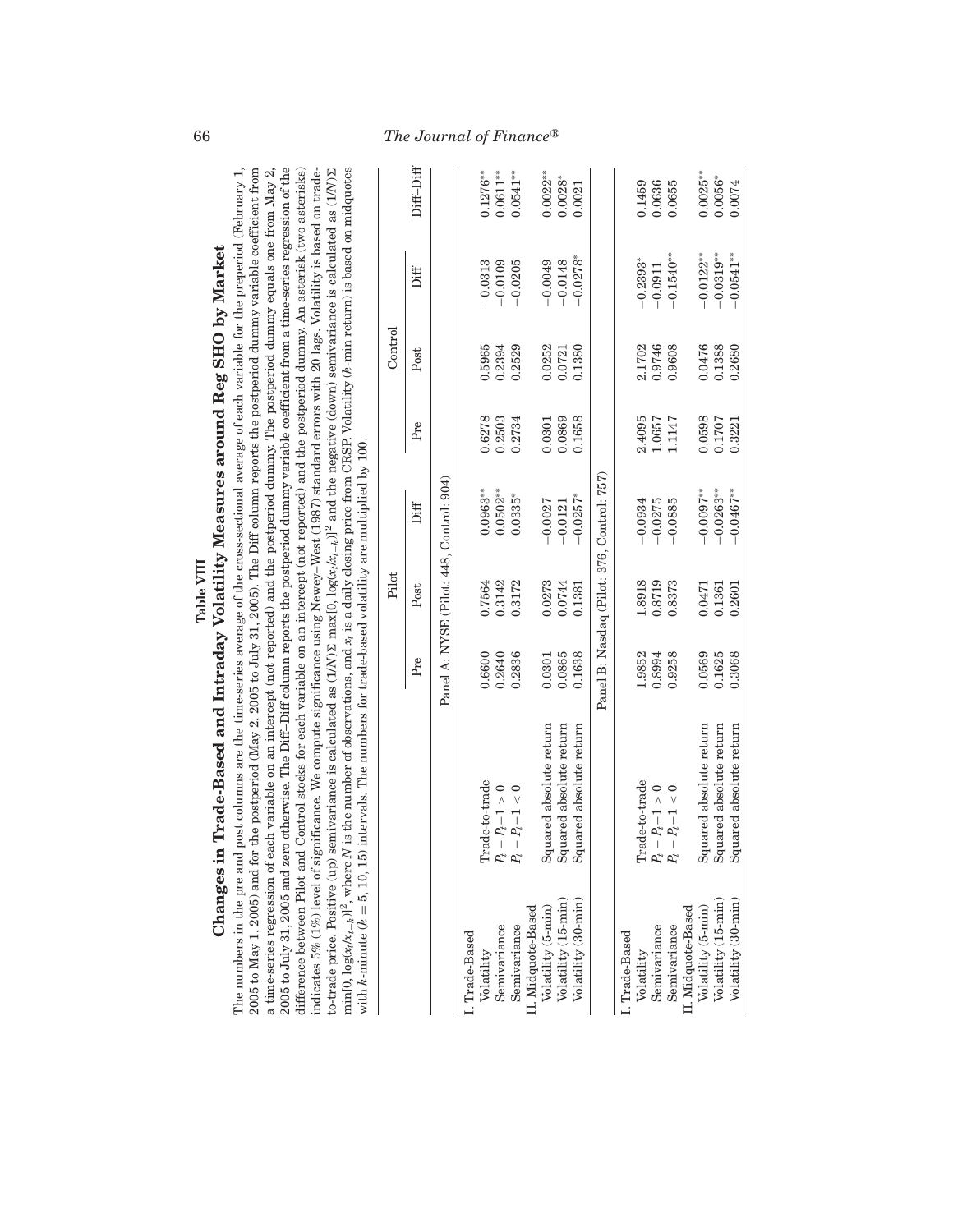increase significantly for NYSE-listed Pilot relative to Control stocks. At the 30 minute frequency, midquote volatility declines significantly for both Pilot and Control stocks, but there is no significant difference between the two samples. By contrast, for Nasdaq-listed stocks, midquote volatility at the 5-, 15-, and 30-minute frequency declines significantly for both Pilot and Control stocks. Moreover, the last column shows that variance at the 5- and 15-minute (but not the 30-minute) frequencies increases significantly for Pilot relative to Control stocks. Thus, the removal of the price tests seems to be associated with an increase in short-term volatility both for NYSE and Nasdaq Pilot stocks relative to their Controls.

To examine if less liquid stocks experience a larger increase in intraday volatility we study the impact of the suspension of price tests on short-term volatility for stocks grouped into quintile portfolios by characteristic in Table IX. For NYSE-listed stocks, trade-based volatility measures increase significantly for Pilot relative to Control stocks both for the first- and the fifth-quintile portfolios sorted by size, price, volatility, and turnover. Thus, the effects of removing the Uptick rule on trade-based volatility are pervasive. Moreover, as expected based on our example of I(lliquid) and L(iquid) stocks, the *F*-tests in the last column of each portfolio show that the difference-in-differences in trade-based volatility measures are significantly larger for small-capitalization, low-price, and high-volatility NYSE-listed stocks. However, there is no evidence that lowturnover stocks experience significantly larger increases in trade-based volatility or in downside volatility following the suspension of the Uptick rule.

The picture is somewhat more mixed when it comes to midquote returns at the 5-, 15-, and 30-minute frequencies. Small-capitalization stocks experience significant increases at all horizons, while large-capitalization stocks actually show a decrease in midquote volatility and the difference-in-differences is even significant at the 5-minute frequency. The *F*-tests show that the difference-indifferences in quote-based volatility at all three frequencies are significantly larger for small-capitalization stocks. For quintile portfolios by price (volatility) there is only a significant increase in midquote volatility for low-price (high volatility) stocks at the 5-minute (5- and 15-minute) frequency. The *F*-tests suggest that the difference-in-differences in quote-based volatility is significantly larger for low-price and high-volatility stocks at both the 5- and the 15-minute frequencies. Finally, the *F*-tests detect no significant differences-in-differences for quintile portfolios sorted by turnover.

For Nasdaq-listed stocks, the evidence is less clear. We generally only find significant positive difference-in-difference results for large-capitalization, lowvolatility, and high-turnover stocks. The only case in which we see evidence of a significant difference-in-differences for stocks that are less liquid is for the portfolio of low-price stocks. Moreover, according to the *F*-tests, only in the case of size portfolios do we find a significant difference across quintile portfolios. Specifically, small-capitalization Pilot stocks experience a larger increase in trade-to-trade volatility and positive semivariances relative to their Control stocks than is the case for large-capitalization stocks. However, bear in mind the caveat that we mention in the previous section regarding relying on the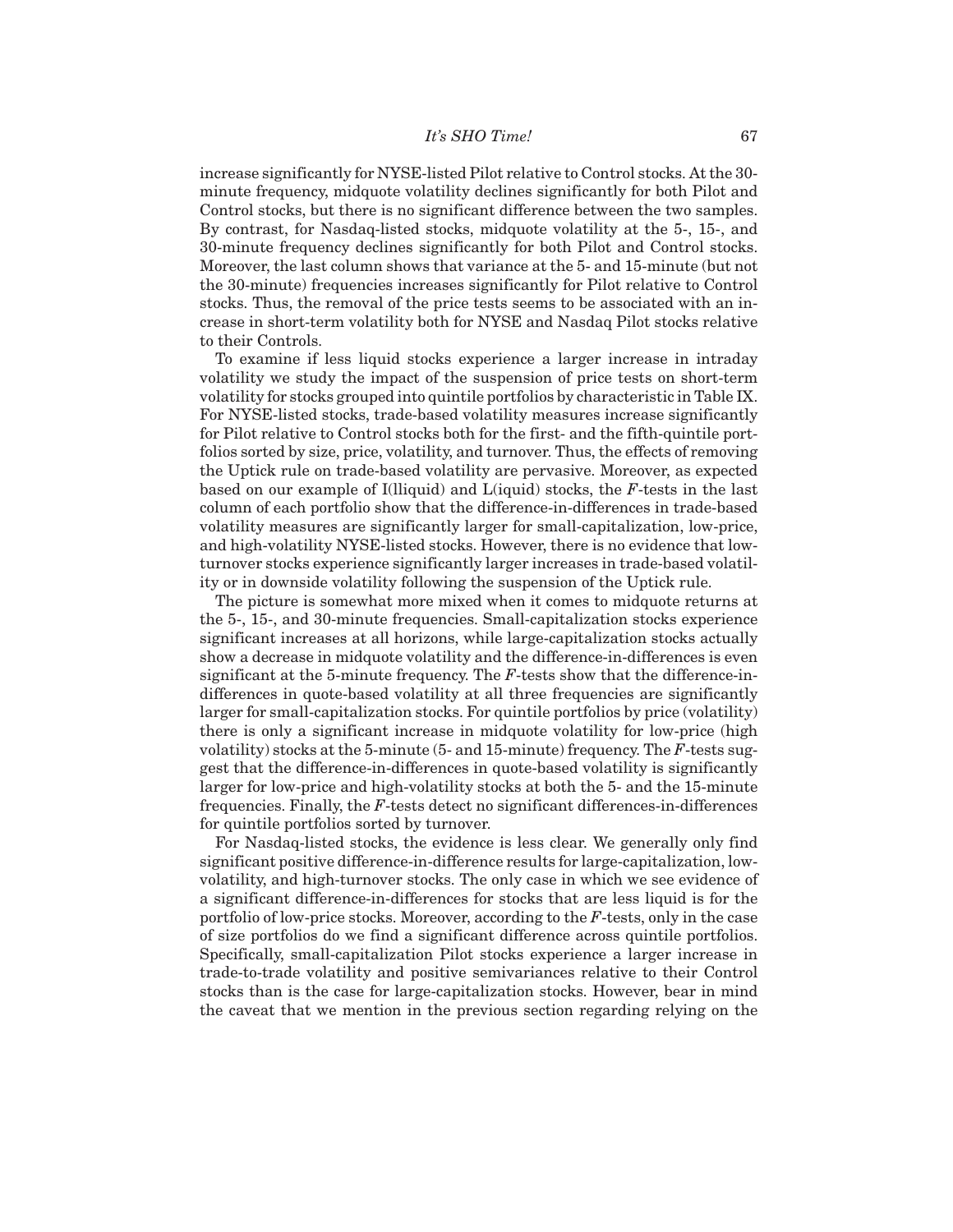| Changes in Trade-Based and Intraday Volatility Measures around Reg SHO by Market and Portfolios                                                                                                                                                                                                                                                                                                                                                                                                                                                                                                                                                                                                                                                                                                                                                                                                                                                                                                                                                                                                                                                                                                                                                                                                                                                                                                                                                                                                                              |                                    |               |                             |            |                             |     |                             |  |
|------------------------------------------------------------------------------------------------------------------------------------------------------------------------------------------------------------------------------------------------------------------------------------------------------------------------------------------------------------------------------------------------------------------------------------------------------------------------------------------------------------------------------------------------------------------------------------------------------------------------------------------------------------------------------------------------------------------------------------------------------------------------------------------------------------------------------------------------------------------------------------------------------------------------------------------------------------------------------------------------------------------------------------------------------------------------------------------------------------------------------------------------------------------------------------------------------------------------------------------------------------------------------------------------------------------------------------------------------------------------------------------------------------------------------------------------------------------------------------------------------------------------------|------------------------------------|---------------|-----------------------------|------------|-----------------------------|-----|-----------------------------|--|
| Stocks are sorted into quintile portfolios based on the market capitalization at the end of year 2004, price at the beginning of sample period, average volatility over the<br>$\min[0, \log(x_i/x_{i-1})]^2$ , where N is the number of observations, and x <sub>i</sub> is a daily closing price from CRSP. Volatility (k-min return) is based on midquotes with k-minute (k<br>equals one from May 2, 2005 to July 31, 2005 and zero otherwise. Here, P reports the SUR test of equality between the coefficients from the lowest and highest quintile<br>$=5,10,15$ intervals. In the column "Diff—"small/low" ("large/high") we report the postperiod dummy variable coefficient from the regression of differences of each<br>portfolios. An asterisk (two asterisks) indicates 5% (1%) level of significance. We compute significance using Newey–West (1987) standard errors with 20 lags. The numbers<br>sample period, or average turnover over the sample period. Volatility measure is based on trade price: trade-based (trade-to-trade) price, bid-quote based (bid-to-bid),<br>and offer-quote based (offer-to-offer). Positive (up) semivariance is calculated as $(1/N)$ max(0, $\log(x_k/x_{t-k}) ^2$ and the negative (down) semivariance is calculated as $(1/N)$ $\Sigma$<br>variable between Pilot and Control stock portfolios in the lowest (highest) quintile on intercept (not reported) and the postperiod dummy, where the postperiod dummy<br>for trade-based volatility are multiplied by 100. |                                    |               |                             |            |                             |     |                             |  |
|                                                                                                                                                                                                                                                                                                                                                                                                                                                                                                                                                                                                                                                                                                                                                                                                                                                                                                                                                                                                                                                                                                                                                                                                                                                                                                                                                                                                                                                                                                                              | Size Portfolios                    |               | Price Portfolios            |            | Volatility Portfolios       |     | Turnover Portfolios         |  |
|                                                                                                                                                                                                                                                                                                                                                                                                                                                                                                                                                                                                                                                                                                                                                                                                                                                                                                                                                                                                                                                                                                                                                                                                                                                                                                                                                                                                                                                                                                                              | Diff-Diff Diff-Diff<br>Small Large | TOM           | Diff-Diff Diff-Diff<br>High | <b>Low</b> | Diff-Diff Diff-Diff<br>High | Low | Diff-Diff Diff-Diff<br>High |  |
|                                                                                                                                                                                                                                                                                                                                                                                                                                                                                                                                                                                                                                                                                                                                                                                                                                                                                                                                                                                                                                                                                                                                                                                                                                                                                                                                                                                                                                                                                                                              |                                    | Panel A: NYSE |                             |            |                             |     |                             |  |
|                                                                                                                                                                                                                                                                                                                                                                                                                                                                                                                                                                                                                                                                                                                                                                                                                                                                                                                                                                                                                                                                                                                                                                                                                                                                                                                                                                                                                                                                                                                              |                                    |               |                             |            |                             |     |                             |  |

|                    |                                                           | Small            | Large<br>Diff-Diff         |            | Low                                                                | High                                                      |                      | Low                        | High                       |                      | Low                        | High                                                         |                  |
|--------------------|-----------------------------------------------------------|------------------|----------------------------|------------|--------------------------------------------------------------------|-----------------------------------------------------------|----------------------|----------------------------|----------------------------|----------------------|----------------------------|--------------------------------------------------------------|------------------|
|                    |                                                           | Diff-Diff        |                            | Þ          | Diff-Diff                                                          | Diff-Diff                                                 | Ŀ,                   | Diff-Diff                  | Diff-Diff                  |                      | Diff-Diff                  | Diff-Diff                                                    | F                |
|                    |                                                           |                  |                            |            | Panel A: NYSE                                                      |                                                           |                      |                            |                            |                      |                            |                                                              |                  |
| Trade-Based        |                                                           |                  |                            |            |                                                                    |                                                           |                      |                            |                            |                      |                            |                                                              |                  |
| Volatility         | Trade-to-trade                                            | $0.4928***$      | $0.0077***$                | $63.60***$ | $0.4470**$                                                         | $0.0453***$                                               | 46.74**              | $0.0068**$                 | $0.5027***$                | $70.58^{\ast\ast}$   | $0.2687***$                | $0.2212**$                                                   | 0.57             |
| Semivariance       | $\begin{aligned} P_t-P_t-1>0\\ P_t-P_t-1<0 \end{aligned}$ | $0.2355***$      | $0.0033***$                | $62.58***$ | $0.2054***$                                                        | $0.0233**$<br>$0.0227**$                                  | $41.69***$           | $0.0040**$                 | $0.2289***$                | 58.60**              | $0.1429***$                | $0.0802***$                                                  | $4.33^{\circ}$   |
| Semivariance       |                                                           | $0.2103**$       | $0.0022***$                | $36.89**$  | $0.1756**$                                                         |                                                           | $20.26***$           | $0.0032***$                | $0.2126**$                 | $39.90***$           | $0.1308**$                 | $0.0739**$                                                   | 2.89             |
| II. Midquote-Based |                                                           |                  |                            |            |                                                                    |                                                           |                      |                            |                            |                      |                            |                                                              |                  |
|                    | Volatility (5-min) Squared absolute return                | $0.0079***$      | $-0.0006$                  | 38.97**    | $0.0081***$                                                        | 0.0001                                                    | $25.38***$           | 0.0000                     | $0.0082***$                | $29.99***$           | $0.0030**$                 |                                                              | 0.80             |
|                    | Volatility (15-min) Squared absolute return               | $0.0154***$      | $-0.0019$                  | $16.33***$ | 0.0103                                                             | $-0.0014$                                                 | $5.64*$              | $-0.0008$                  | $0.0130^\ast$              | $8.85^{\ast\ast}$    | 0.0033                     | $\begin{array}{c} 0.0047^{**} \ 0.0082 \ 0.0129 \end{array}$ | 0.78<br>1.14     |
|                    | Volatility (30-min) Squared absolute return               | 0.0203           | $-0.0040$                  | $8.11***$  | 0.0104                                                             | $-0.0048$                                                 | 2.17                 | 0.0020                     | 0.0152                     | 2.96                 | 0.0014                     |                                                              |                  |
|                    |                                                           |                  |                            |            | Panel B: Nasdaq                                                    |                                                           |                      |                            |                            |                      |                            |                                                              |                  |
| L. Trade-Based     |                                                           |                  |                            |            |                                                                    |                                                           |                      |                            |                            |                      |                            |                                                              |                  |
| Volatility         | Trade-to-trade                                            | 0.6993           | 0.0038                     | $7.54***$  |                                                                    | 0.0095                                                    | 0.42                 |                            |                            |                      | 0.5831                     | $0.0409***$                                                  | 3.19             |
| Semivariance       | $\circ$<br>$P_t - P_{t-1} >$<br>$P_t - P_{t-1} <$         | 0.2860<br>0.2473 | 0.0042                     | $4.90*$    | $\begin{array}{c} 0.1421 \\ 0.0978^{*} \\ 0.1100^{**} \end{array}$ | 0.0212                                                    | 0.48<br>2.22         | $0.0126***$<br>$0.0074***$ | 0.5696<br>0.2465           | 9.41<br>2.41<br>1.84 | 0.2053                     | $0.0193***$                                                  | 1.49             |
| Semivariance       |                                                           |                  |                            | 2.13       |                                                                    | $-0.0347$                                                 |                      | $0.0067**$                 | 0.2627                     |                      | 0.2338                     | $0.0162**$                                                   | 1.43             |
| II. Midquote-Based |                                                           |                  |                            |            |                                                                    |                                                           |                      |                            |                            |                      |                            |                                                              |                  |
|                    | Volatility (5-min) Squared absolute return                | $-0.0042$        |                            | 3.26       | $0.0018$ -0.0010                                                   |                                                           |                      |                            |                            |                      |                            |                                                              |                  |
|                    | Volatility (15-min) Squared absolute return               | $-0.0090$        | 0.0006<br>0.0015<br>0.0002 | .64        |                                                                    | $\begin{array}{c} 0.0013 \\ 0.0058 \\ 0.0121 \end{array}$ | 0.04<br>0.66<br>2.07 | 0.0015<br>0.0052<br>0.0078 | 0.0033<br>0.0128<br>0.0257 | 0.41<br>0.69<br>0.94 | 0.0030<br>0.0103<br>0.0171 | 0.0054<br>0.0079<br>0.0019                                   | 3<br>0.8<br>0.72 |
|                    | Volatility (30-min) Squared absolute return               | $-0.0175$        |                            | 1.06       | $-0.0132$                                                          |                                                           |                      |                            |                            |                      |                            |                                                              |                  |

**Table IX**

Changes in Trade-Based and Intraday Volatility Measures around Reg SHO by Market and Portfolios

# **68** *The Journal of Finance*<sup>®</sup>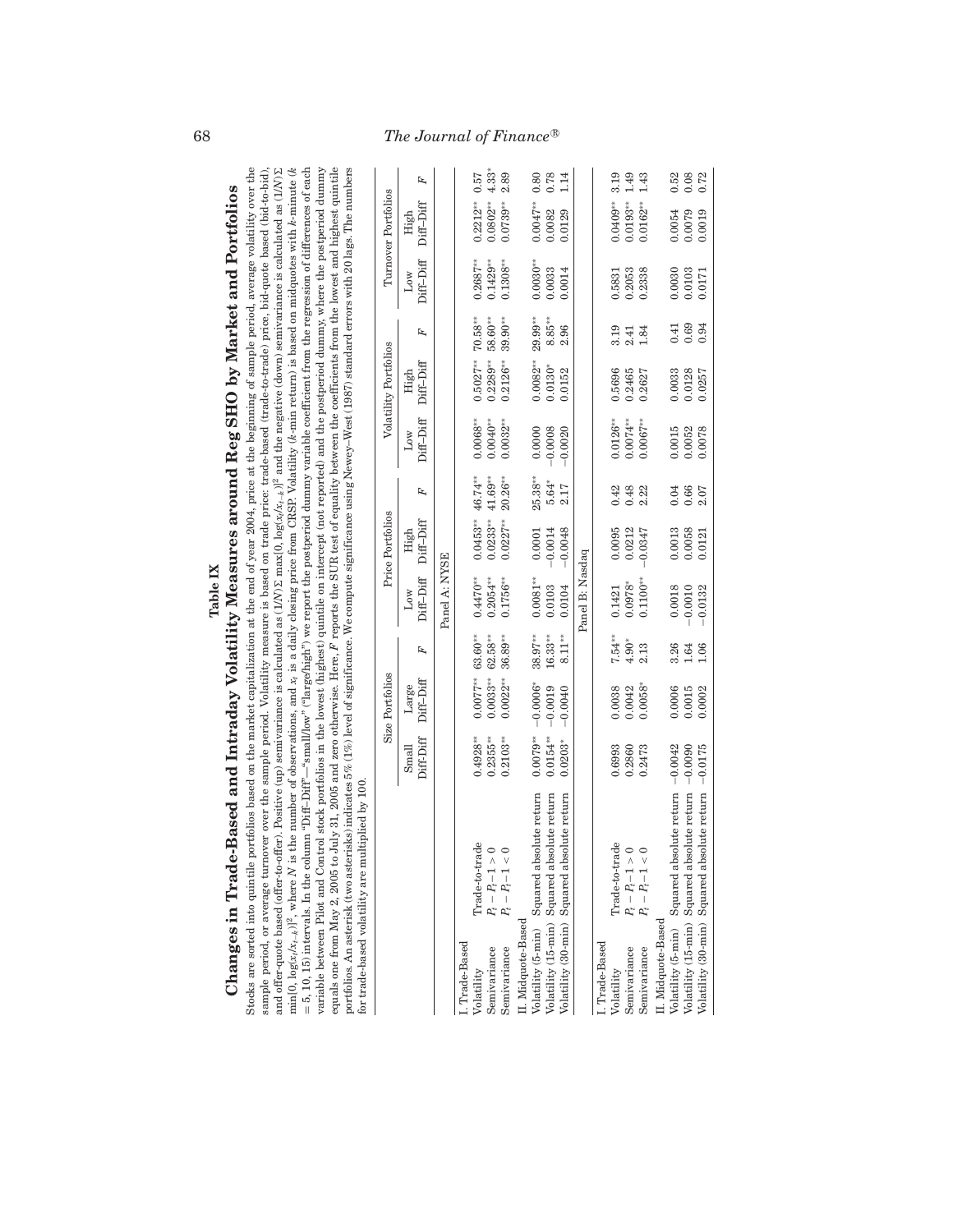# *It's SHO Time!* 69

*F*-test for inference when we cannot reject the hypothesis that volatility does not increase for Pilot stocks relative to Control stocks for either quintile portfolio.

There is no evidence of significant difference-in-differences in midquote volatility at the 5-, 15-, or 30-minute frequencies for Nasdaq quintile characteristic portfolios. Moreover, the *F*-tests show that we cannot reject that the difference-in-differences in these volatility measures are the same for the extreme quintile portfolios.

Our final volatility test is a simple variance ratio test as suggested by Lo and MacKinlay (1989). We define the variance ratio of midquote returns as

$$
Variance Ratio = (\sigma_{y-min \text{ returns}}^2 * (x/y)) / \sigma_{x-min \text{ returns}}^2 - 1,
$$
 (2)

where  $\sigma_z^2$  is midquote return variance with an interval of *z* minutes and we assume that  $x > y$ . If returns are random walks this ratio should be zero. If there is excess short-term volatility, and  $x > y$ ,  $(x/y)$  times the *y*-minute return volatility will exceed the *x*-minute return volatility. Hence, if the variance ratio is significantly above zero, there is excess short-term volatility (due to reversals). We calculate the 5-to-15-minute, the 5-to-30-minute, and the 30-minute to daily variance ratios for each stock over the pre- and postperiods. Because we want to relate short-term variances to daily volatility, we are unable to use our regular methodology. Instead, we first compute the variance ratio over the pre- and postperiods, and then compute the cross-sectional average for the pre- and postperiods separately. These cross-sectional averages are reported under the columns pre and post. We conduct a pair-wise *t*-test for changes between the pre- and postperiods, labeled Diff in Table X. Diff–Diff reports the

#### **Table X**

# **Variance Ratio Tests Based on Midquote Volatility Measures around Reg SHO by Market**

The numbers in the pre and post columns are the cross-sectional average of variance ratio for the preperiod (February 1, 2005 to May 1, 2005) and for the postperiod (May 2, 2005 to July 31, 2005). The variance ratio is computed as  $((\sigma_{y-\text{min returns}}^2 * (x/y))/\sigma_{x-\text{min returns}}^2)$ −1. The Diff column shows the cross-sectional average of differences in variance ratios between the preperiod and the postperiod. The Diff–Diff column shows the difference-in-the difference of the variance ratios of Pilot and Control stocks. An asterisk (two asterisks) indicates 5% (1%) level of significance.

|                                                                                             |                         | Pilot                   |                                            |                         | Control                 |                                       |                                     |
|---------------------------------------------------------------------------------------------|-------------------------|-------------------------|--------------------------------------------|-------------------------|-------------------------|---------------------------------------|-------------------------------------|
|                                                                                             | Pre                     | Post                    | Diff                                       | Pre                     | Post                    | Diff                                  | Diff-Diff                           |
|                                                                                             |                         |                         | Panel A: NYSE (Pilot: 448, Control: 904)   |                         |                         |                                       |                                     |
| Five minutes vs. 15 minutes<br>Five minutes vs. 30 minutes<br>Thirty minutes vs. open-close | 0.055<br>0.063<br>0.163 | 0.108<br>0.131<br>0.282 | $0.053**$<br>$0.068**$<br>$0.119**$        | 0.055<br>0.060<br>0.164 | 0.069<br>0.066<br>0.225 | $0.015**$<br>0.005<br>$0.062**$       | $0.038**$<br>$0.063**$<br>$0.057**$ |
|                                                                                             |                         |                         | Panel B: Nasdaq (Pilot: 376, Control: 757) |                         |                         |                                       |                                     |
| Five minutes vs. 15 minutes<br>Five minutes vs. 30 minutes<br>Thirty minutes vs. open-close | 0.062<br>0.077<br>0.273 | 0.055<br>0.057<br>0.235 | $-0.007$<br>$-0.020$<br>$-0.037$           | 0.060<br>0.075<br>0.249 | 0.041<br>0.032<br>0.219 | $-0.020**$<br>$-0.042**$<br>$-0.030*$ | 0.013<br>0.022<br>$-0.008$          |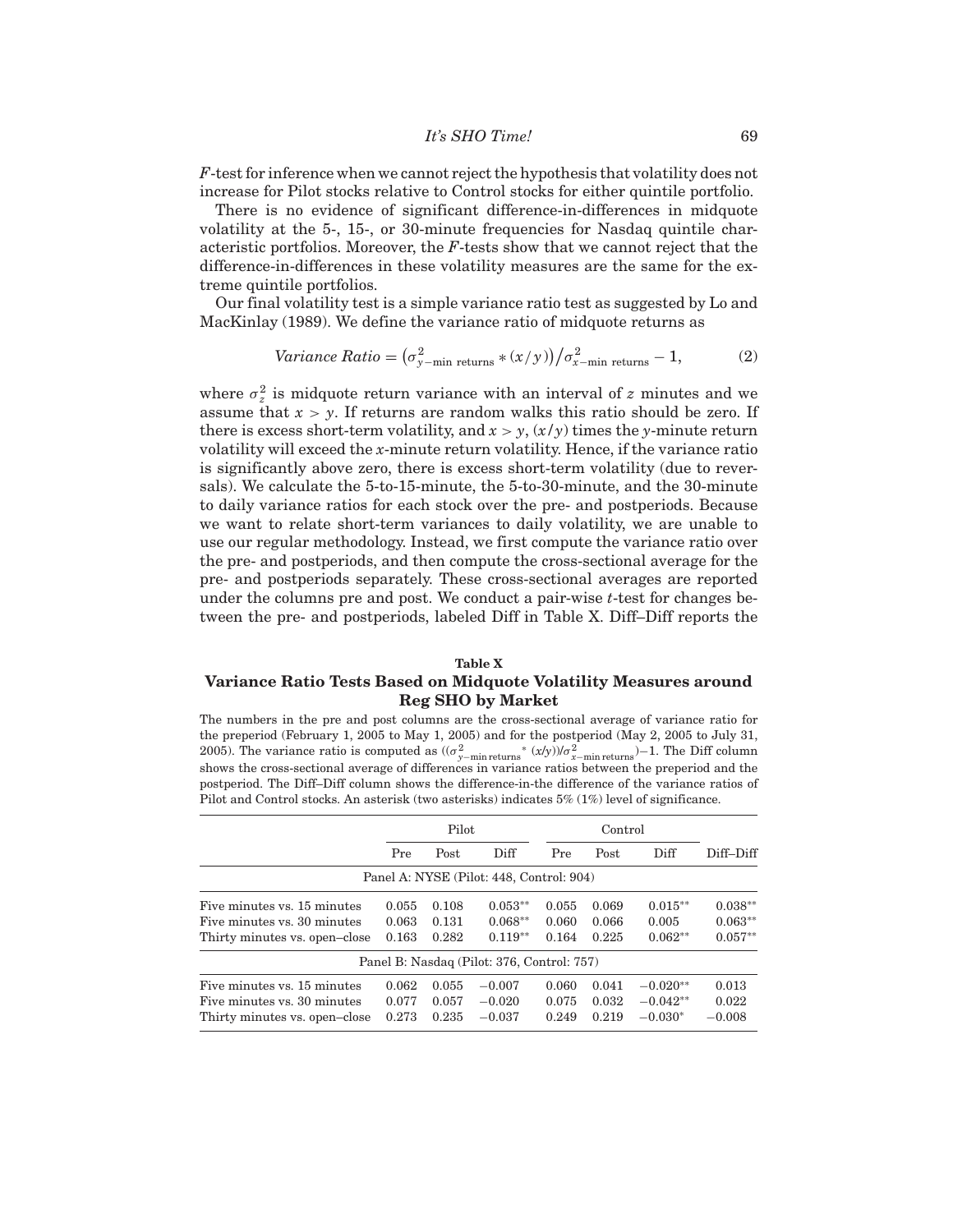difference-in-differences of variance ratios between the Pilot and Control stocks and its significance is marked based on conventional *t*-test of mean comparisons.

There is generally a significant increase in variance ratios for both the NYSElisted Pilot and Control stocks, but the difference-in-differences tests show that the variance ratio increases for Pilot relative to Control stocks. In other words, NYSE-listed Pilot stocks experience more short-term volatility (reversals) after the suspension of the Uptick rule. By contrast, there is generally a decline in variance ratios for Nasdaq-listed Pilot and Controls, and the decline is even significant for Control stocks. The last column shows that there is no statistically significant difference in the changes for Nasdaq-listed Pilot compared to Control stocks.

We repeat the variance ratio tests for quintile portfolios by size, price, volatility, and turnover (not reported). The results suggest that the increases in shortterm volatility for NYSE-listed Pilot stocks compared to Control stocks at the 5- and 15-minute frequencies come from small-capitalization and low-price stocks. For example, the difference-in-differences for the (5/30)-minute variance ratio is 5.1% and 8.8% for small-capitalization and low-price stocks, respectively. By contrast, changes for NYSE-listed Pilot stocks are not significantly different from Control stocks for large-capitalization and high-price stocks at 1.3% and 2.0%, respectively. Generally, the difference-in-differences are significant for both extreme portfolios with NYSE-listed stocks sorted by turnover and volatility. By contrast, there is no evidence that variance ratios increase more for less liquid Nasdaq-listed Pilot stocks after the suspension of the bid price test.

# **VII. Robustness Checks**

For robustness, we repeat all the tests in this paper with an alternative methodology. We run pooled cross-sectional time-series regressions of market quality measures on two dummy variables. The first dummy variable takes on a value of one if the stock is a Pilot stock and the date is during the postperiod and zero otherwise. The second dummy variable takes on a value of one if the stock is a Control stock and the date is during the postperiod and zero otherwise. The difference-in-difference tests are based on the difference between these two dummy variables. We include stock-level and calendar day fixed effects. To control for both serial correlation and cross-sectional dependence, we cluster standard errors by both date and stock using the estimator suggested by Thompson (2006). The results are very similar based on the alternative methodology, but on average the standard errors are slightly larger with fewer significant difference-in-differences as a result.

It is conceivable that there is a period of adjustment and confusion as traders get used to the new trading rules. While the adjustment is interesting in its own right, policy making should be based on permanent effects of rule changes. We therefore also check the robustness of the results for market quality (Table VI) by excluding an adjustment period of 2 weeks before and after the effective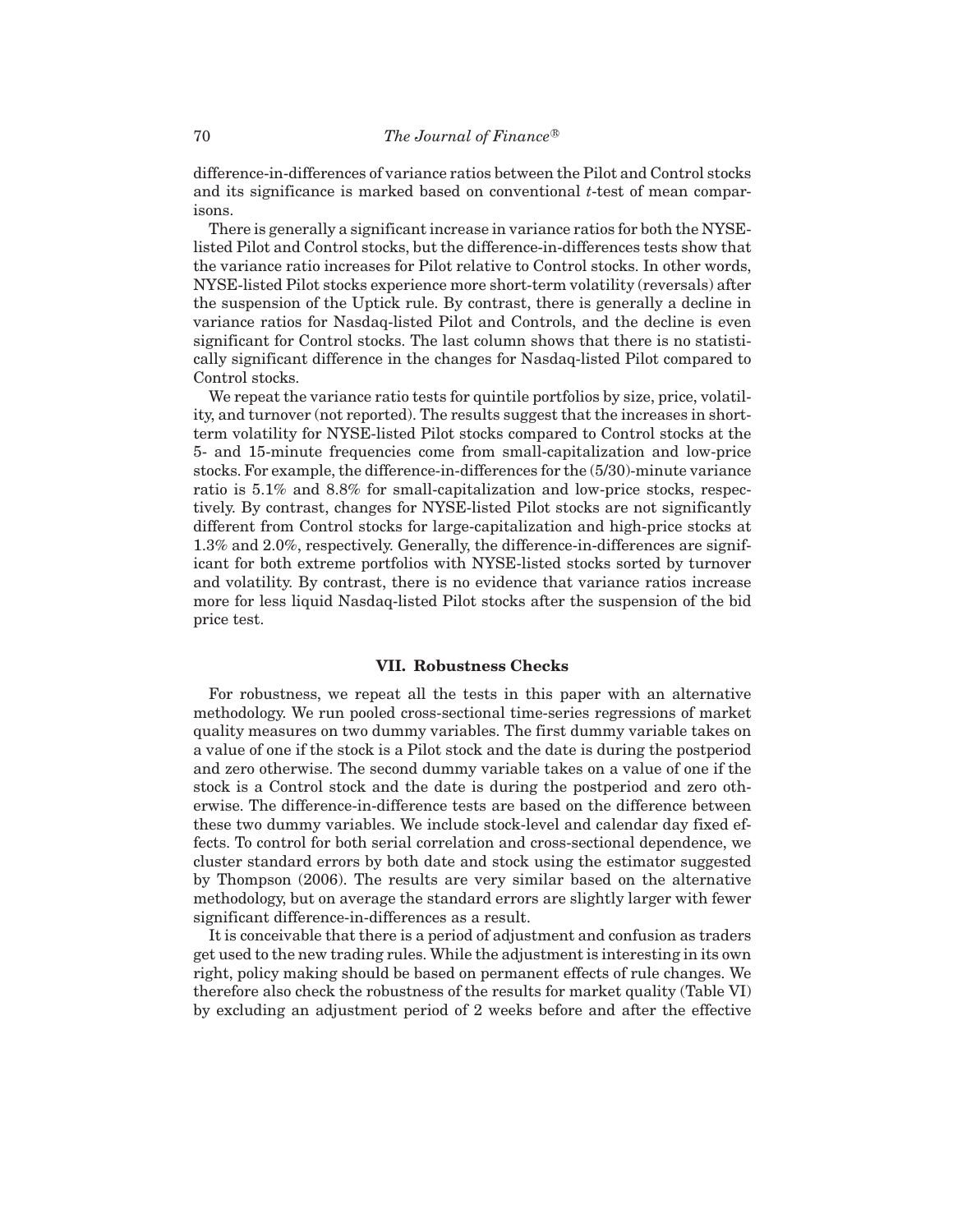date of May 2, 2005. Our findings for NYSE-listed stocks are not affected by excluding the adjustment period (not reported). However, for Nasdaq-listed stocks there is generally no longer a significant effect on spreads when the adjustment period is excluded. In other words, any effects on spreads of suspending the bid price test on Nasdaq were short lived.

As we point out above, market quality and volatility statistics vary significantly in the cross-section. For example, large-capitalization stocks have narrower quoted and effective spreads than small-capitalization stocks. Yet, the SUR analysis that we use relies on comparing the absolute value of the difference-in-differences for small-capitalization stocks to those for largecapitalization stocks. This method does not account for the fact that the average level of market quality varies systematically across stocks. For robustness, we therefore also conduct the cross-sectional SUR analysis based on differencein-differences expressed as a proportion of Control stock means, which should better control for the cross-sectional pattern in the levels of market quality. While some results are slightly weaker with this approach, our overall conclusions are not changed.

# **VIII. Conclusions**

We study the effect of short-sale price tests on market quality in U.S. stock markets. The NYSE Uptick rule has a very different effect on the trading strategies of short-sellers compared to the Nasdaq bid price rule. NYSE short-sale orders are treated as liquidity-supplying orders regardless of their submitted form (market or limit). By contrast, short-sellers in Nasdaq-listed stocks use a more natural mixture of passive and aggressive orders.

Reg SHO dictates that short-sale price tests be suspended for a set of Pilot stocks starting May 2, 2005. We find that short sales as a fraction of share volume increase significantly for both NYSE- and Nasdaq-listed Pilot relative to Control stocks. However, there is no systematic evidence that short-sale share volume or short interest increase significantly. Neither the announcement of the Pilot Program, nor the event itself, is associated with a decrease in returns for Pilot relative to Control stocks. There is also no evidence of an increase in daily volatility for Pilot relative to Control stocks after May 2, 2005.

We find that the suspension of the NYSE Uptick Rule is associated with a large and significant reduction in the asymmetries of depth and order flow for Pilot stocks compared to Control stocks. It is also associated with a small but significant increase in quoted and effective spreads. By contrast, the suspension of Nasdaq's bid price rule is associated with smaller changes in market quality.

Regulators have expressed concern about the effect of short-selling activity on volatility, particularly downside volatility. We find that the suspension of short-sale price tests is associated with a slight increase in short-term volatility for NYSE-listed stocks but we detect no such change for Nasdaq-listed stocks. Variance ratio tests also suggest that NYSE-listed Pilot stocks experience an increase in short-horizon reversals once the Uptick rule is suspended. There is no evidence of relative increases in reversals for Nasdaq-listed stocks.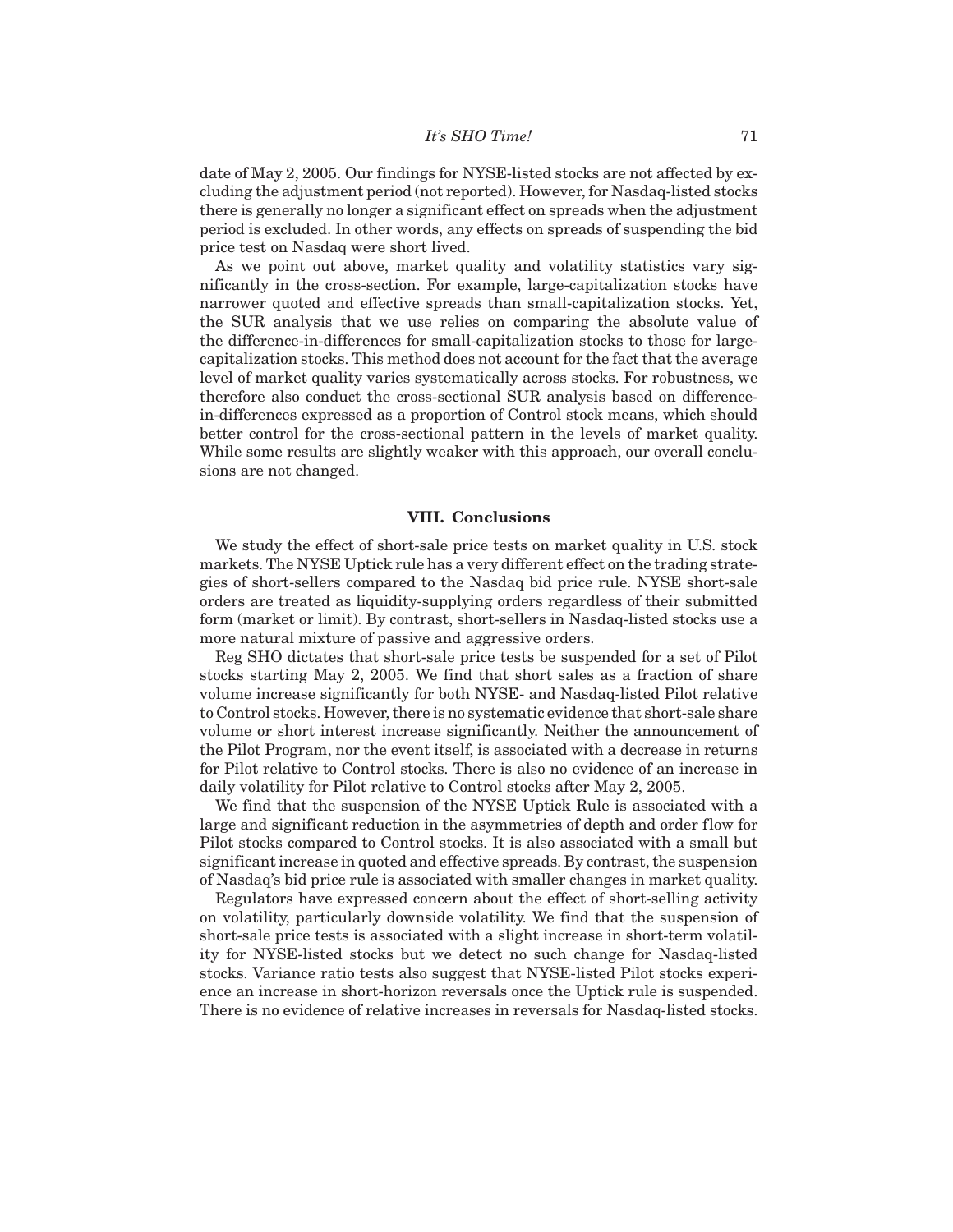Finally, our evidence does not suggest that Pilot stocks experience an increase in downside volatility relative to Control stocks.

We also test whether certain groups of stocks are more affected by the suspension of price tests by forming quintile portfolios based on the characteristics size, price, volatility, and turnover. For NYSE-listed stocks, the evidence suggests that small-capitalization and low-price stocks experience a larger increase in spreads and some volatility measures than high-price stocks. However, we argue that this is to be expected given that the effect of the Uptick rule is larger for stocks with wide spreads and low price. For Nasdaq-listed stocks, the evidence instead tends to point to a larger effect on large-capitalization, more liquid stocks.

Our evaluation of the Reg SHO Pilot program suggests that the effect of the price tests on market quality can be attributed to the distortions in order flow created by the price tests themselves. Therefore, we conclude that both NYSE's Uptick rule and Nasdaq's bid price test can safely be permanently removed.

# **IX. Epilogue**

The objective of this study is to carefully analyze the suspension of the tick test of Rule 10a-1 and Nasdaq's bid price test to help the SEC determine whether these rules are effective, and if they are needed going forward. Based on our empirical results, we argued at a Roundtable organized by the SEC (September 15, 2006) that price tests distort short-sale order flow, and that removing them would result in more natural order flow patterns. We also argued that the effects of suspending price tests on market quality for Pilot stocks were limited, and therefore the price tests could safely be suspended permanently.

In conjunction with the Roundtable, the SEC's Office of Economic Analysis released a research report (SEC (2006)) that further corroborated our findings. Based on empirical analyses by SEC staff and academic researchers like ourselves, and feedback from other Roundtable participants, the SEC voted on June 13, 2007 to adopt amendments to Rule 10a-1 (17 CFR 240.10a-1) and Regulation SHO (17 CFR 242.200 *et. seq.*) that will remove Rule 10a-1 as well as any existing exchange-mandated short-sale price test effective July 6, 2007. Moreover, the SEC voted to prohibit any SRO from having a price test in the future. In principle, this provides another randomized trial for the effect of a repeal of price tests that other researchers may want to explore. However, as exchanges are only required to provide public access to tick-level short-sale data until August 6, 2007, it would be difficult to examine the effects of the repeal of price tests on short-selling activity.

# **REFERENCES**

Alexander, Gordon J., and Mark A. Peterson, 1999, Short selling on the New York Stock Exchange and the effects of the uptick rule, *Journal of Financial Intermediation* 8, 90–116.

Alexander, Gordon J., and Mark A. Peterson, 2008, The effect of price tests on trader behavior and market quality: An analysis of Reg SHO, *Journal of Financial Markets* 11, 84–111.